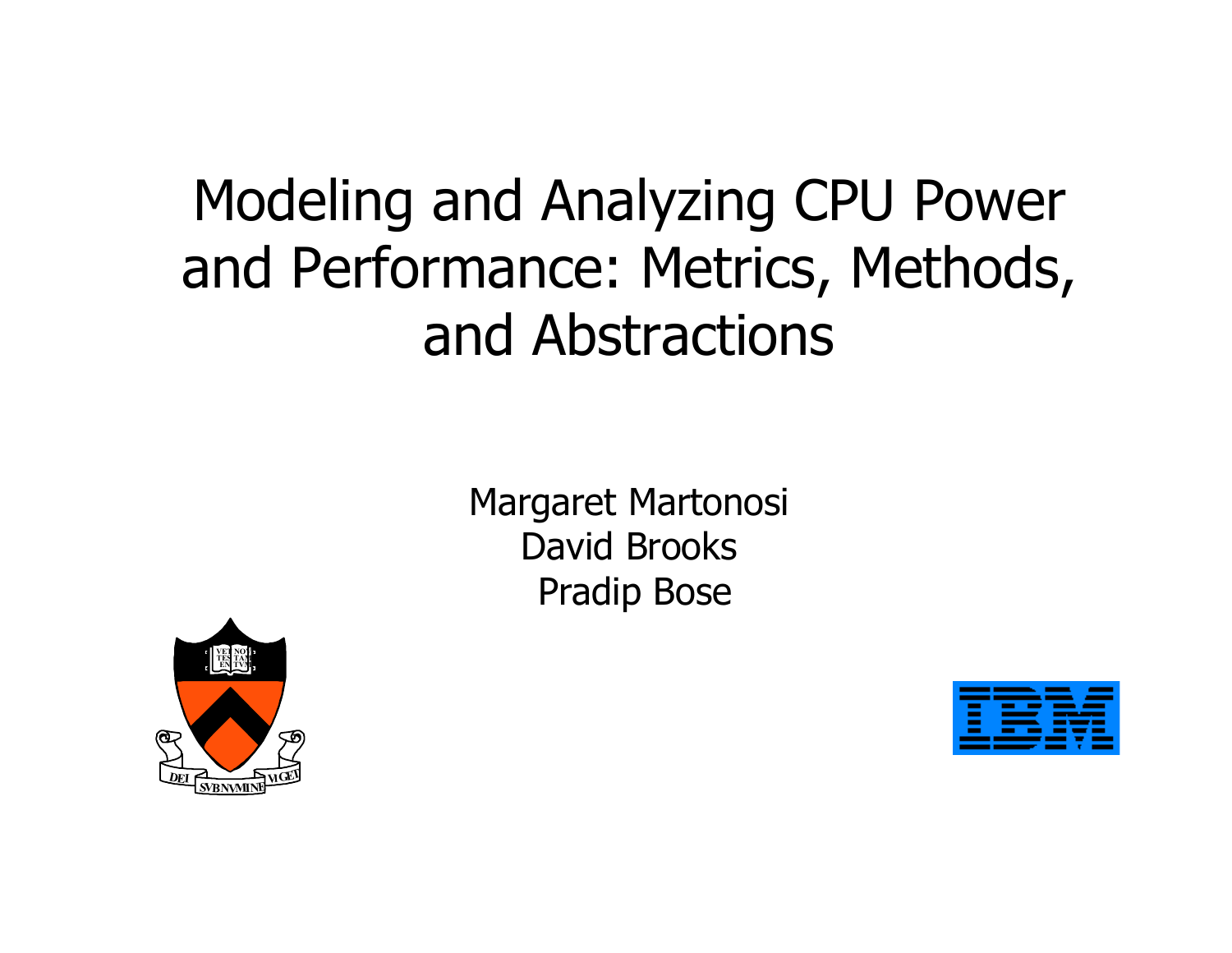### Moore's Law & Power Dissipation...



Moore's Law:

- ❚ The Good News: 2X Transistor counts every 18 months
- ❚The Bad News: To get the performance improvements we're accustomed to, CPU Power consumption will increase exponentially too...

(Graphs courtesy of Fred Pollack, Intel)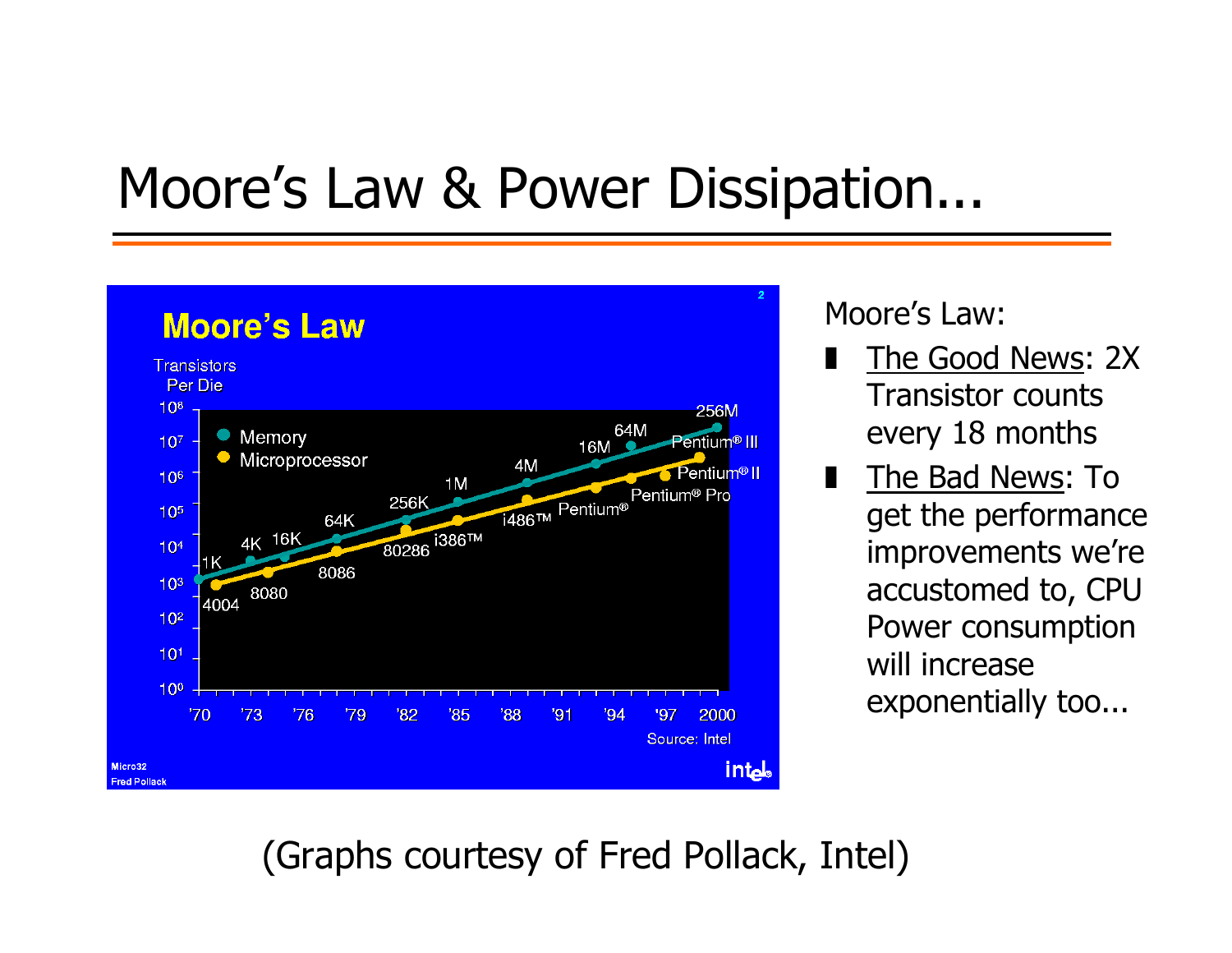### Why worry about power dissipation?

**Battery** life





Thermal issues: affect cooling, packaging, reliability, timing

#### Environment

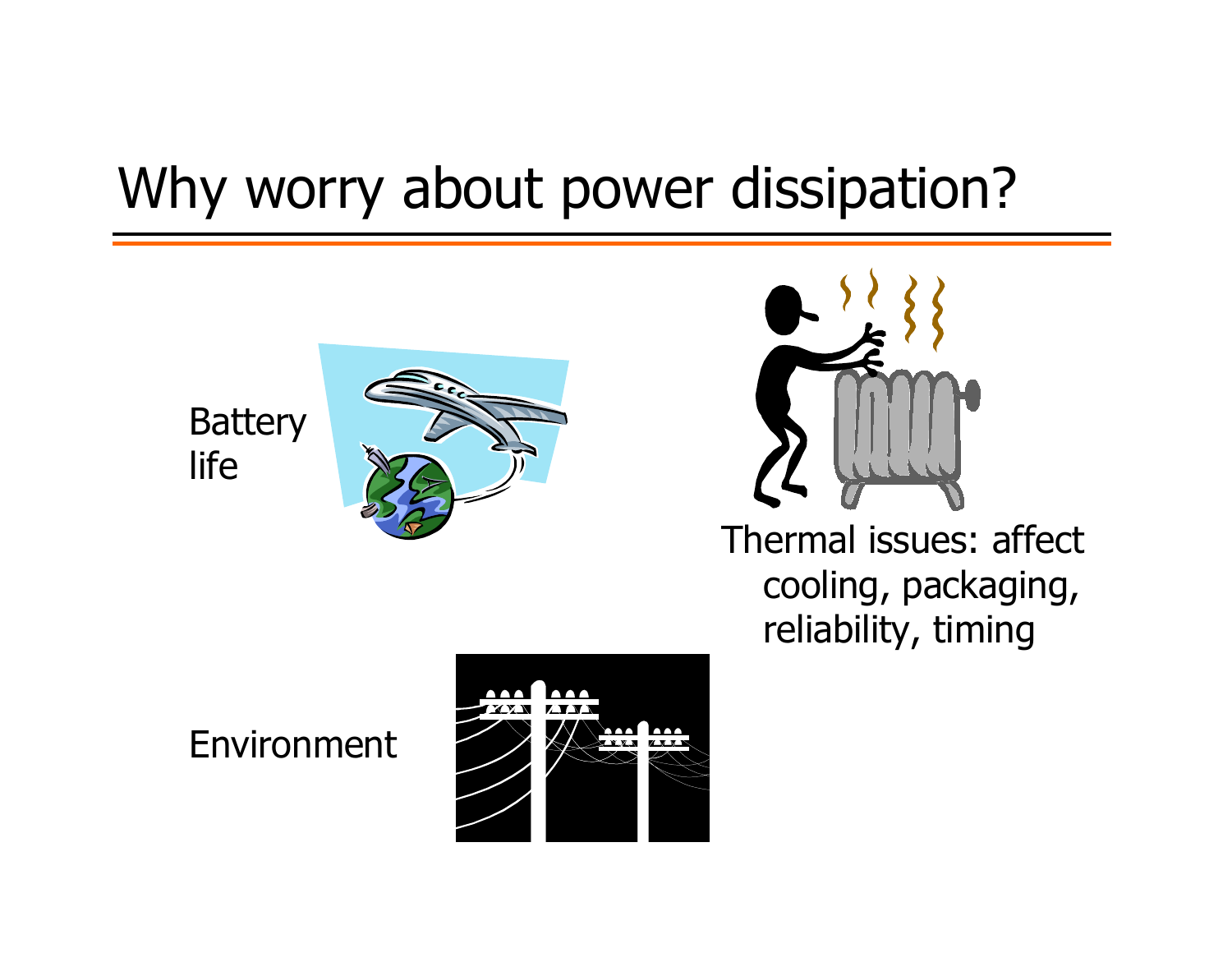# Hitting the wall…

#### ❚Battery technology

- ❙ Linear improvements, nowhere near the exponential power increases we've seen
- Cooling techniques
	- **■** Air-cooled is reaching limits
	- ❙ Fans often undesirable (noise, weight, expense)
	- ❙\$1 per chip per Watt when operating in the >40W realm
	- ❙Water-cooled ?!?

#### Environment

❚

- ❙ US EPA: 10% of current electricity usage in US is directly due to desktop computers
- ❙ Increasing fast. And doesn't count embedded systems, Printers, UPS backup?
- Past:
	- Power important for laptops, cell phones
- ❚ Present:
	- **Ⅰ** Power a Critical, Universal design constraint even for very high-end chips
- ❚ Circuits and process scaling can no longer solve all power problems.
	- **SYSTEMS** must also be power-aware
	- Architecture, OS, compilers

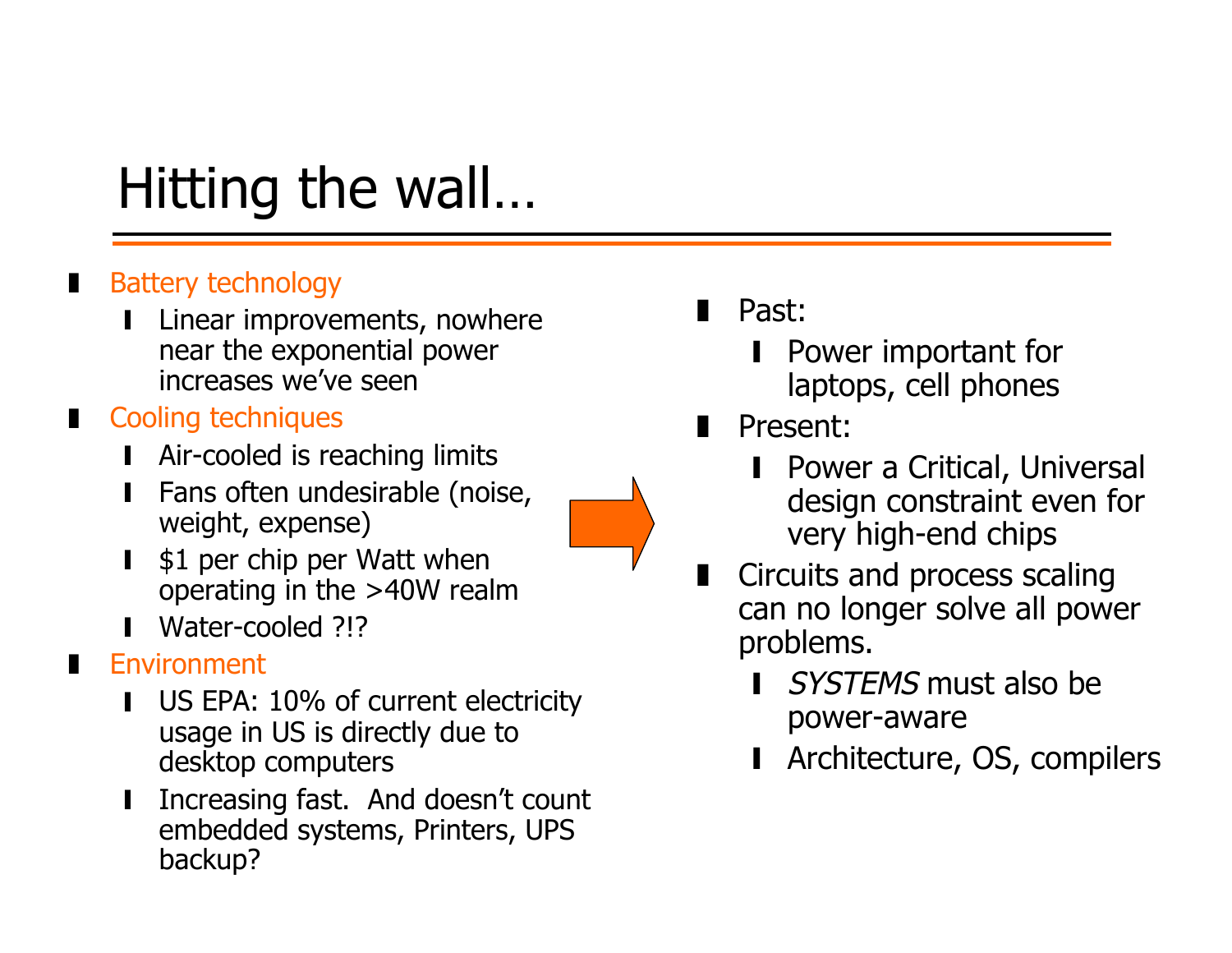#### Power: The Basics

- Dynamic power vs. Static power vs. short-circuit power
	- ❙ "switching" power
	- ❙ "leakage" power
	- ❙ Dynamic power dominates, but static power increasing in importance
	- **Trends in each**
- Static power: steady, per-cycle energy cost
- Dynamic power: power dissipation due to capacitance charging at transitions from  $0\rightarrow 1$  and  $1\rightarrow 0$
- Short-circuit power: power due to brief short-circuit current during transitions.
- Mostly focus on dynamic, but recent work on others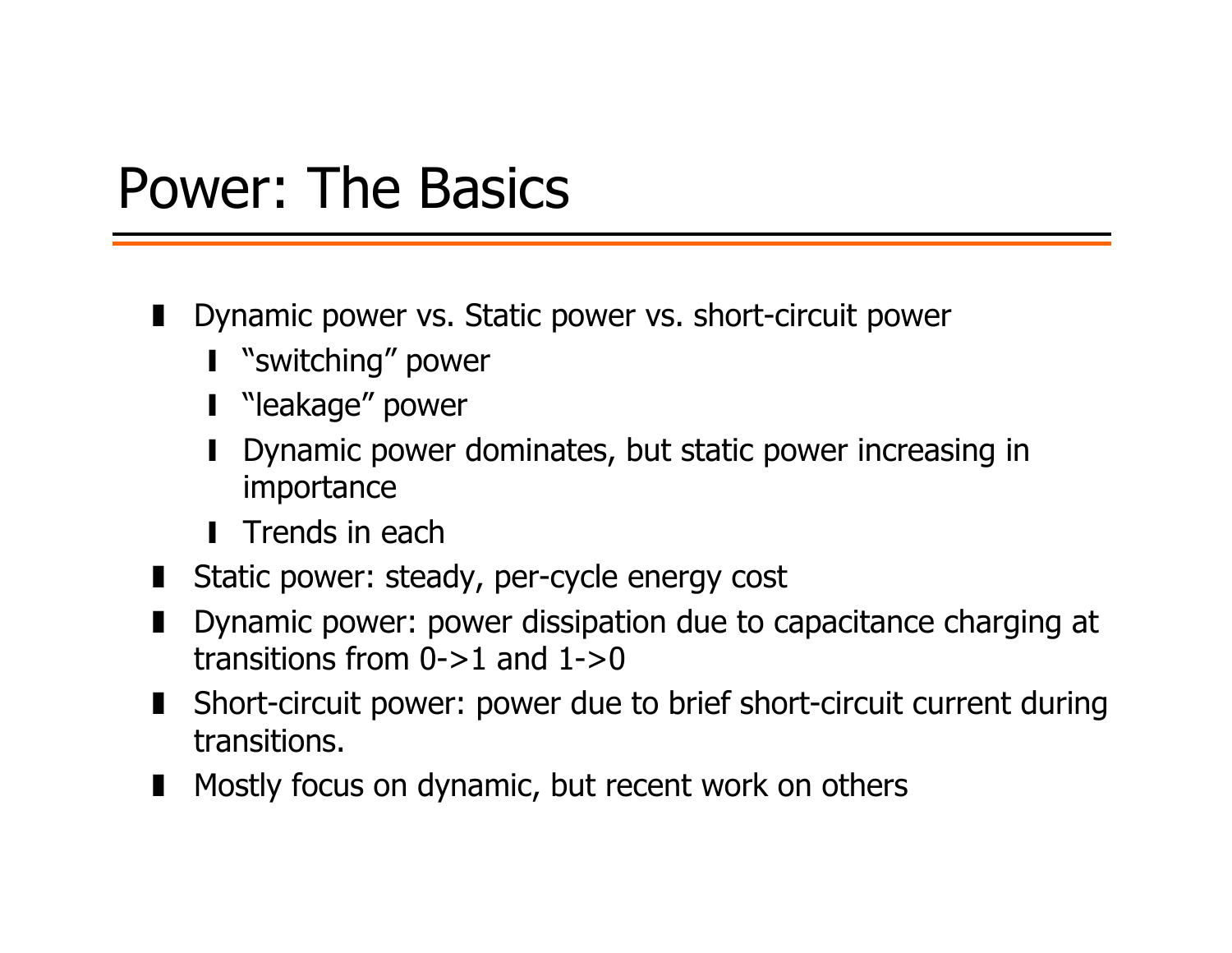### Dynamic CMOS Power dissipation

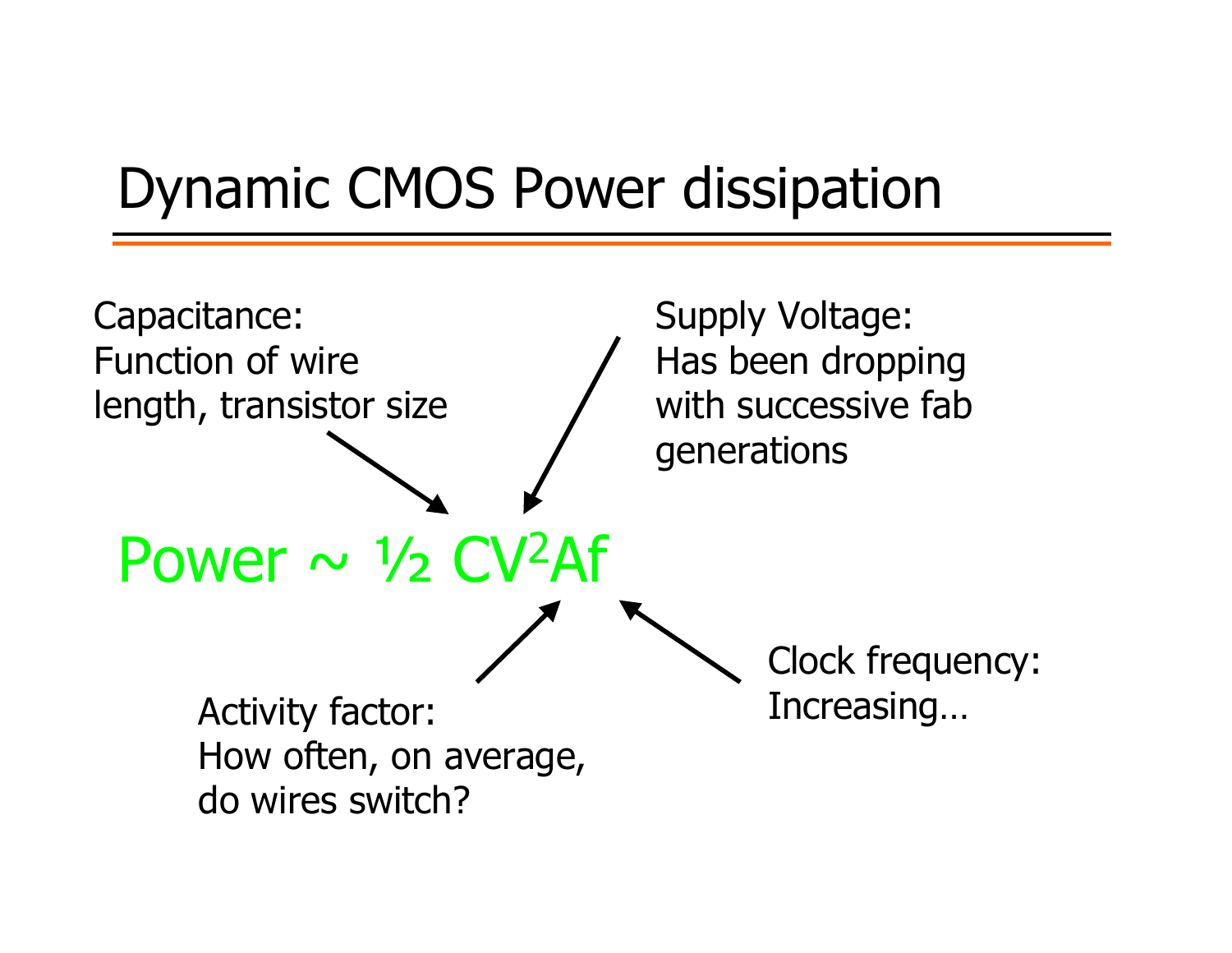### Short-Circuit Power Dissipation



■ Short-Circuit Current caused by finite-slope input signals

❚ Direct Current Path between VDD and GND when both NMOS and PMOS transistors are conducting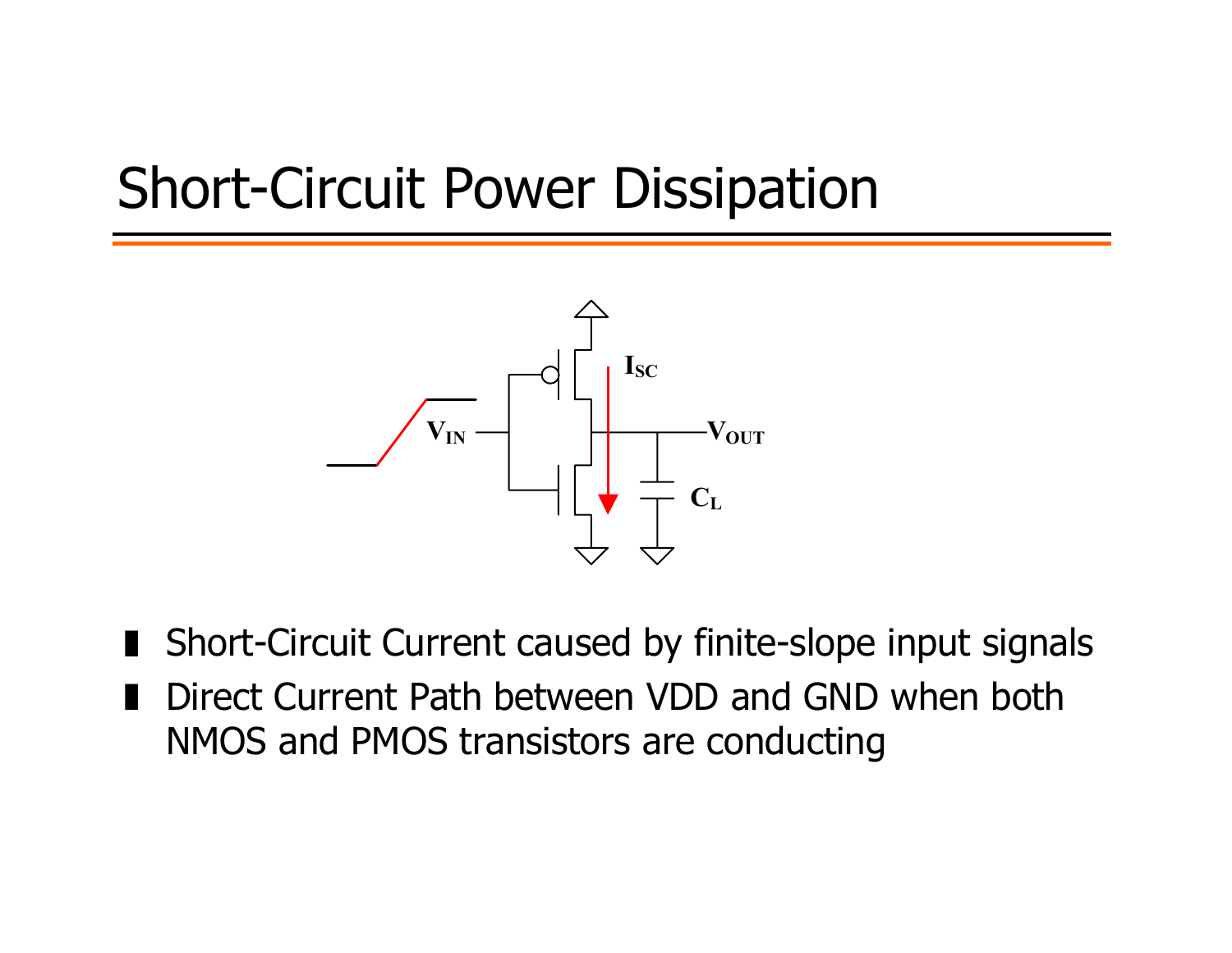### Leakage Power



■ Subthreshold currents grow exponentially with increases in temperature, decreases in threshold voltage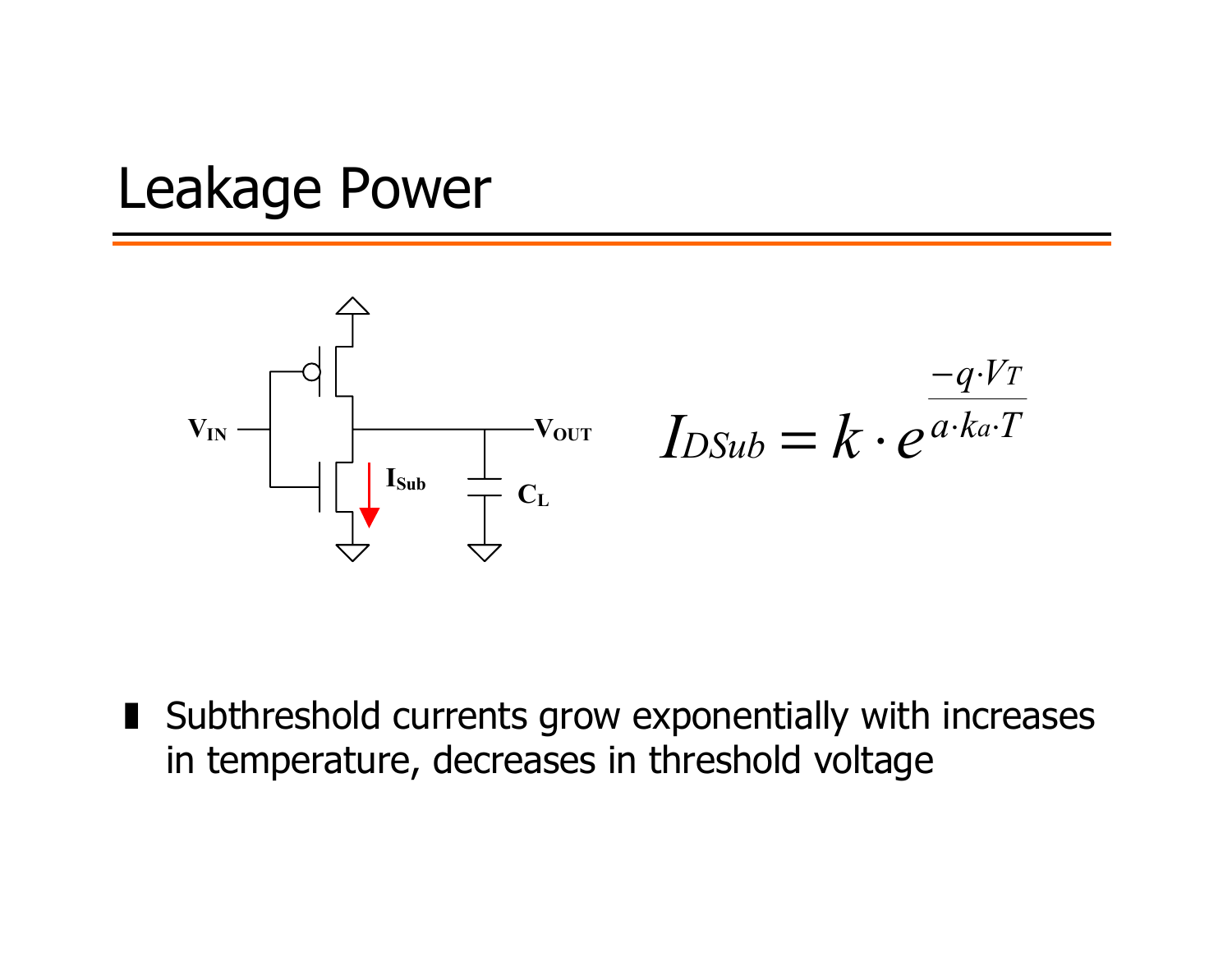#### Metrics Overview(a microarchitect's view)

- Performance metrics:
	- delay (execution time) per instruction; MIPS \* CPI (cycles per instr): abstracts out the MHz \* SPEC (int or fp); TPM: factors in b'mark, MHz
- energy and power metrics:
	- joules (J) and watts (W)
- joint metric possibilities (perf and power)
	- ❙watts (W): for ultra LP processors; also, thermal issues
	- ❙MIPS/W or SPEC/W  $\sim$  energy per instruction
		- $\Box$  CPI  $*$  W: equivalent inverse metric
	- MIPS<sup>2</sup>/W or SPEC<sup>2</sup>/W  $\sim$  energy\*delay (EDP)
	- ❙MIPS<sup>3</sup>/W or SPEC<sup>3</sup>/W  $\sim$  energy<sup>\*</sup>(delay)<sup>2</sup> (ED<sup>2</sup>P)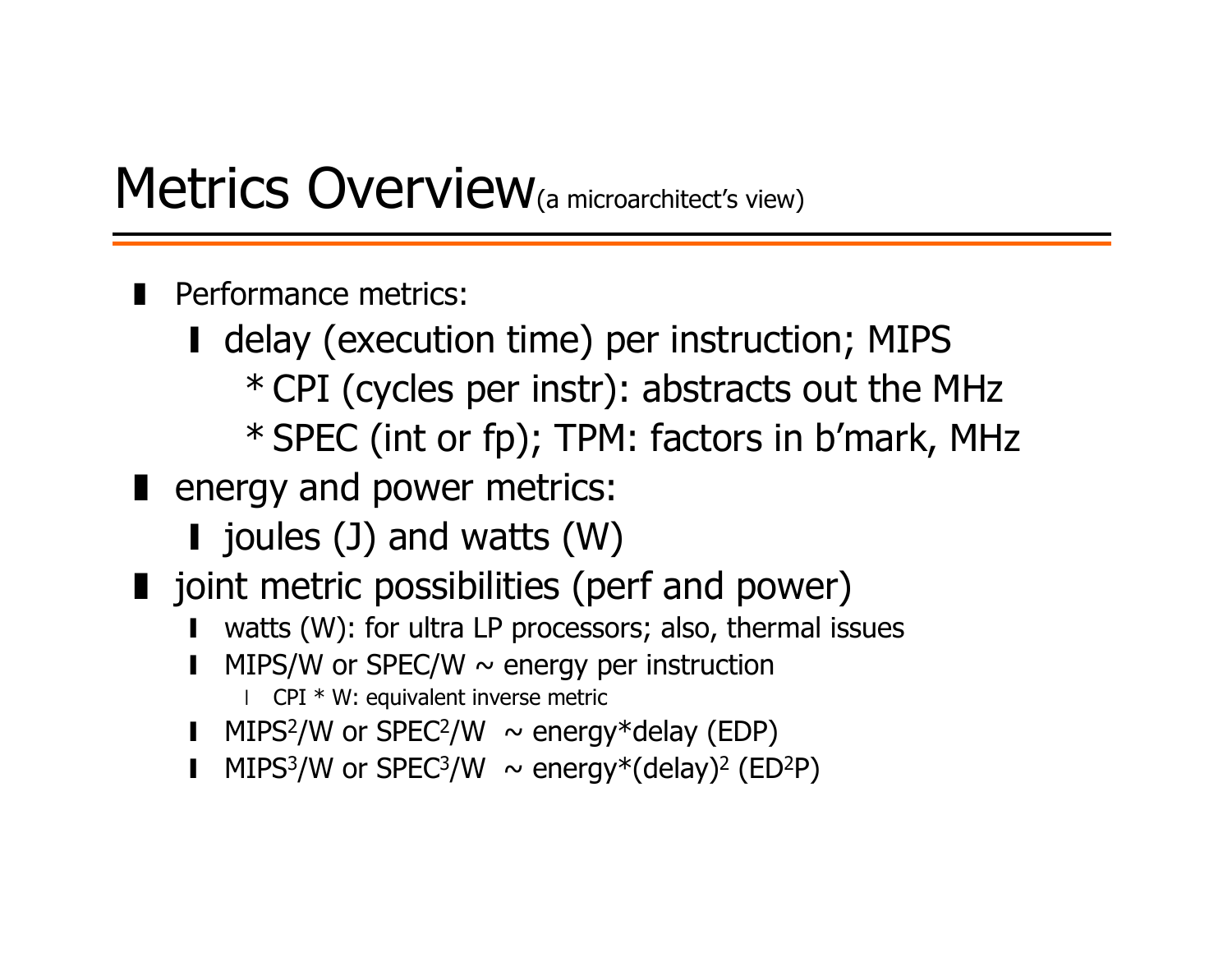#### Energy vs. Power

- ❚ Energy metrics (like SPEC/W):
	- ❙compare battery life expectations; given workload
	- ❙ compare energy efficiencies: processors that use constant voltage, frequency or capacitance scaling to reduce power
- Power metrics (like W):
	- ❙max power  $\Rightarrow$  package design, cost, reliability
	- average power => avg electric bill, battery life
- $\blacksquare$  ED<sup>2</sup>P metrics (like SPEC<sup>3</sup>/W or CPI<sup>3</sup> \* W):
	- compare pwr-perf efficiencies: processors that use voltage scaling as the primary method of power reduction/control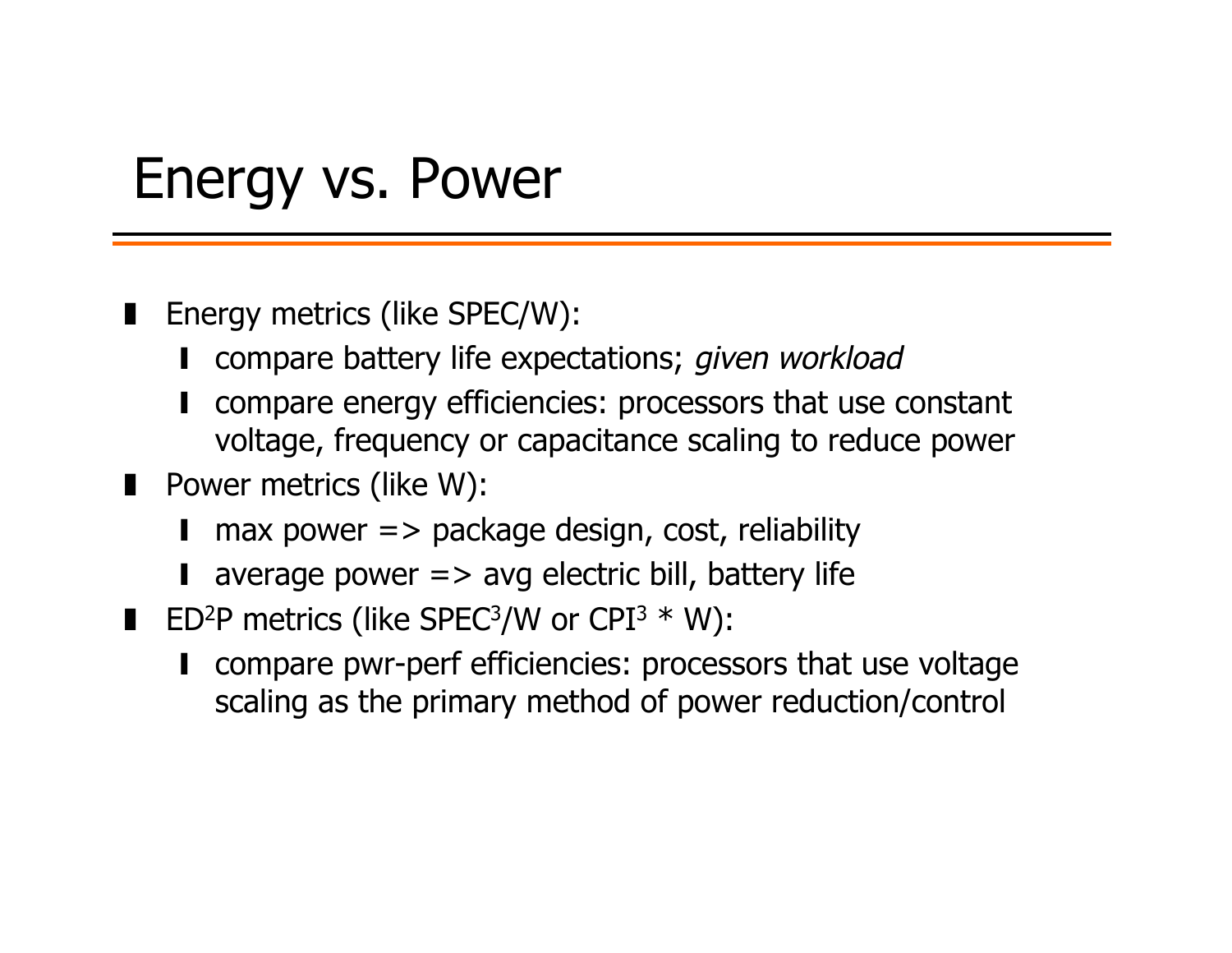#### E vs. EDP vs. ED2P

■ Power  $\sim$  C.V<sup>2</sup>.f  $\sim$  f (fixed voltage, design)

 $\sim C$  (fixed voltage, freq)

- **Perf**  $\sim$  **f** (fixed voltage and design)
	- $\sim$  IPC (fixed voltage, freq)

So, across processors that use either frequency scaling or capacitance scaling, e.g. via clock gating or adaptive microarch techniques, multiple clocks, etc., MIPS/W or SPEC/W is the right metric to compare energy efficiencies. (Also, CPI \* W)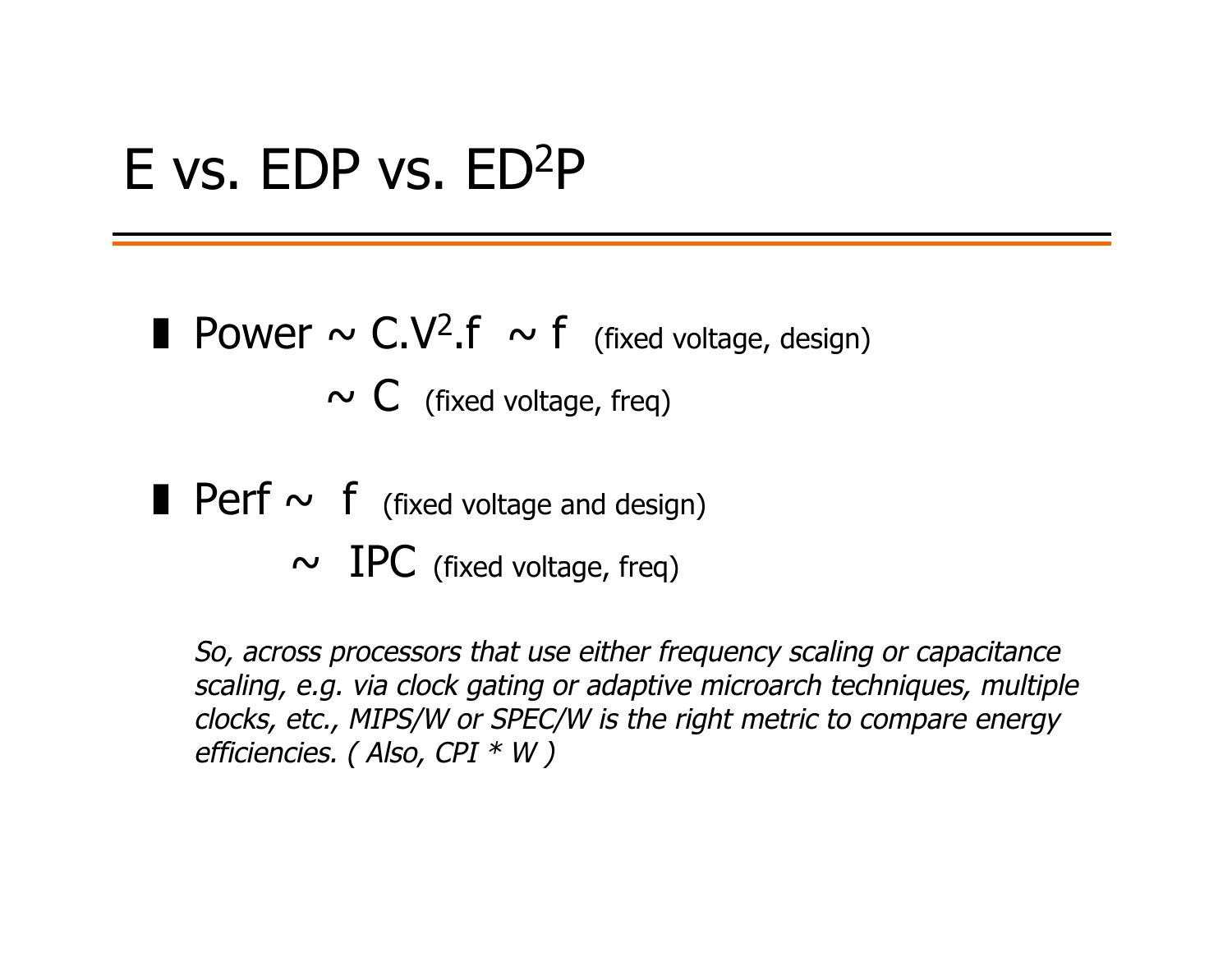#### E vs. EDP vs. ED2P

- **Power**  $\sim$  CV<sup>2</sup>.f  $\sim$  V<sup>3</sup> (fixed microarch/design)
- **Performance**  $\sim$  f  $\sim$  V (fixed microarch/design)

(For the 1-3 volt range, f varies approx. linearly with V)

 So, across processors that use voltage scaling as the primary method of power control (e.g. Transmeta), (perf) $3/$  power, or MIPS<sup>3</sup> / W or SPEC<sup>3</sup> /W is a fair metric to compare energy efficiencies.

This is an ED<sup>2</sup> P metric. We could also use:  $(CPI)^3 * W$  for a given application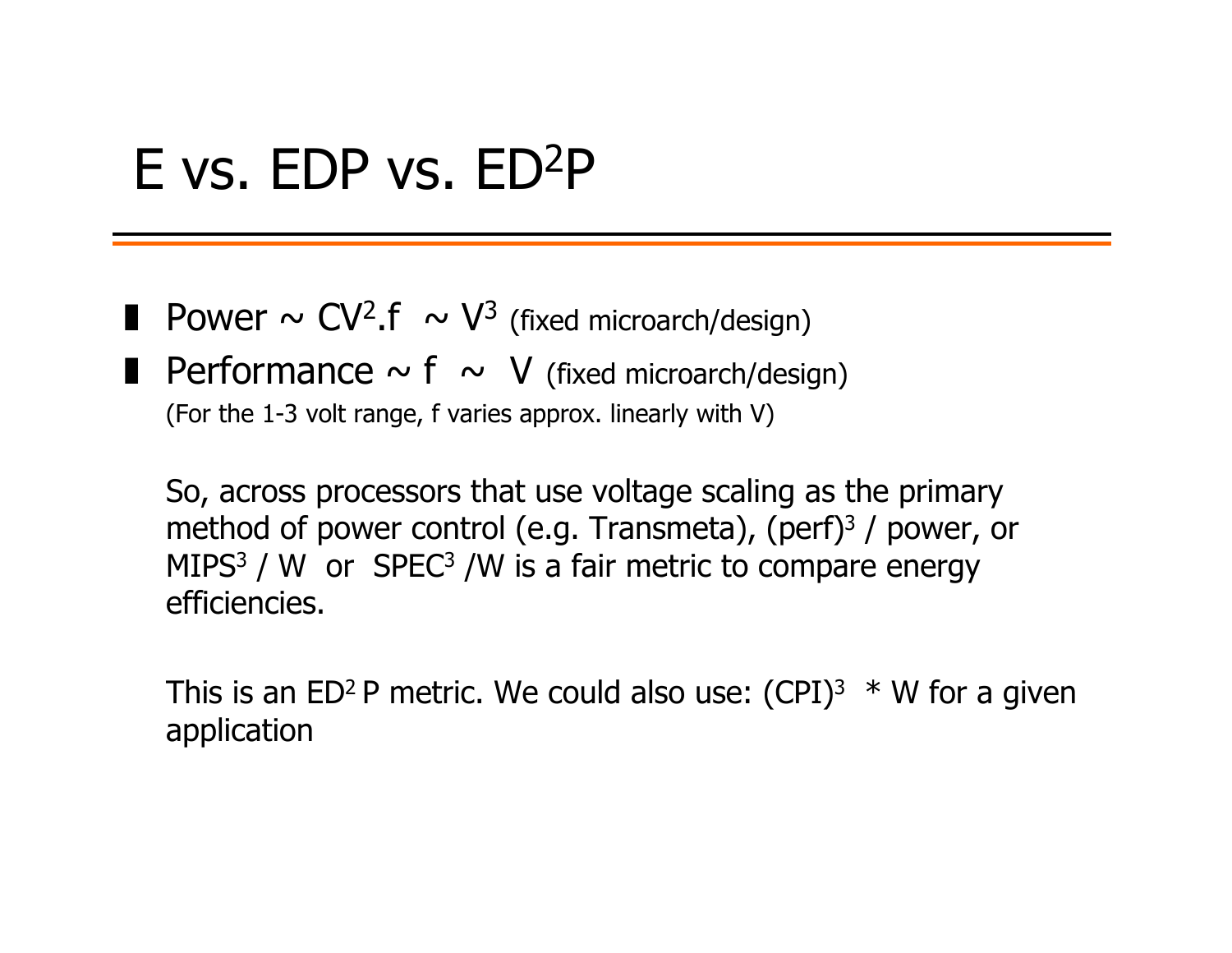### E vs. EDP vs. ED2P

- EDP metrics like MIPS<sup>2</sup>/W or SPEC<sup>2</sup>/W cannot be applied across an arbitrary set of processors to yield fair comparisons of efficiency; although, EDP could still be a meaningful optimization vehicle for a given processor or family of processors.
- Our view: use either E or ED<sup>2</sup>P type metrics, depending on the class of processors being compared (i.e. fixed voltage, variable cap/freq - E metrics; and, variable voltage/freq designs - ED<sup>2</sup>P metrics)
	- ❙ **caveat:** leakage power control techniques in future processors, that use lots of low-Vt transistors may require some rethinking of metrics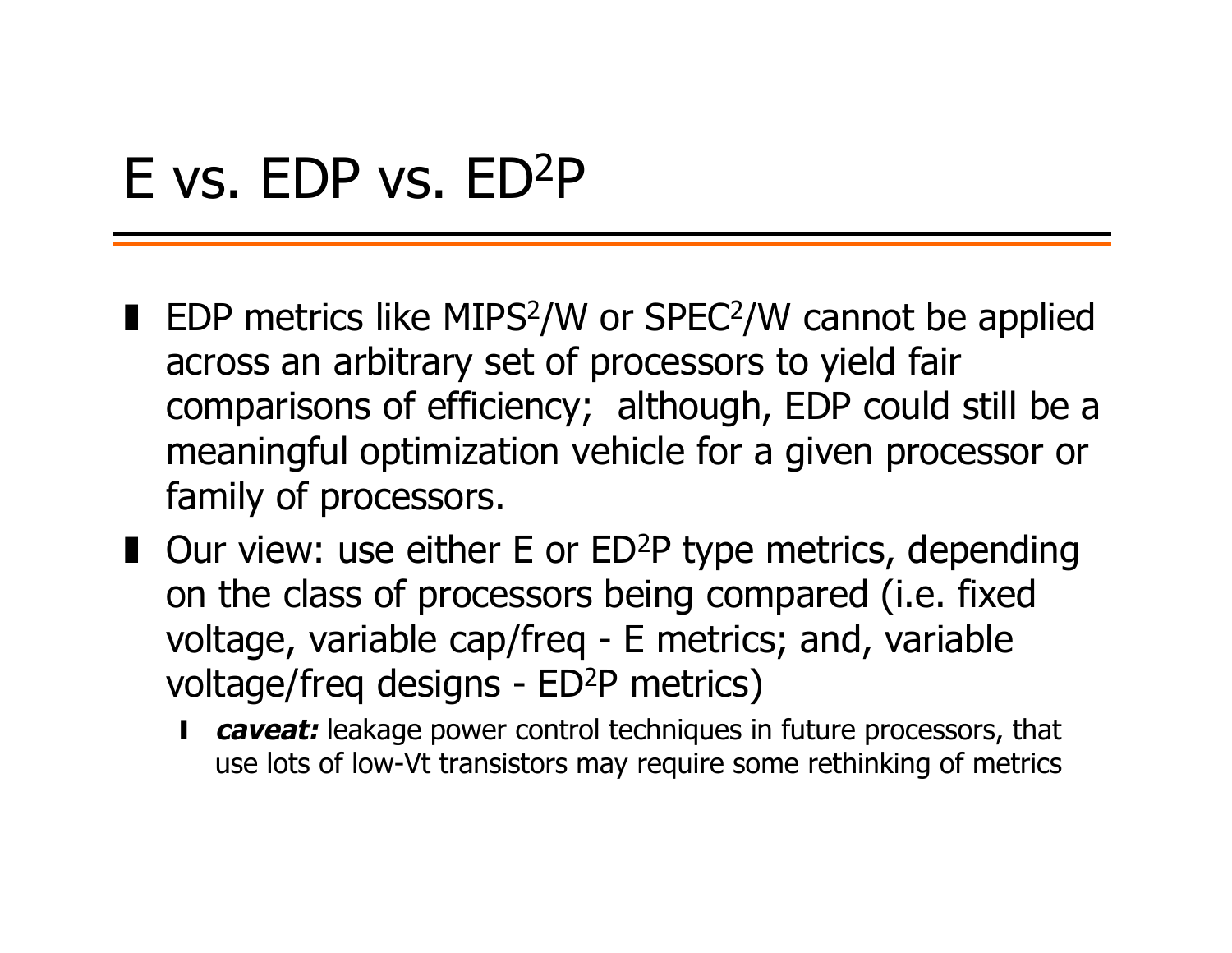#### Metrics Comparison



#### • Note:

> at the low end, E metrics like SpecInt/W appear to be fair

> at the highest end, ED 2P metrics like (SpecInt) 3/W seem to do the job

> perhaps at the midrange, EDP metrics like (SpecInt) 2/W are appropriate?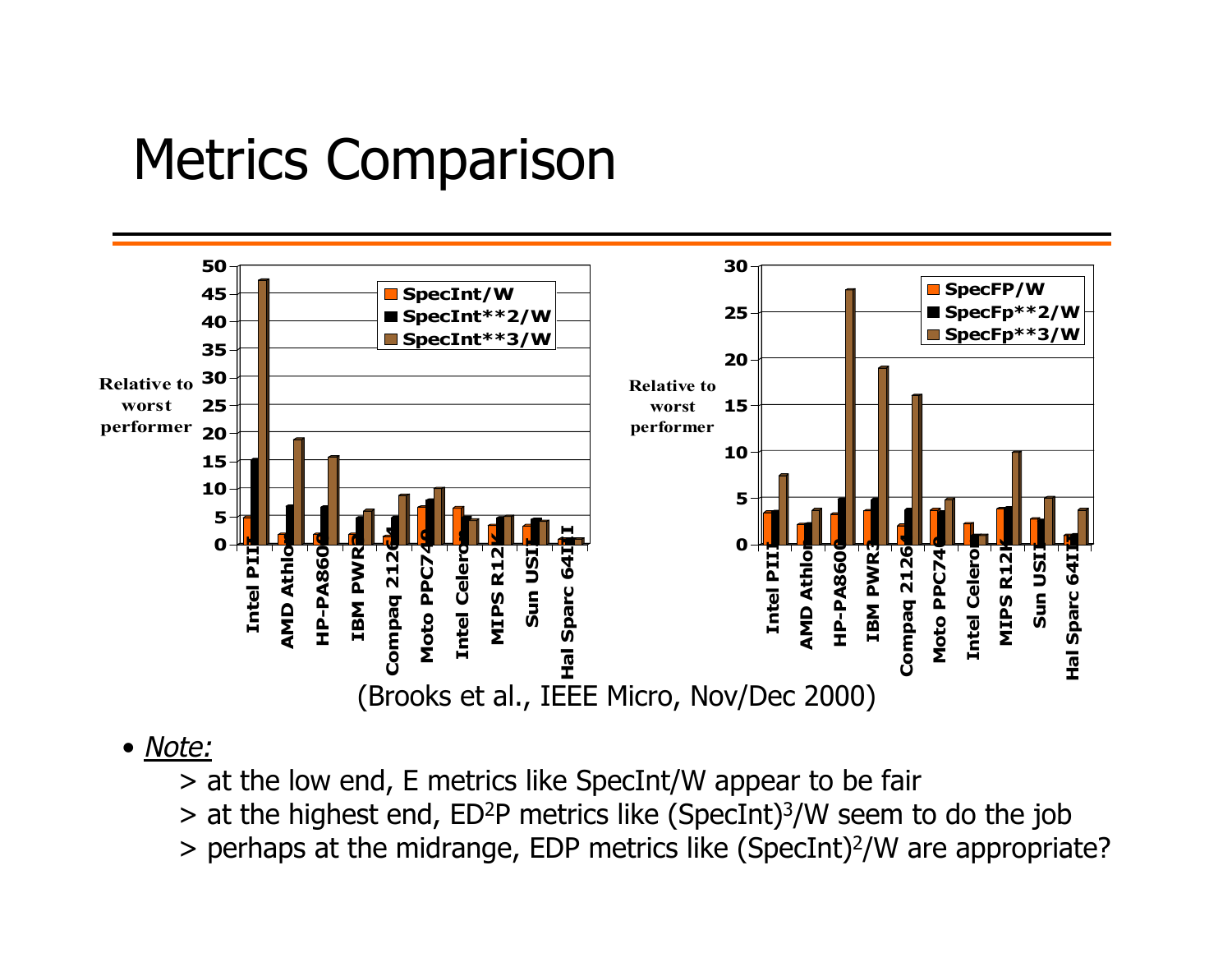#### Part II: Abstractions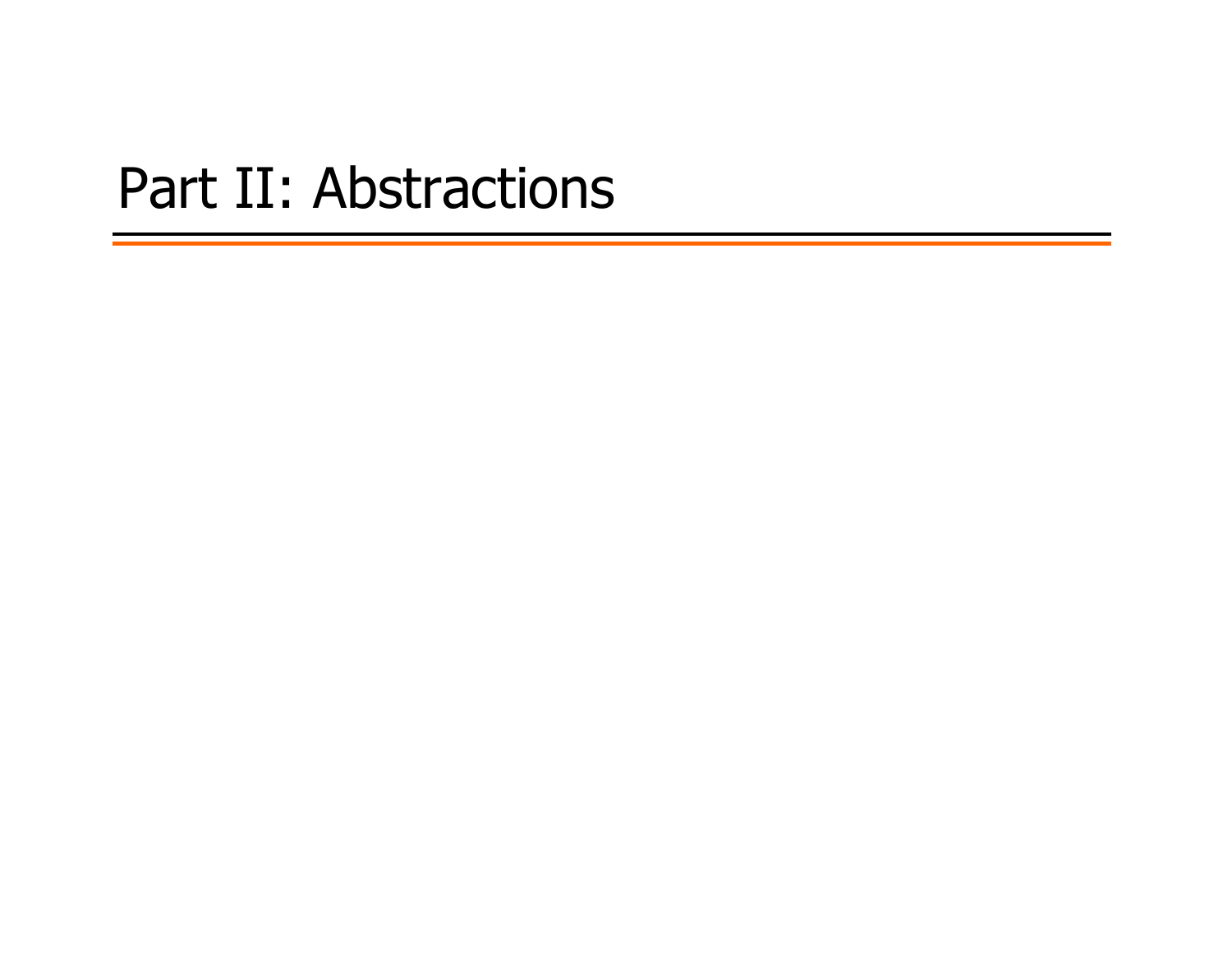## What can architects & systems people do to help?



- Micro-Architecture & Architecture
	- ❙Shrink structures
	- ❙Shorten wires
	- ❙Reduce activity factors
	- ❙Improve instruction-level control
- $\blacksquare$ **Compilers** 
	- ❙Reduce wasted work: "standard" operations
	- ❙ More aggressive register allocation and cache optimization
	- ❙Trade off parallelism against clock frequency
- ❚ Operating Systems
	- ❙ Natural, since OS is traditional resource manager
	- ❙Equal energy scheduling
	- ❙Battery-aware or thermally-aware adaptation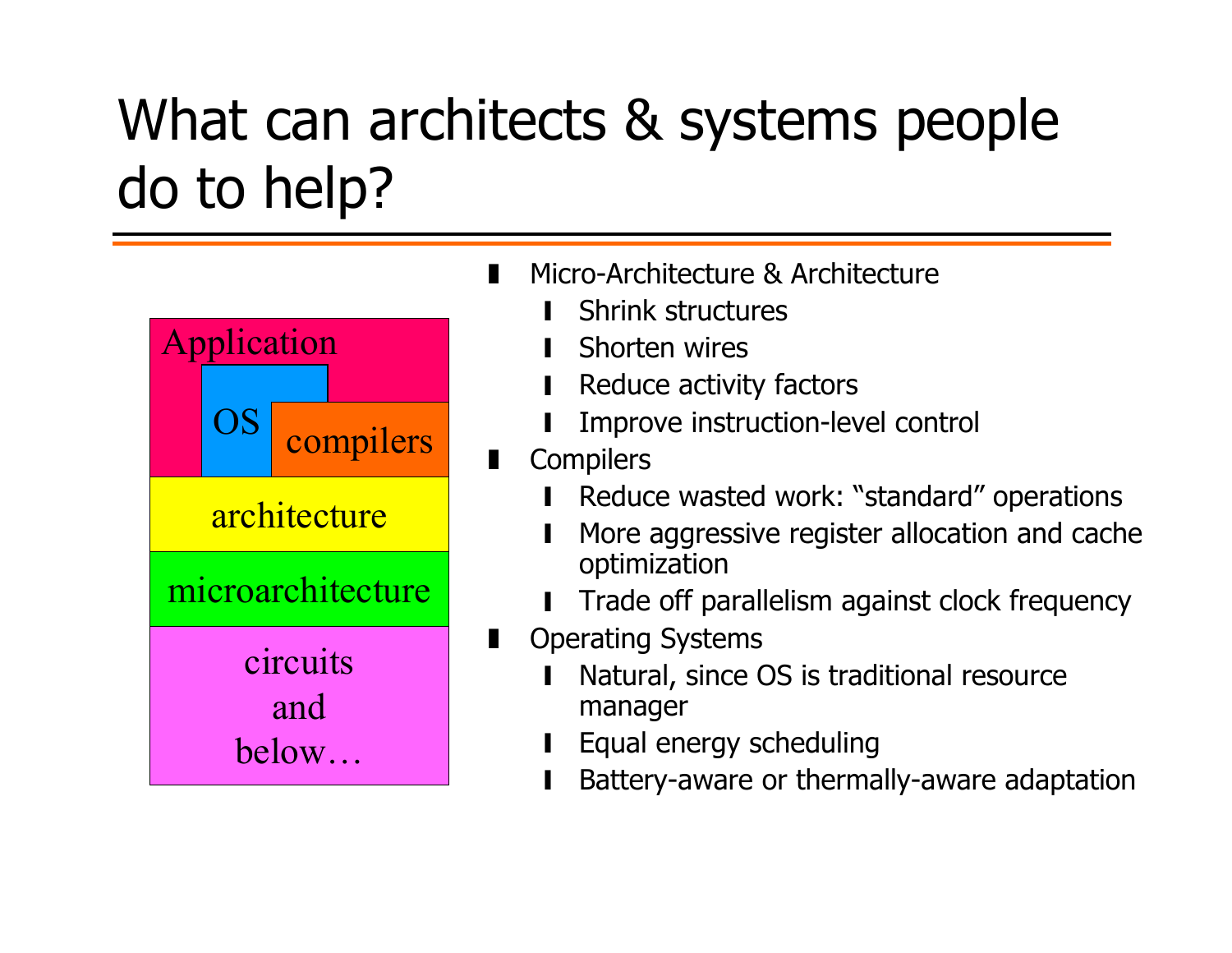## What do architects & systems people need to have, in order to help?

❘



- ❚ Better observability and control of power characteristics
	- Ability to see current power, thermal status
		- Temperature sensors on-chip
		- Battery meters
	- Ability to control power dissipation
		- ❘I Turn units on/off
		- Techniques to impact leakage
	- **■** Abstractions for efficient modeling/estimation of power consumption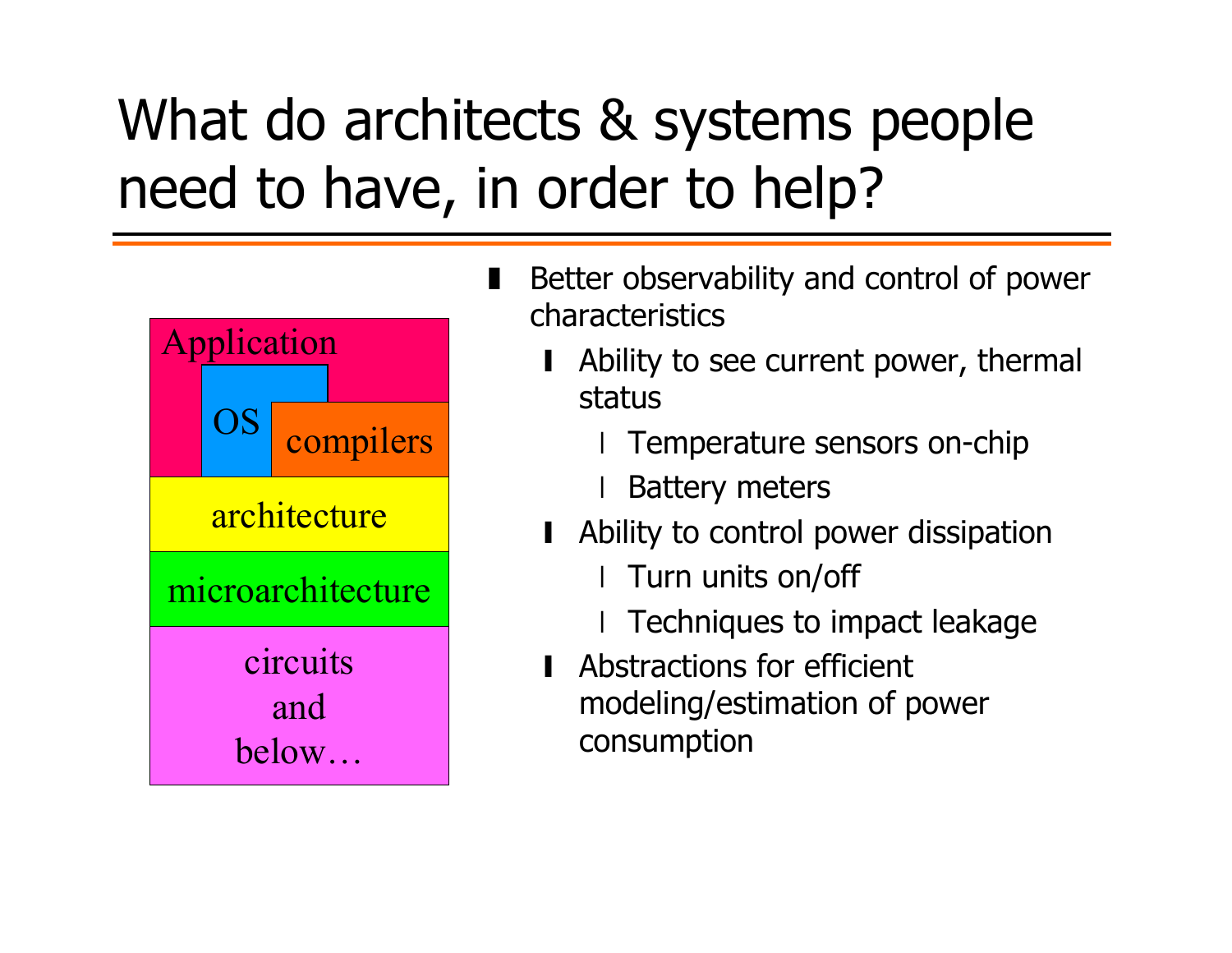## Power/Performance abstractions at different levels of this hierarchy…

- **Low-level:** 
	- **∎** Hspice
	- **PowerMill**
- ❚ Medium-Level:
	- **RTL Models**
- Architecture-level:
	- **Ⅰ PennState SimplePower**
	- ❙Intel Tempest
	- **Princeton Wattch**
	- ❙IBM PowerTimer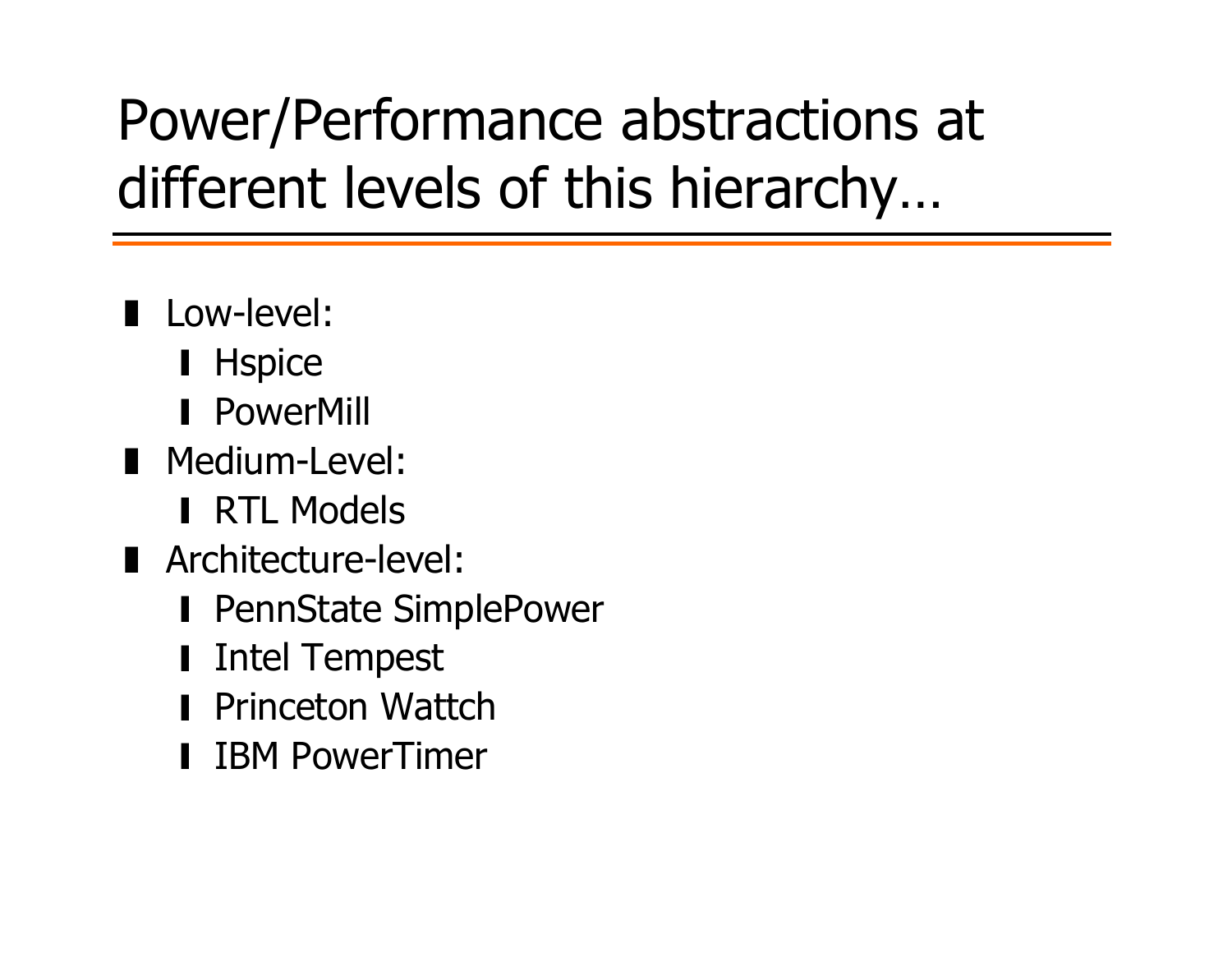## Low-level models: Hspice

- Extracted netlists from circuit/layout descriptions ■ Diffusion, gate, and wiring capacitance is modeled
- Analog simulation performed
	- **■** Detailed device models used
	- **Large systems of equations are solved**
	- Can estimate dynamic and leakage power dissipation within a few percent
	- Slow, only practical for 10-100K transistors
- PowerMill (Synopsys) is similar but about 10x faster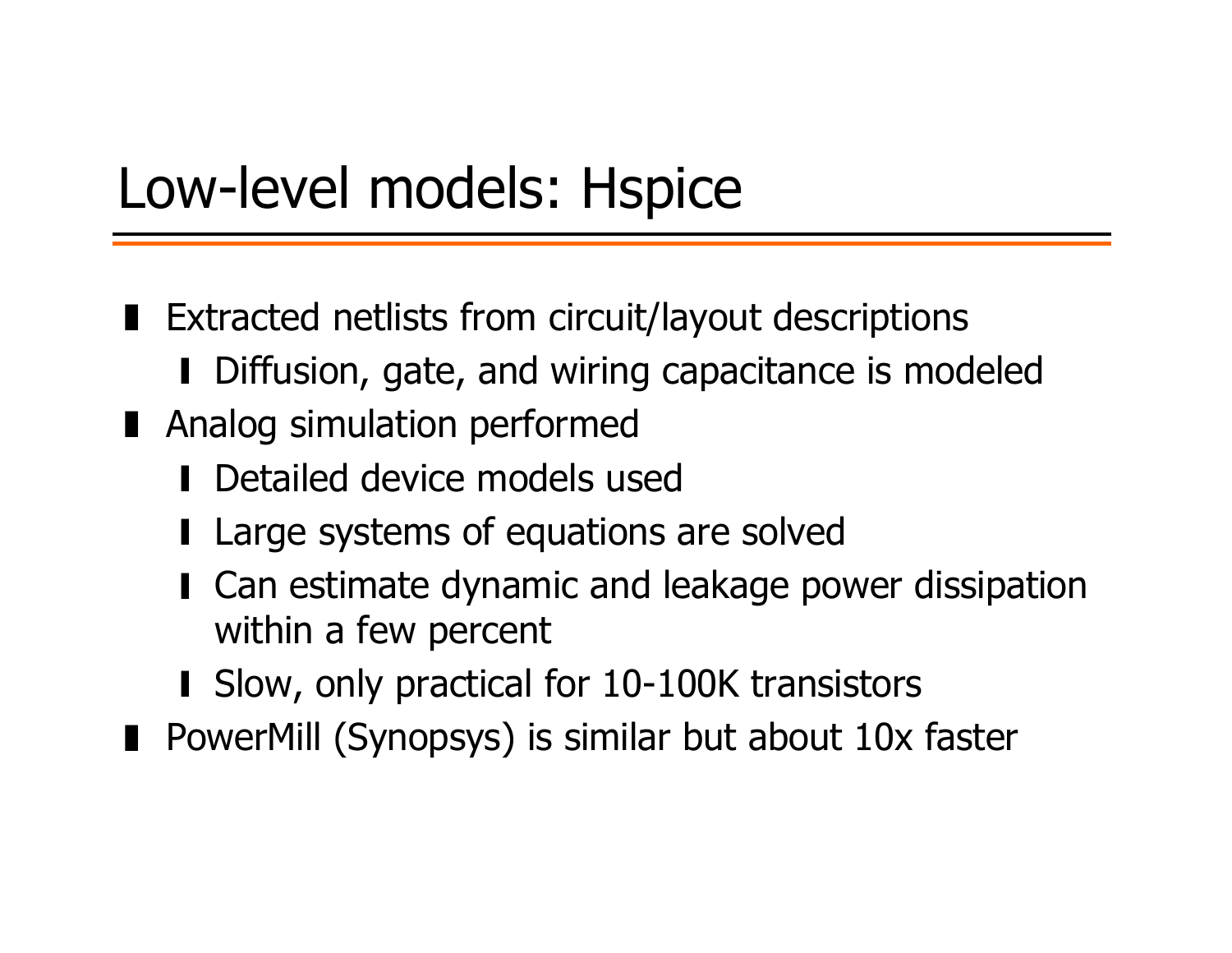## Medium-level models: RTL

- Logic simulation obtains switching events for every signal
- Structural VHDL or verilog with zero or unit-delay timing models
- Capacitance estimates performed
	- **Ⅰ Device Capacitance** 
		- ❘Gate sizing estimates performed, similar to synthesis
	- **Ⅰ** Wiring Capacitance
		- ❘ Wire load estimates performed, similar to placement and routing
- Switching event and capacitance estimates provide dynamic power estimates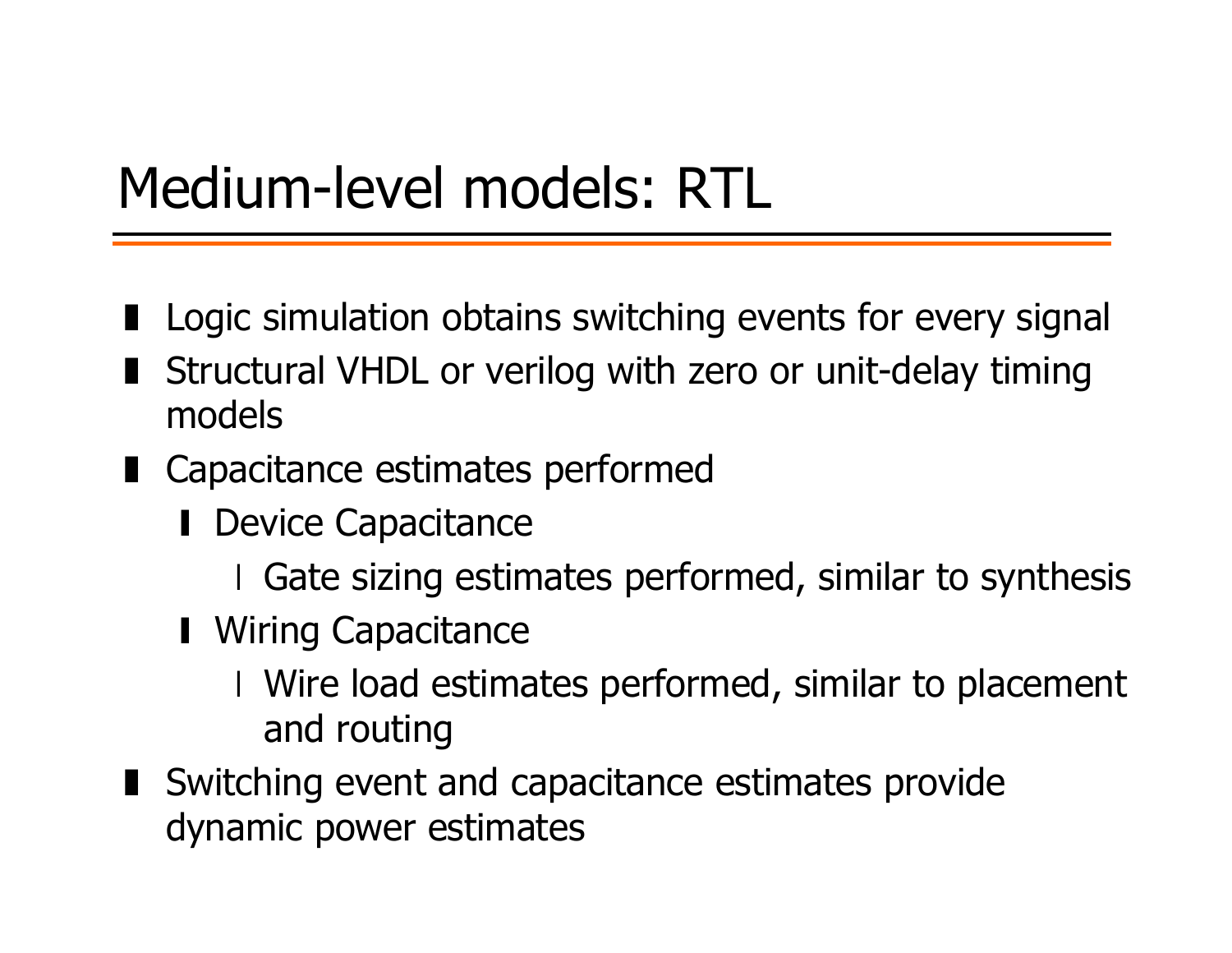### Architecture level models

- **Examples:** 
	- ❙ SimplePower, Tempest, Wattch, PowerTimer…
- Components of a "good" Arch. Level power model
	- **Capacitance model**
	- Circuit design styles
	- Clock gating styles & Unit usage statistics
	- **I** Signal transition statistics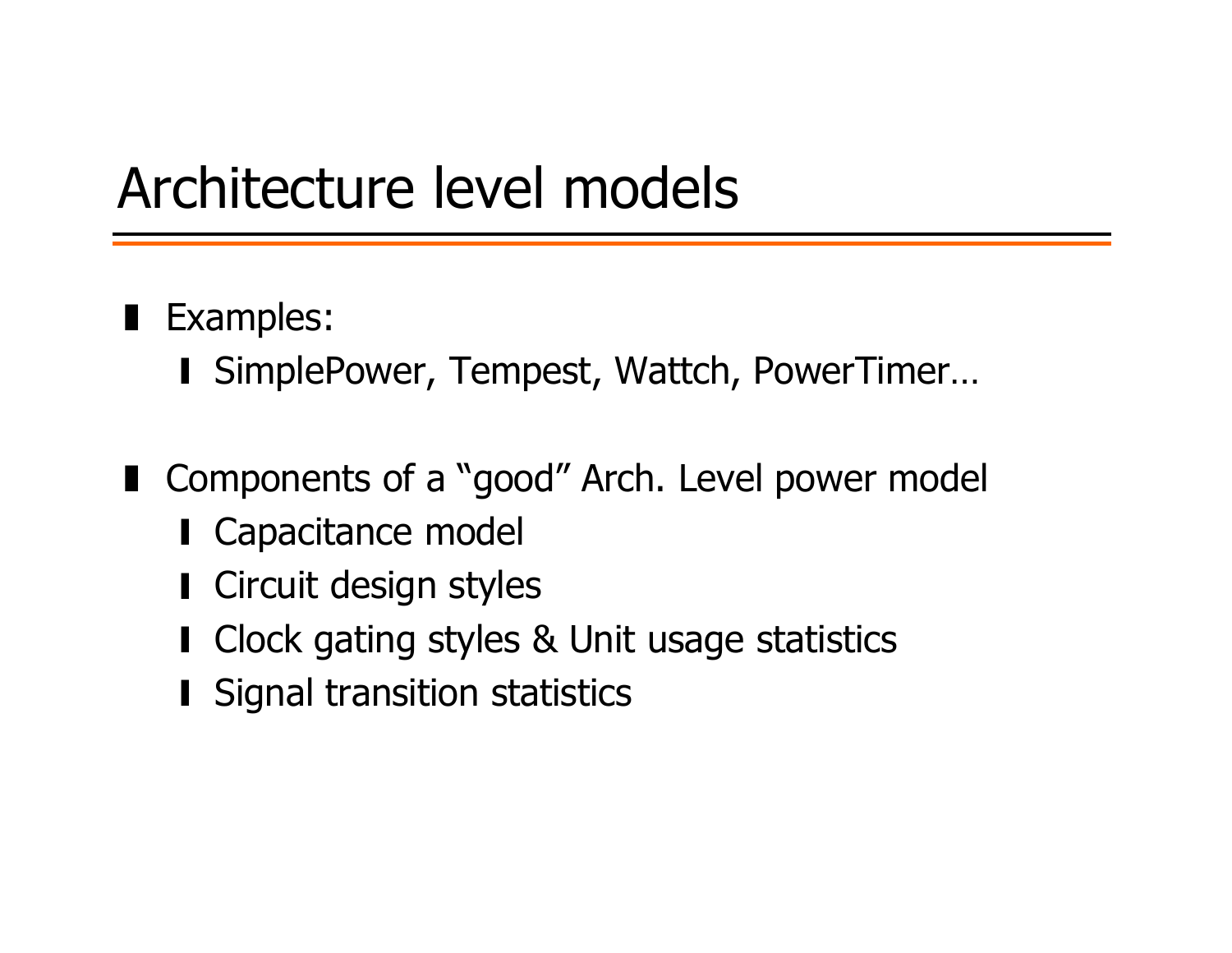## Modeling Capacitance

- ❚ Requires modeling wire length and estimating transistor sizes
- Related to RC Delay analysis for speed along critical path
	- But capacitance estimates require summing up all wire lengths, rather than only an accurate estimate of the longest one.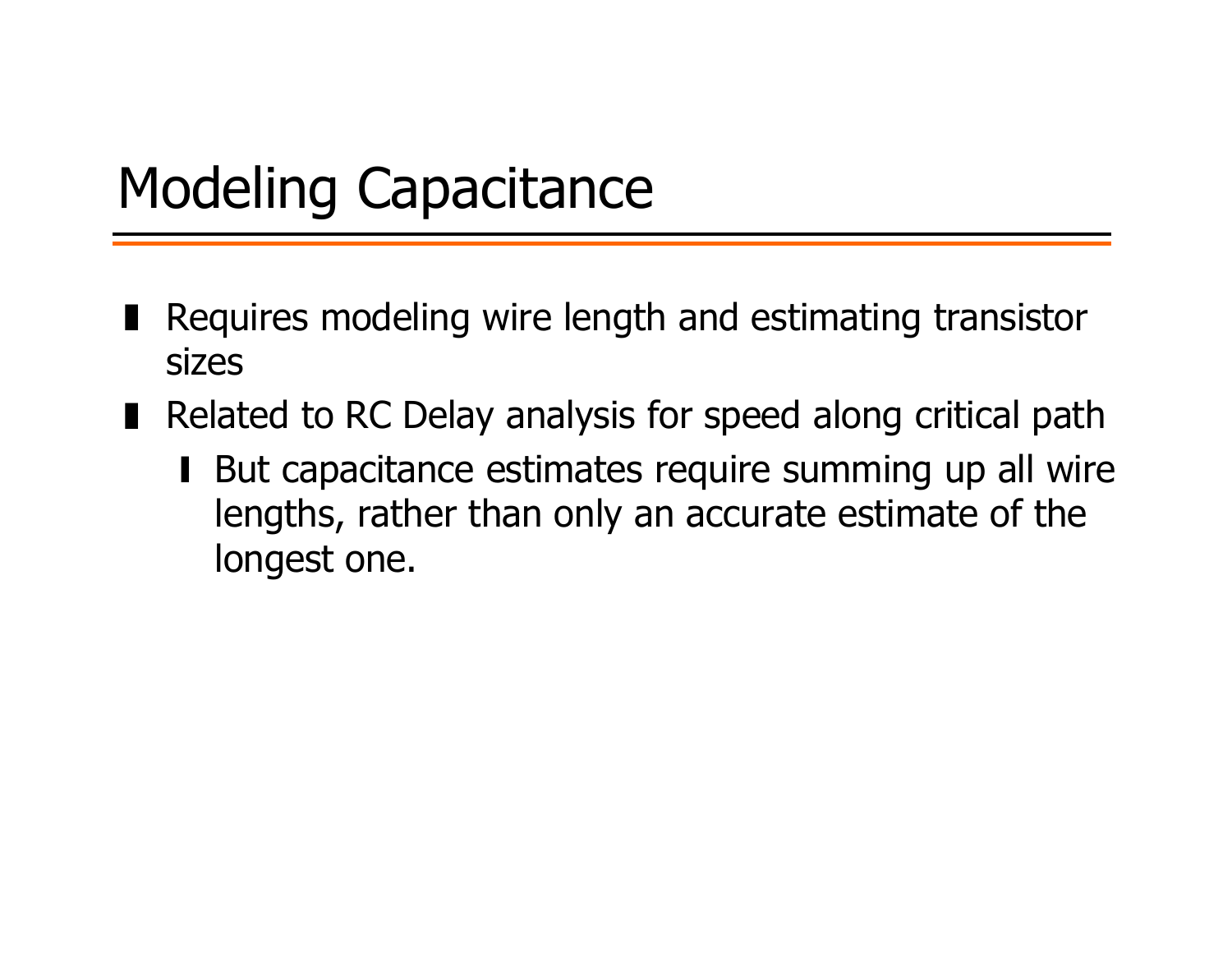#### Register File: Example of Capacitance Analysis



(Data Width of Entries)

 $World inelength * C_{metal}$  $C_{wordline} = C_{diffeapWorldineDriver} + NumberBitlines * C_{gatecapN}$ \*\*  $C_{\text{gatecap}N1}$  +  $\emph{Bitlinelength}$   $\displaystyle{^\ast$   $C_{\sf metal}$  $C_{\text{bitline}} = C_{\text{diffeapPchg}} + \text{NumberWorldines} * C_{\text{diffeapN}}$ \*+ Bitlinelength \* $=$  C diffcapPchg  $+$  NumberW ordlines  $*$  C diffcapN1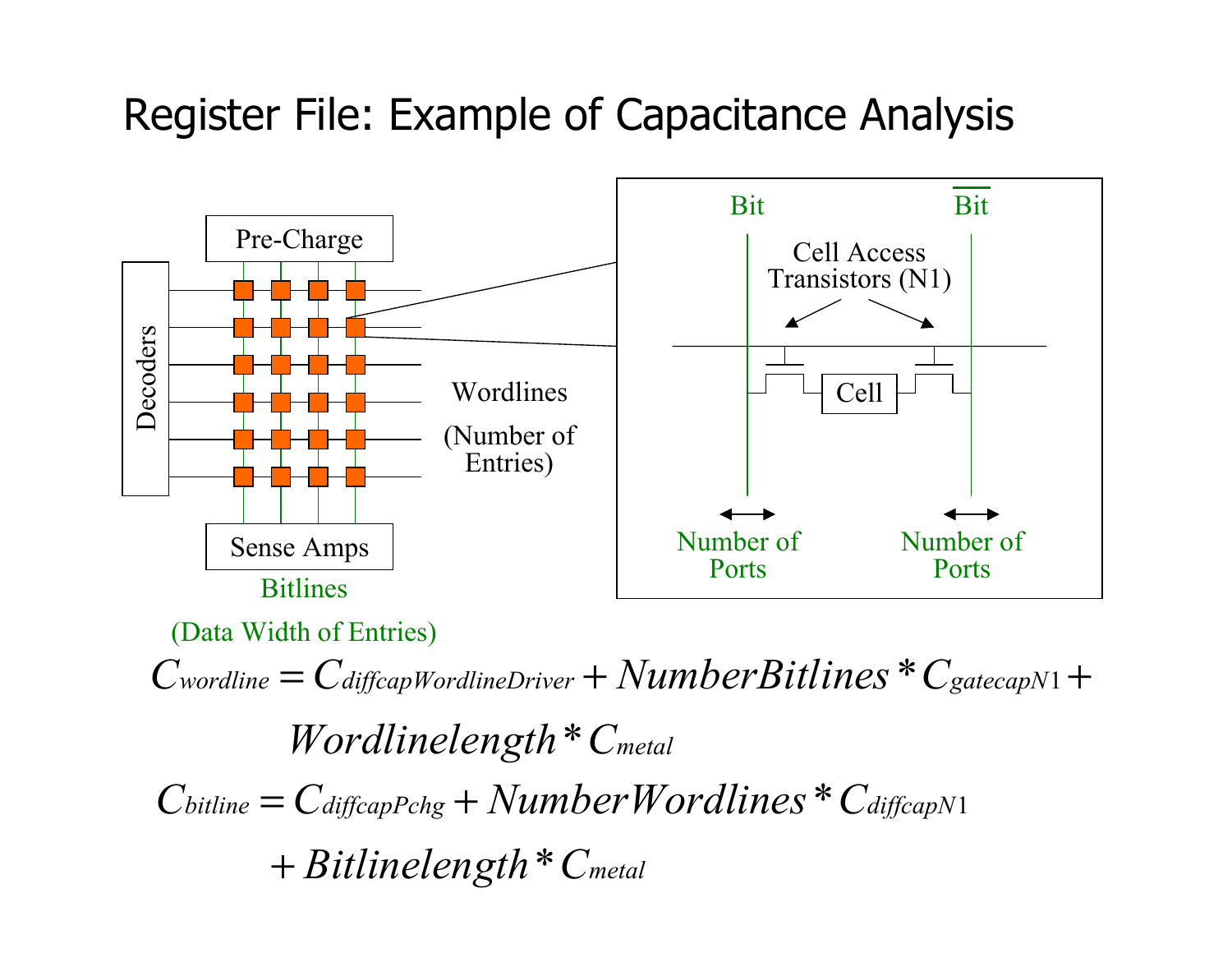#### Register File Model: Validation

| <i>Error Rates</i> | Gate     | Diff     | InterConn. | Total    |
|--------------------|----------|----------|------------|----------|
| W ordline $(r)$    | 1.11     | 0.79     | 15.06      | 8.02     |
| $W$ ordline(w)     | $-6.37$  | 0.79     | $-10.68$   | $-7.99$  |
| $B$ itline $(r)$   | '2.82    | $-10.58$ | $-19.59$   | $-10.91$ |
| Bitline(w)         | $-10.96$ | $-10.60$ | 7.98       | $-5.96$  |

(Numbers in Percent)

- Validated against a register file schematic used in Intel's Merced design
- Compared capacitance values with estimates from a layout-level Intel tool
- Interconnect capacitance had largest errors
	- Model currently neglects poly connections
	- Differences in wire lengths -- difficult to tell wire distances of schematic nodes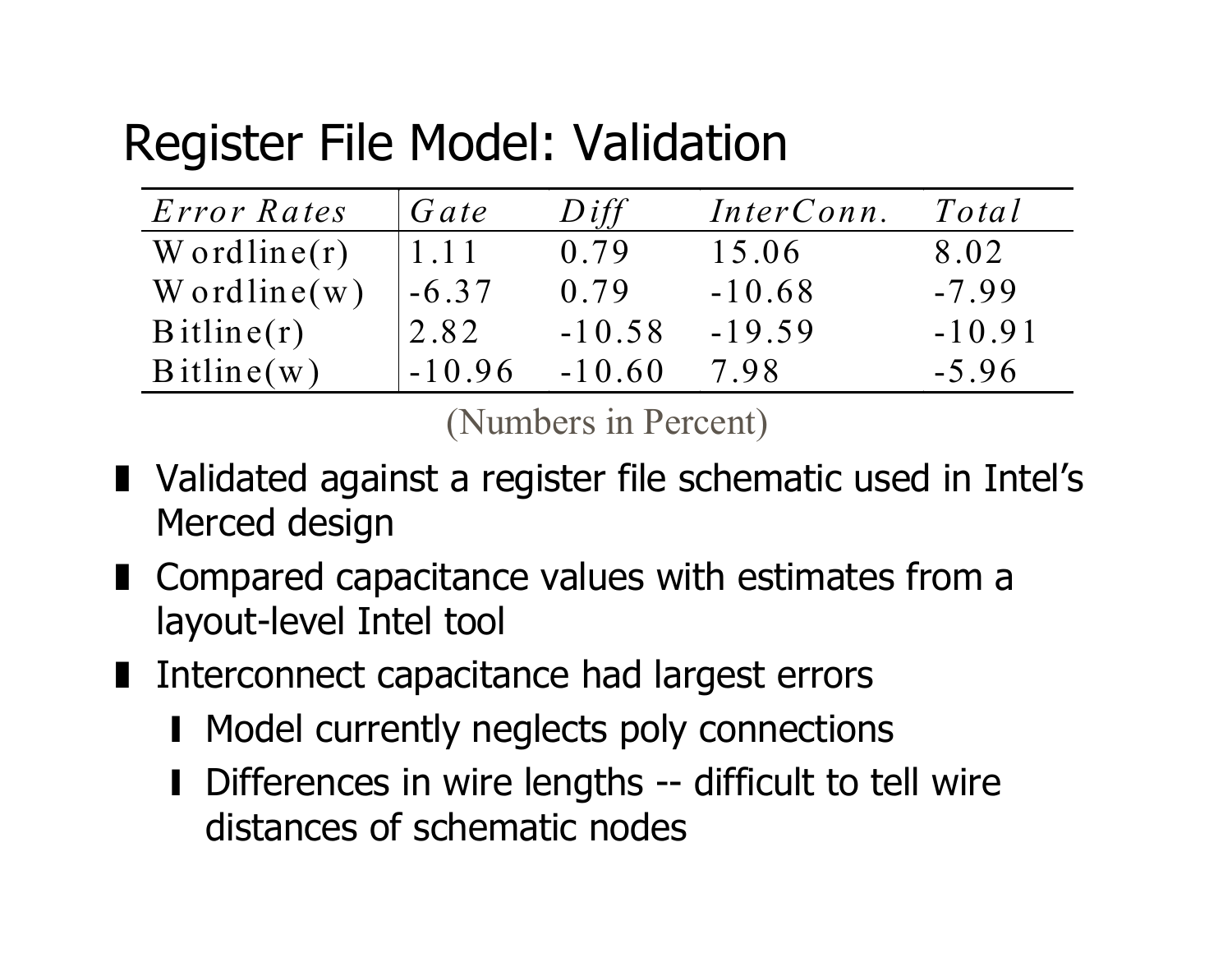## Accounting for Different Circuit Design **Styles**

- RTL and Architectural level power estimation requires the tool/user to perform circuit design style assumptions
	- Static vs. Dynamic logic
	- Single vs. Double-ended bitlines in register files/caches
	- ❙ Sense Amp designs
	- **I** Transistor and buffer sizings
- Generic solutions are difficult because many styles are popular
- Within individual companies, circuit design styles may be fixed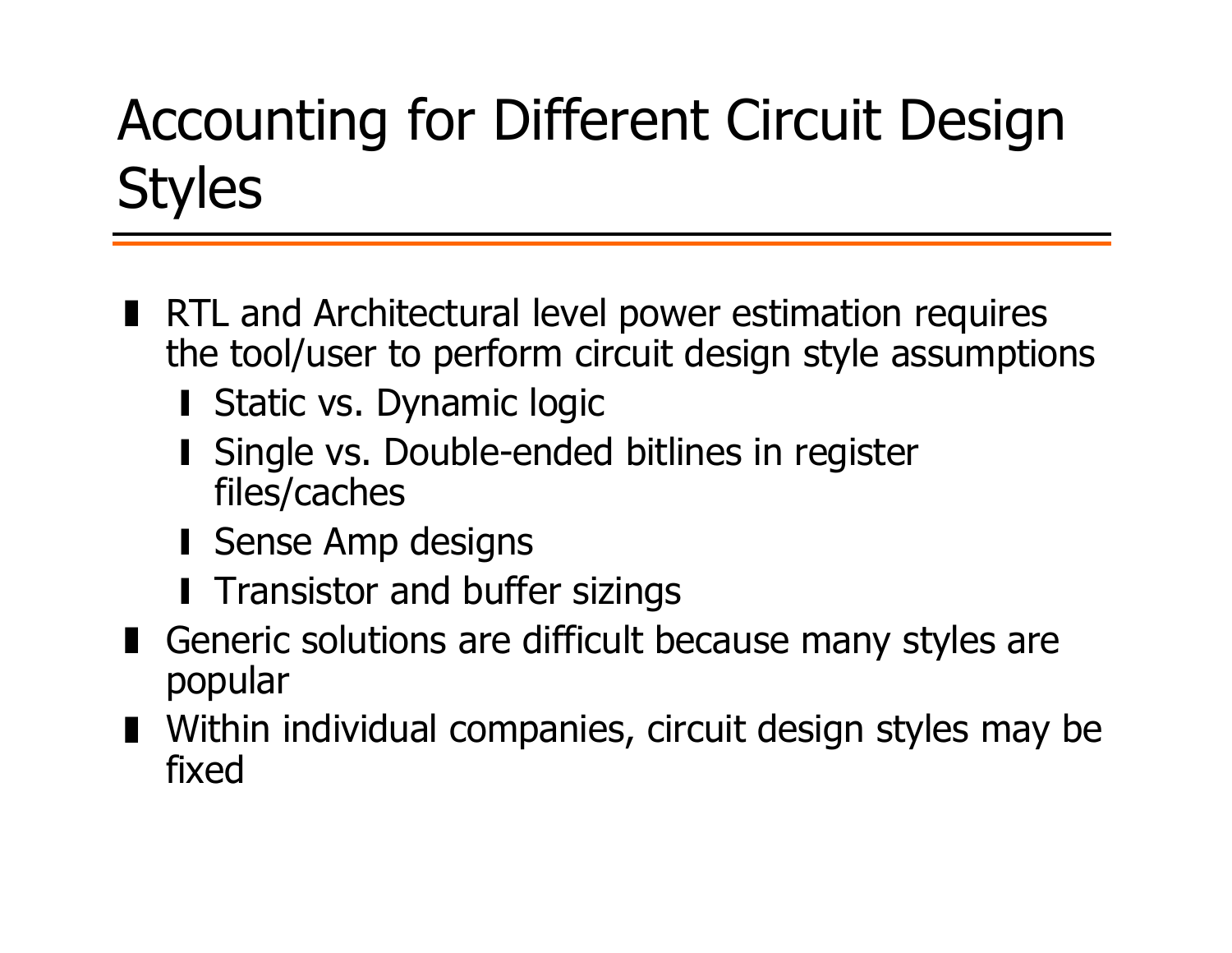

- Dynamic Power is dissipated on clock transitions
- Gating off clock lines when they are unneeded reduces activity factor
- But putting extra gate delays into clock lines increases clock skew
- End results:
	- Clock gating complicates design analysis but saves power. Used in cases where power is crucial.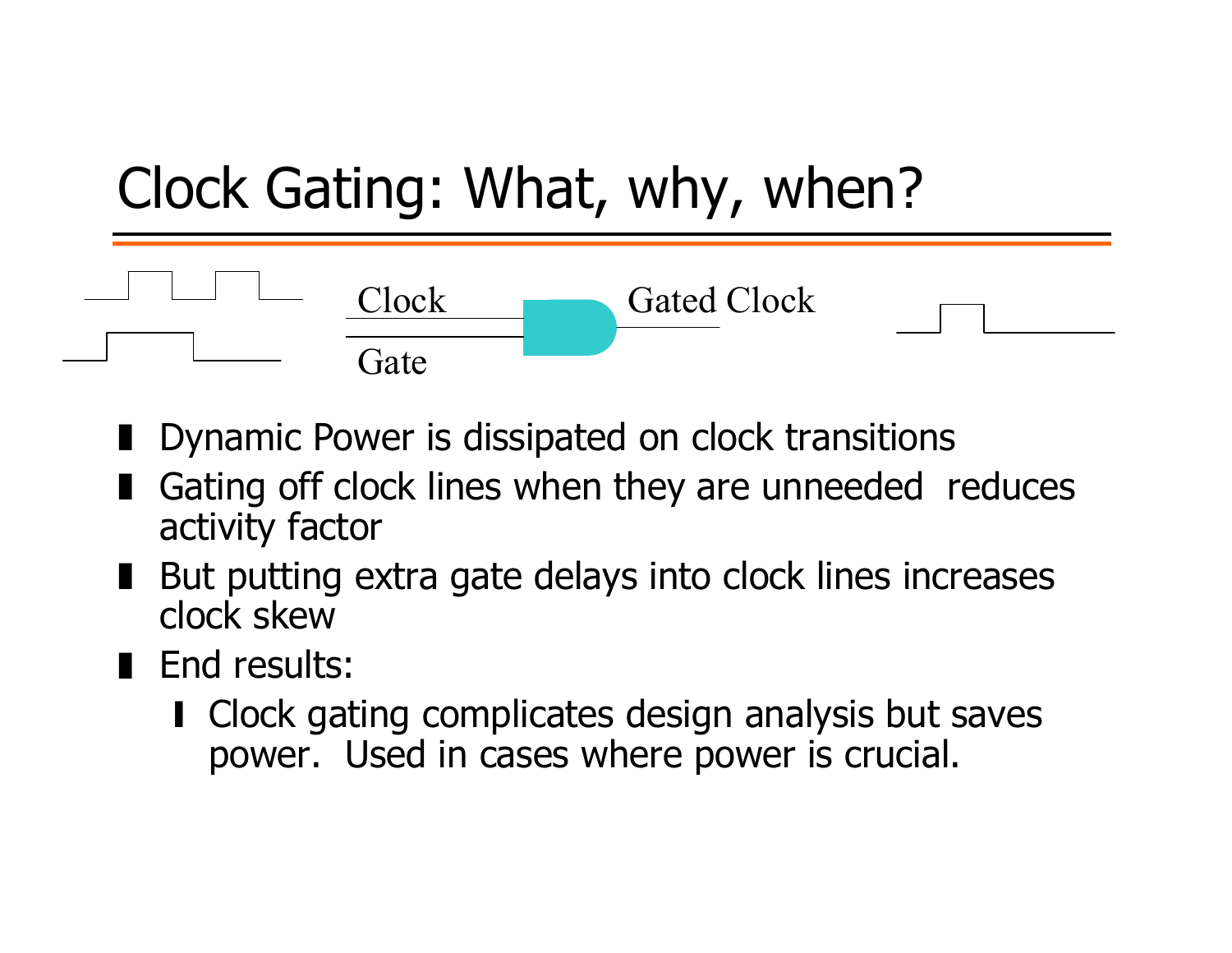## Signal Transition Statistics

- ❚Dynamic power is proportional to switching
- ❚ How to collect signal transition statistics in architectural-level simulation?
	- ❙Many signals are available, but do we want to use all of them?
	- ❙ One solution (register file):
		- Collect statistics on the important ones (bitlines)
		- ❘Infer where possible (wordlines)
		- Assign probabilities for less important ones (decoders)
	- Use Controllability and Observability notions from testing community?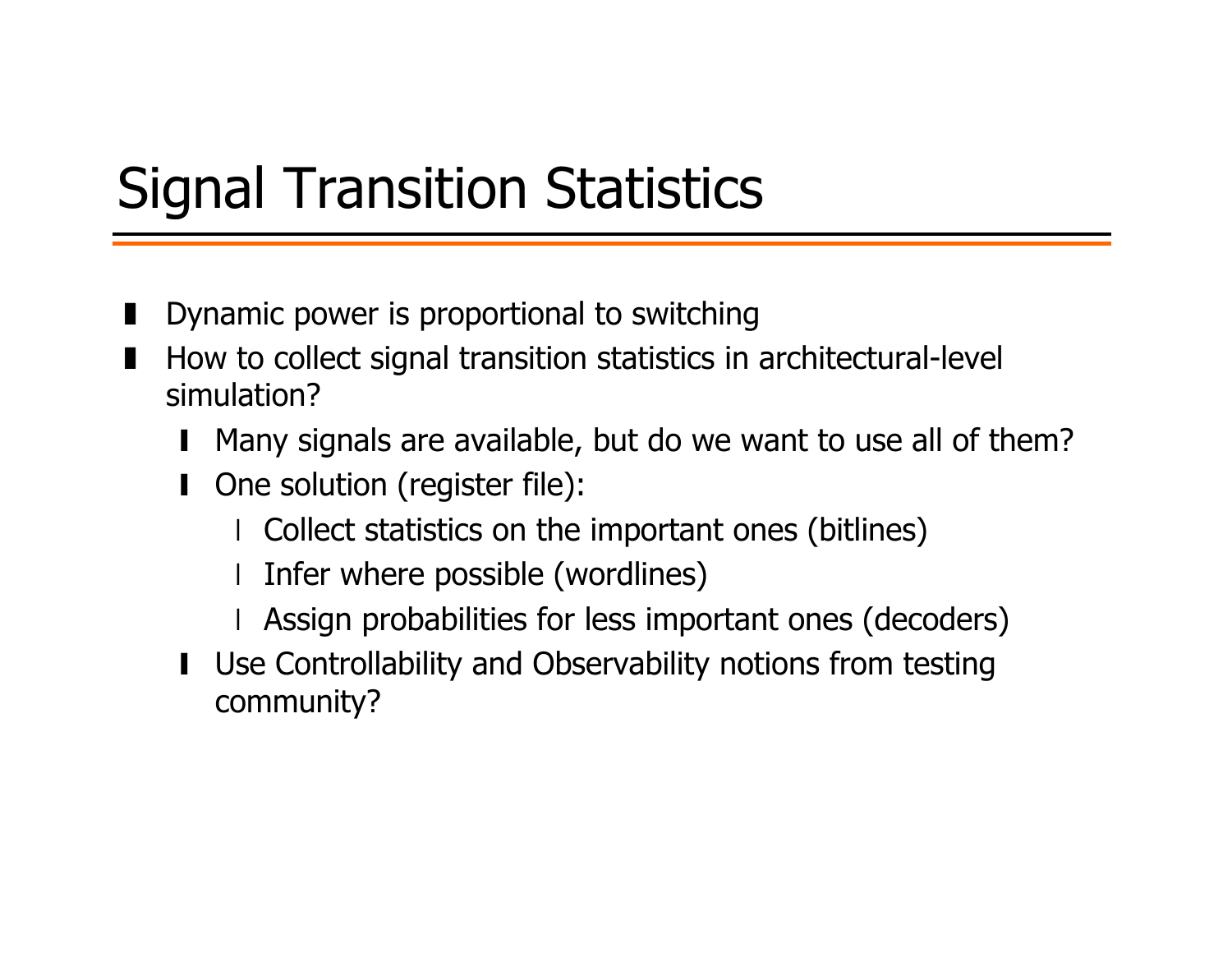## Power Modeling at Architecture Level

- Previous academic research has either:
	- ❙Calculated power within individual units: ie cache
	- ❙ Calculated abstract metrics instead of power
		- eg "needless speculative work saved per pipe stage"
- What is needed now?
	- ❙ A single common power metric for comparing different techniques
	- Reasonable accuracy
	- ❙Flexible/modular enough to explore a design space
	- ❙Fast enough to simulate real benchmarks
	- ❙Facilitate early experiments: before HDL or circuits...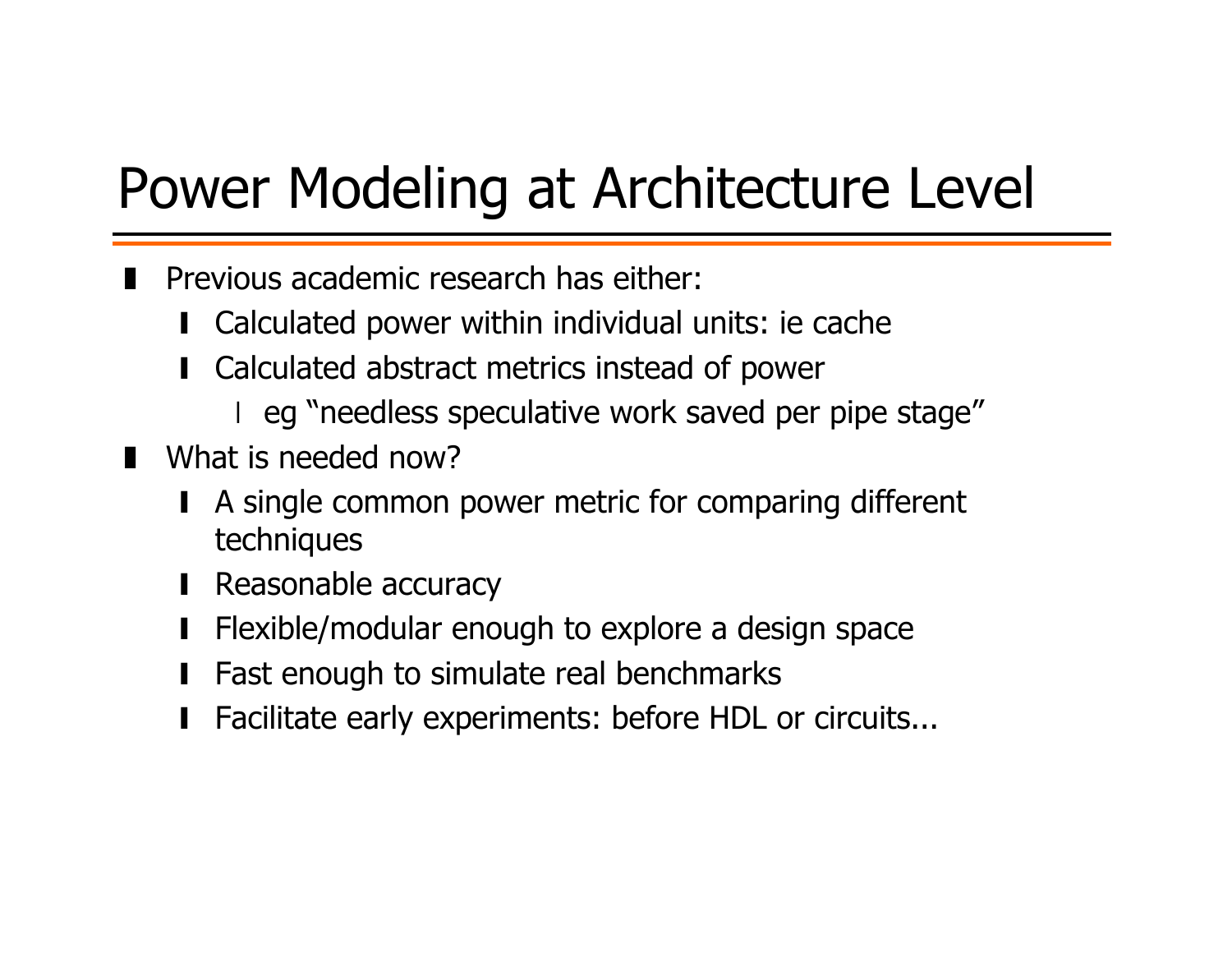## **SimplePower**

- ❚ Vijaykrishnan, et al. ISCA 2000
- Models datapath energy in 5-stage pipelined RISC datapath
- Table-lookup based power models for memory and functional units
- Transition sensitive: table lookups are done based on input bits and output bits for unit being considered
- Change size of units => supply a new lookup table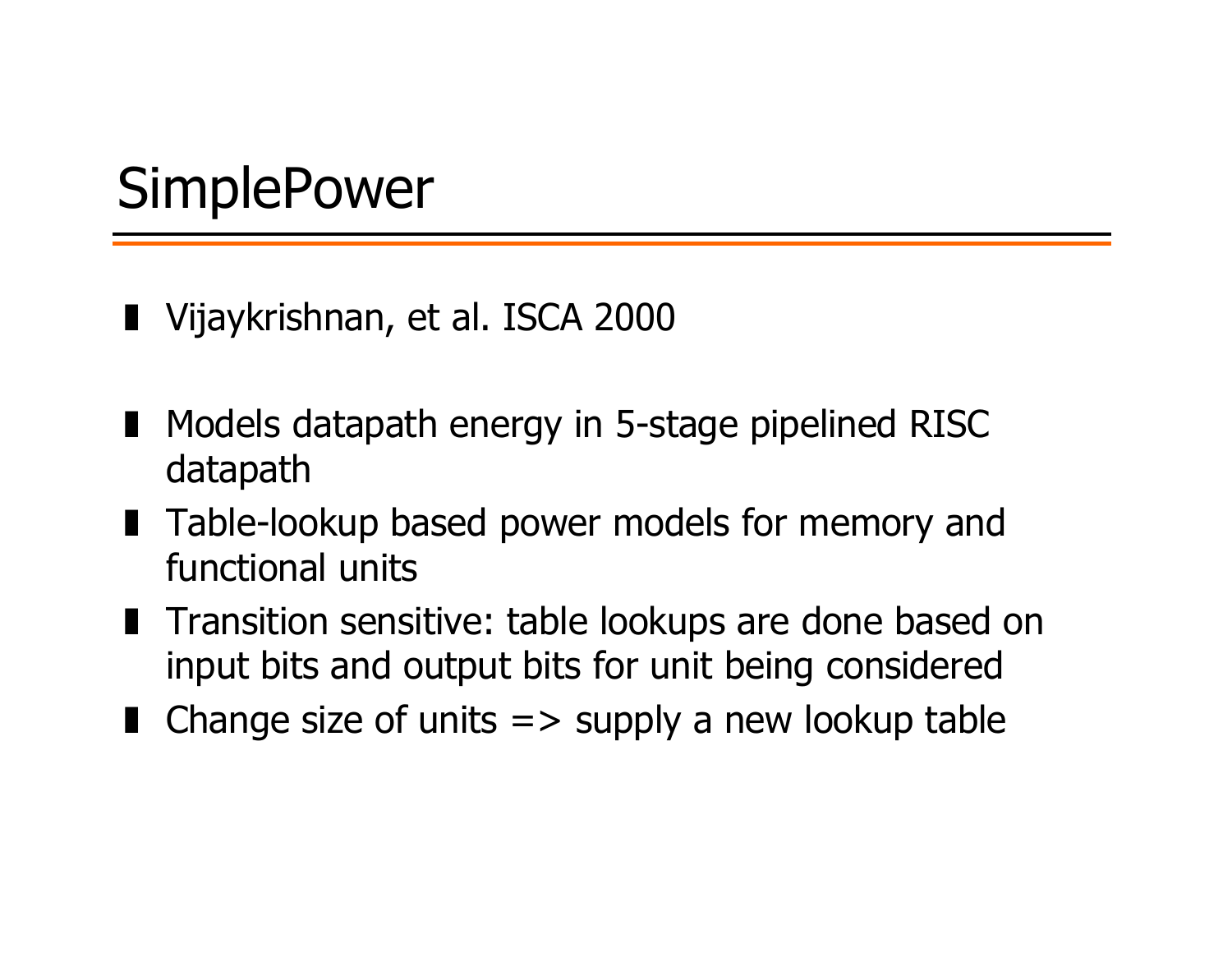# TEM2P2EST

- Thermal Enabled Multi-Model Power/Performance Estimator: Dhodapkar, Lim, Cai, and Daasch
- Empirical Mode
	- Used for synthesizable logic blocks
	- Used for Clock distribution/interconnection
- Analytical Mode
	- Used for regular structures
	- Allows time-delay model extensions
- Temperature Model
	- **■** Simple model links power to temperature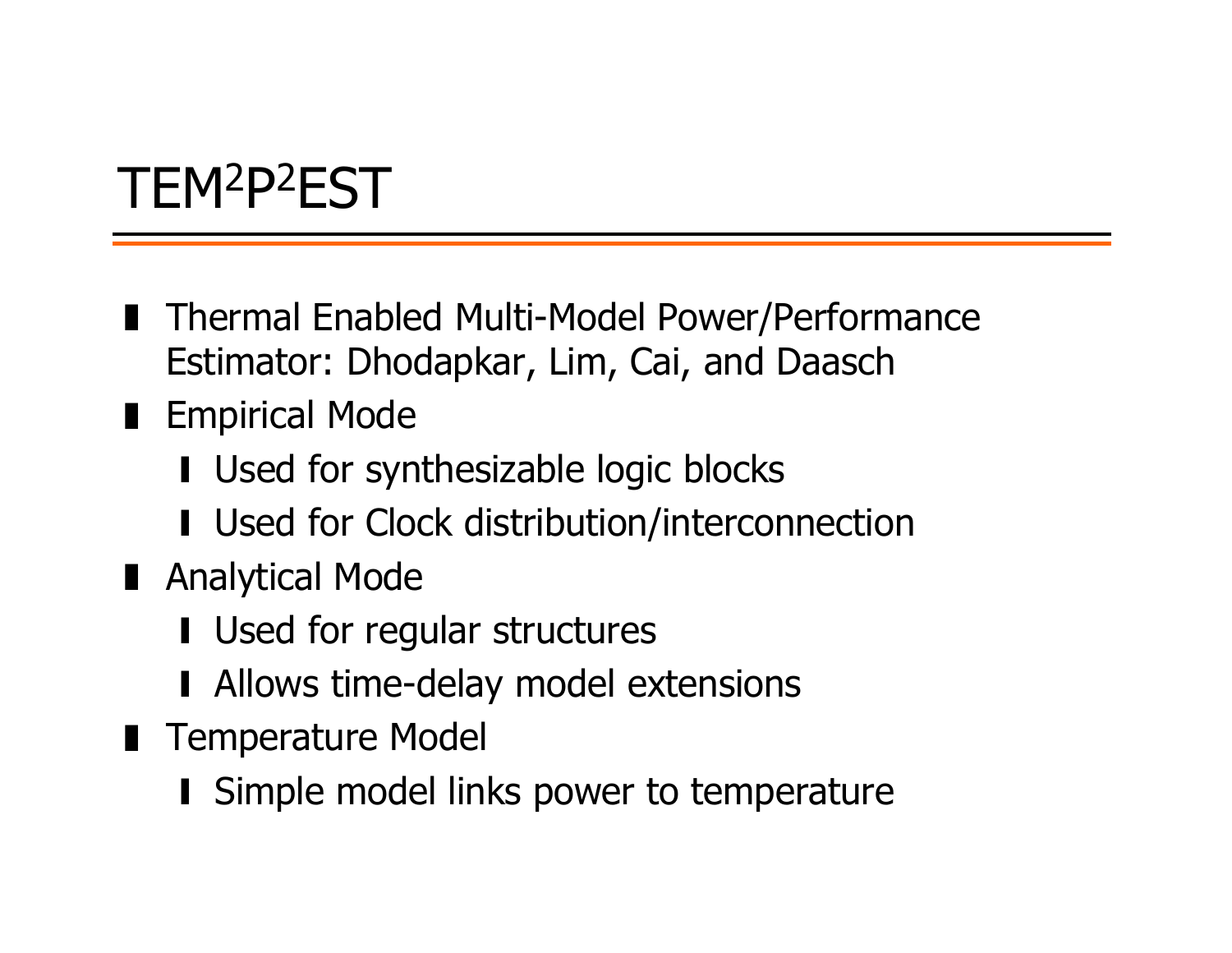## Wattch: An Overview

#### **Wattch's Design Goals**

- ❚**Flexibility** 
	- Planning-stage info
- ❚**Speed**

❚

- ❚**Modularity** 
	- Reasonable accuracy

#### **Overview of Features**

- ❚ Parameterized models for different CPU units
	- ❙ Can vary size or design style as needed
- ❚ Abstract signal transition models for speed
	- **I** Can select different conditional clocking and input transition models as needed
- $\blacksquare$ Based on SimpleScalar
- ❚Modular: Can add new models for new units studied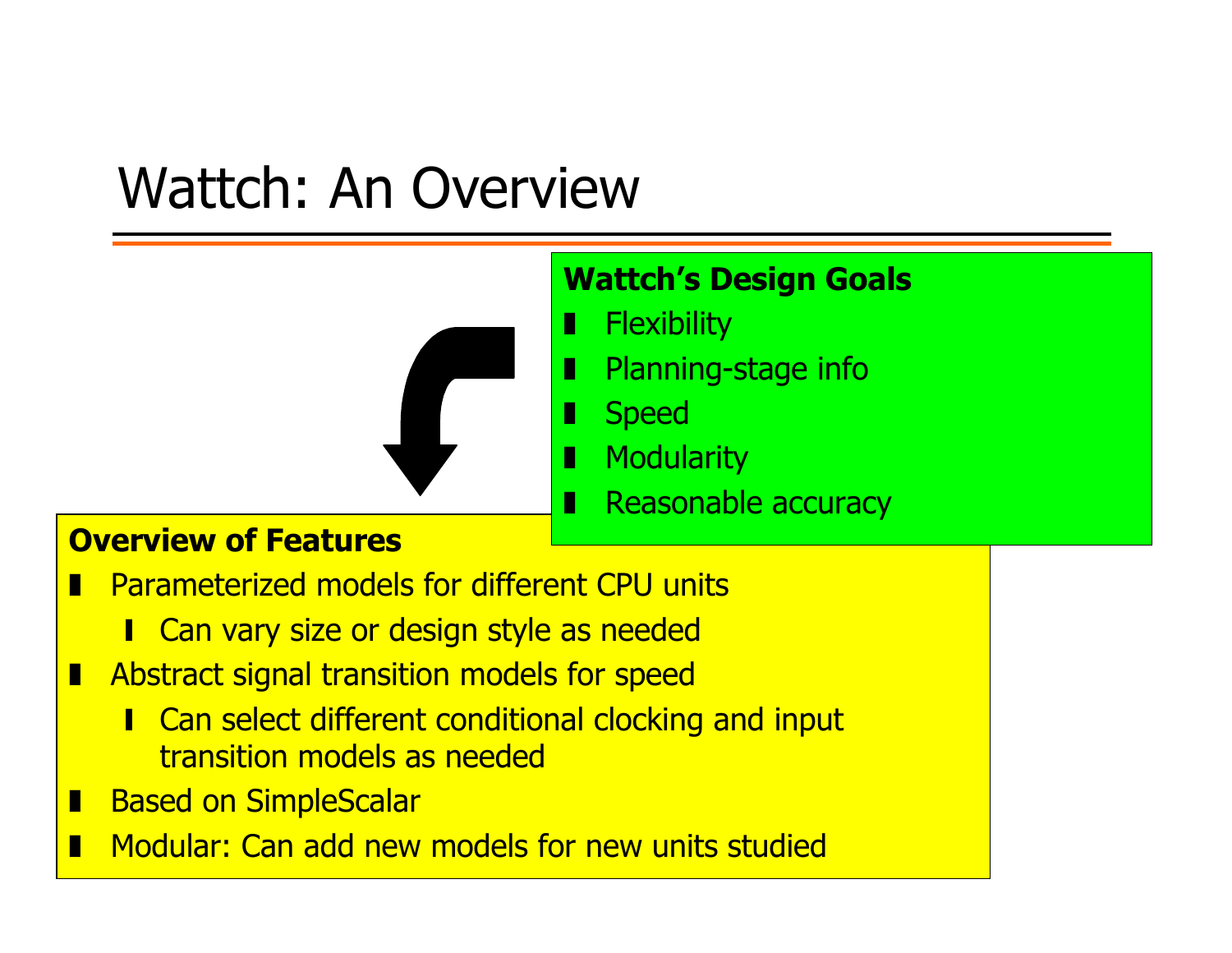# Modeling Units at Architectural Level



#### Modeling Capacitance

- ❚ Models depend on structure, bitwidth, design style, etc.
- ❚ E.g., may model capacitance of a register file with bitwidth & number of ports as input parameters

#### Modeling Activity Factor

- ❚ Use cycle-level simulator to determine number and type of accesses
	- ❙reads, writes, how many ports
- ❚Abstract model of bitline activity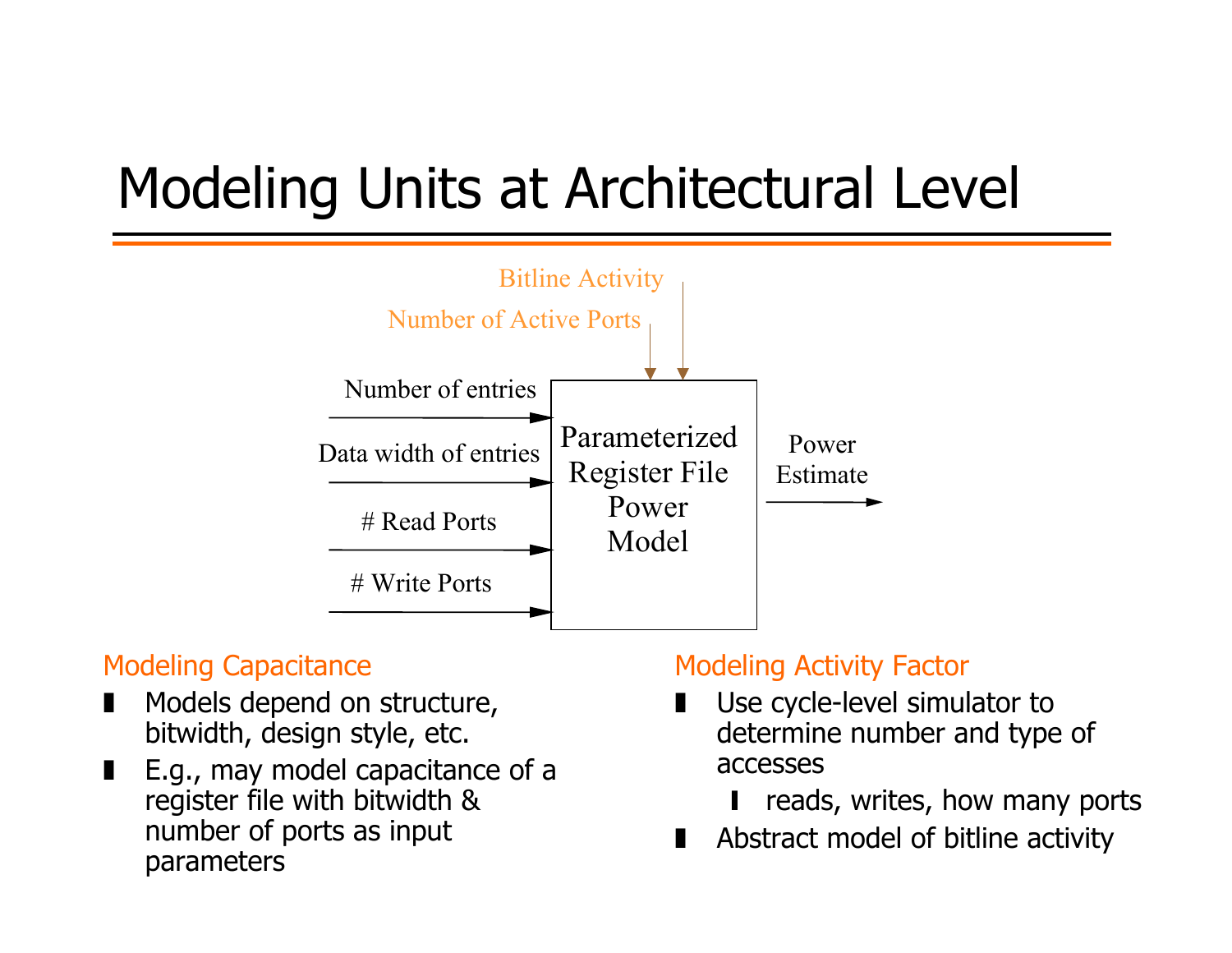## One Cycle in Wattch

|                                     | <b>Fetch</b>                                        | <b>Dispatch</b>                                                                     | <b>Issue/Execute</b>                                                | Writeback/<br><b>Commit</b>                      |
|-------------------------------------|-----------------------------------------------------|-------------------------------------------------------------------------------------|---------------------------------------------------------------------|--------------------------------------------------|
| <b>Power</b><br>(Units<br>Accessed) | I-cache<br>$\bullet$<br><b>B</b> pred<br>$\bullet$  | Rename<br>$\bullet$<br>Table<br>Inst. Window<br>$\bullet$<br>Reg. File<br>$\bullet$ | Inst. Window<br>• Reg File<br>$\bullet$ ALU<br>D-Cache<br>Load/St Q | • Result Bus<br><b>Reg File</b><br><b>B</b> pred |
| <b>Performance</b>                  | Cache Hit?<br>$\bullet$<br><b>B</b> pred<br>Lookup? | Inst. Window<br>$\bullet$<br>Full?                                                  | <b>Dependencies</b><br>$\bullet$<br>Satisfied?<br>Resources?        | Commit<br>$\bullet$<br>Bandwidth?                |

- On each cycle:
	- $\blacksquare$ **I** determine which units are accessed
	- ❙**I** model execution time issues
	- ❙ model per-unit energy/power based on which units used and how many ports.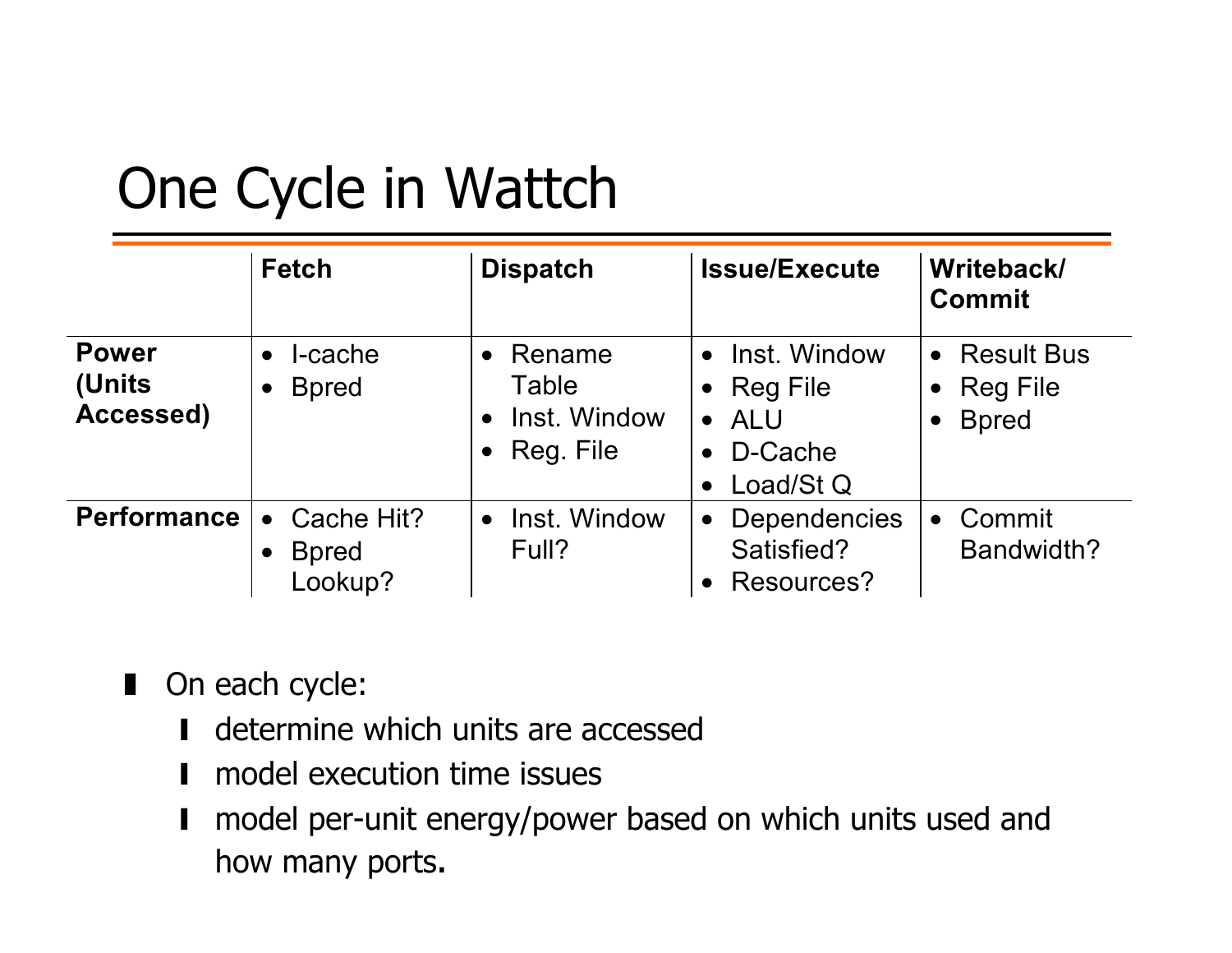## Units Modeled by Wattch

#### $\blacksquare$ **Array Structures**

■ Ⅰ & D caches and tags; register files; register alias table; branch predictors; large portions of instruction window; ld/st queue

#### $\blacksquare$ **Clocking network**

❙ Clock buffers, wires, and capacitive loads.

- **Content-Associative Memories (CAMs)**
	- ❙ TLBS; reorder buffer wakeup logic

#### **Complex combinational blocks**

**■** Functional units; instruction window select logic; dependence check logic; result buses.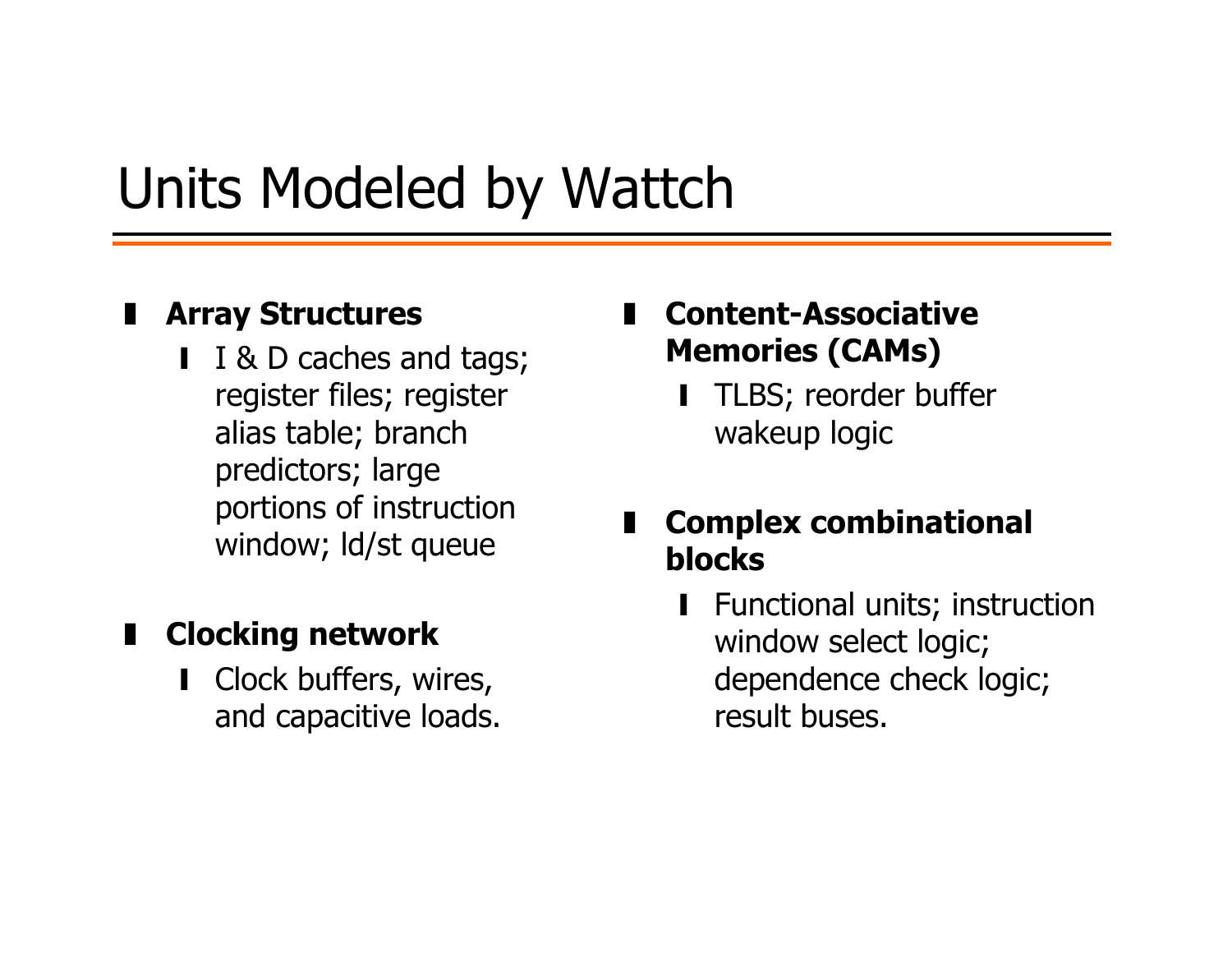#### Wattch accuracy



Relative Wattch estimates track well even in cases where absolute accuracy falls short.

| Hardware Structure          | Intel Data | Wattch |
|-----------------------------|------------|--------|
| <b>Instruction Fetch</b>    | 22%        | 21%    |
| Register Alias Table        | $6\%$      | $5\%$  |
| <b>Reservation Stations</b> | $8\%$      | 9%     |
| Reorder Buffer              | $11\%$     | 12%    |
| Integer Exec. Unit          | 15%        | 15%    |
| Data Cache Unit             | $11\%$     | $11\%$ |
| Memory Order Buffer         | $6\%$      | $5\%$  |
| Floating Point Exec. Unit   | $8\%$      | $8\%$  |
| Global Clock                | $8\%$      | 10%    |
| <b>Branch Target Buffer</b> | $5\%$      | $4\%$  |

Typically 10-15% relative accuracy as compared to low-level industry data.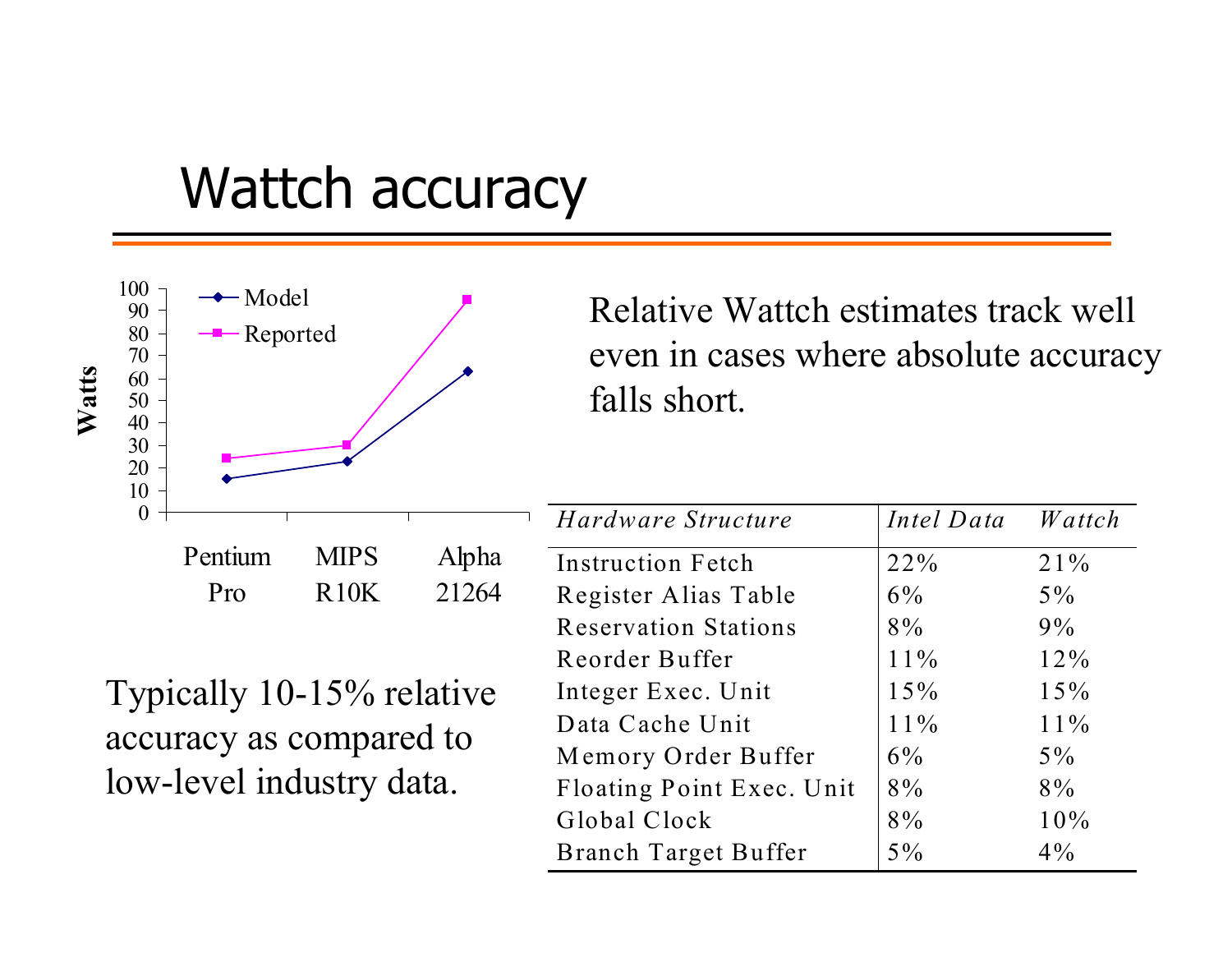## Wattch Simulation Speed

- Roughly 80K instructions per second (PII-450 host)
- ❚ $\sim$ 30% overhead compared to performance simulation alone
	- Could be decreased if power estimates are not computed every cycle
- Many orders of magnitude faster than lower-level approaches
	- **I** For example, PowerMill takes  $\sim$ 1hour to simulate 100 test vectors on a 64-bit adder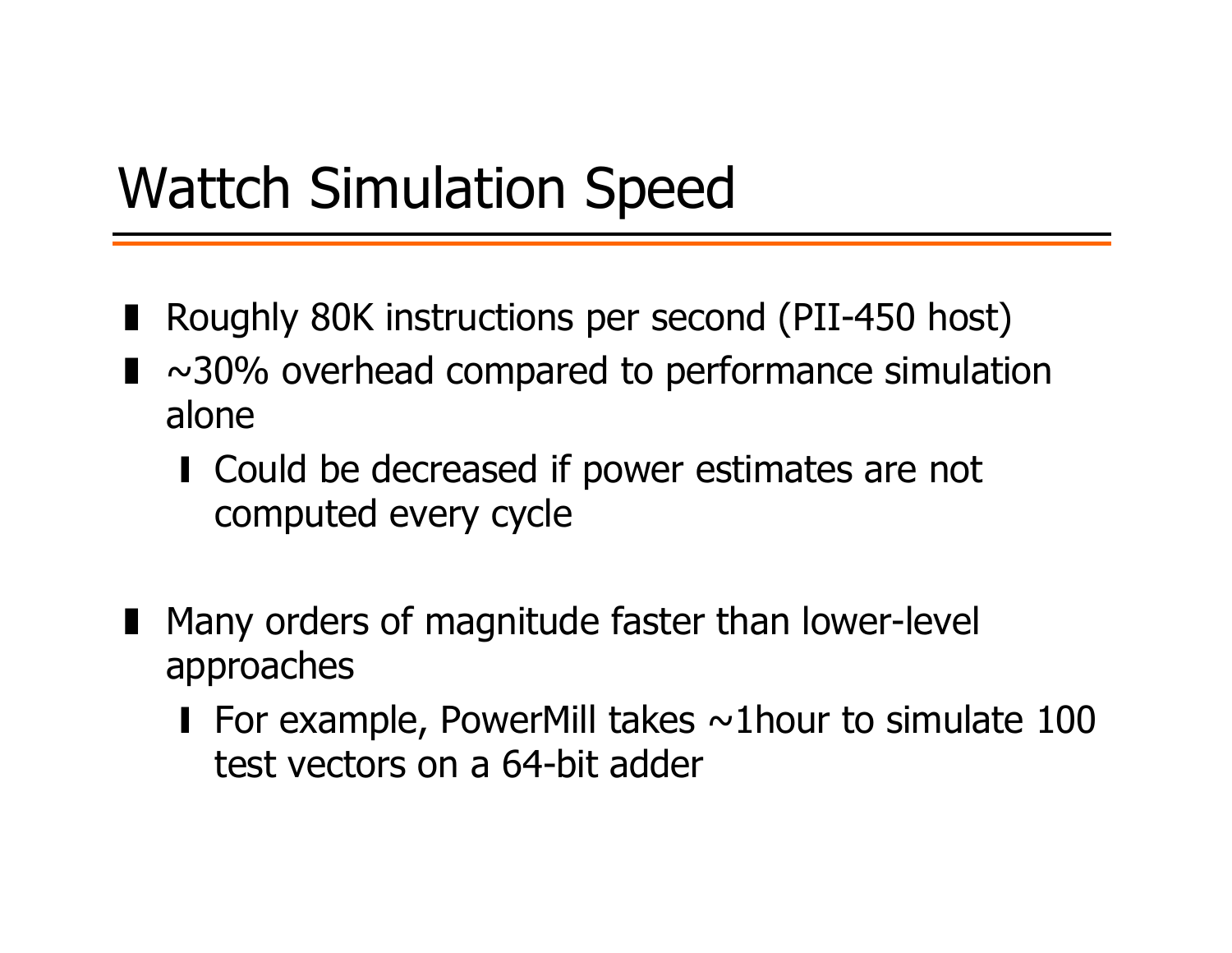#### Wattch: Summary

- A preliminary but useful step towards providing modular, flexible architecture-level models with reasonable accuracy
- Future Work:
	- ❙ User selectable circuit styles (high-performance, lowpower, etc)
	- Update models as technologies change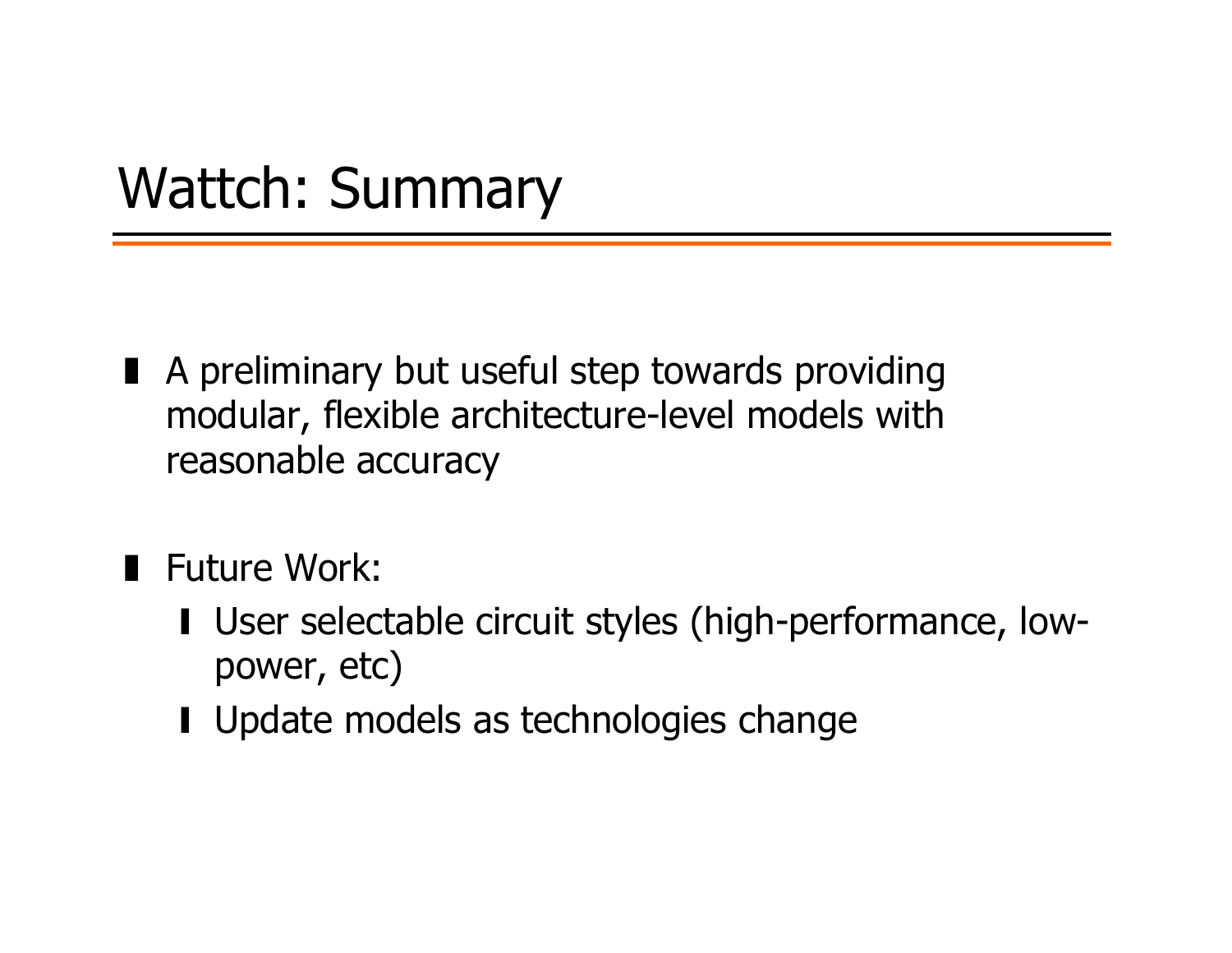#### PowerTimer

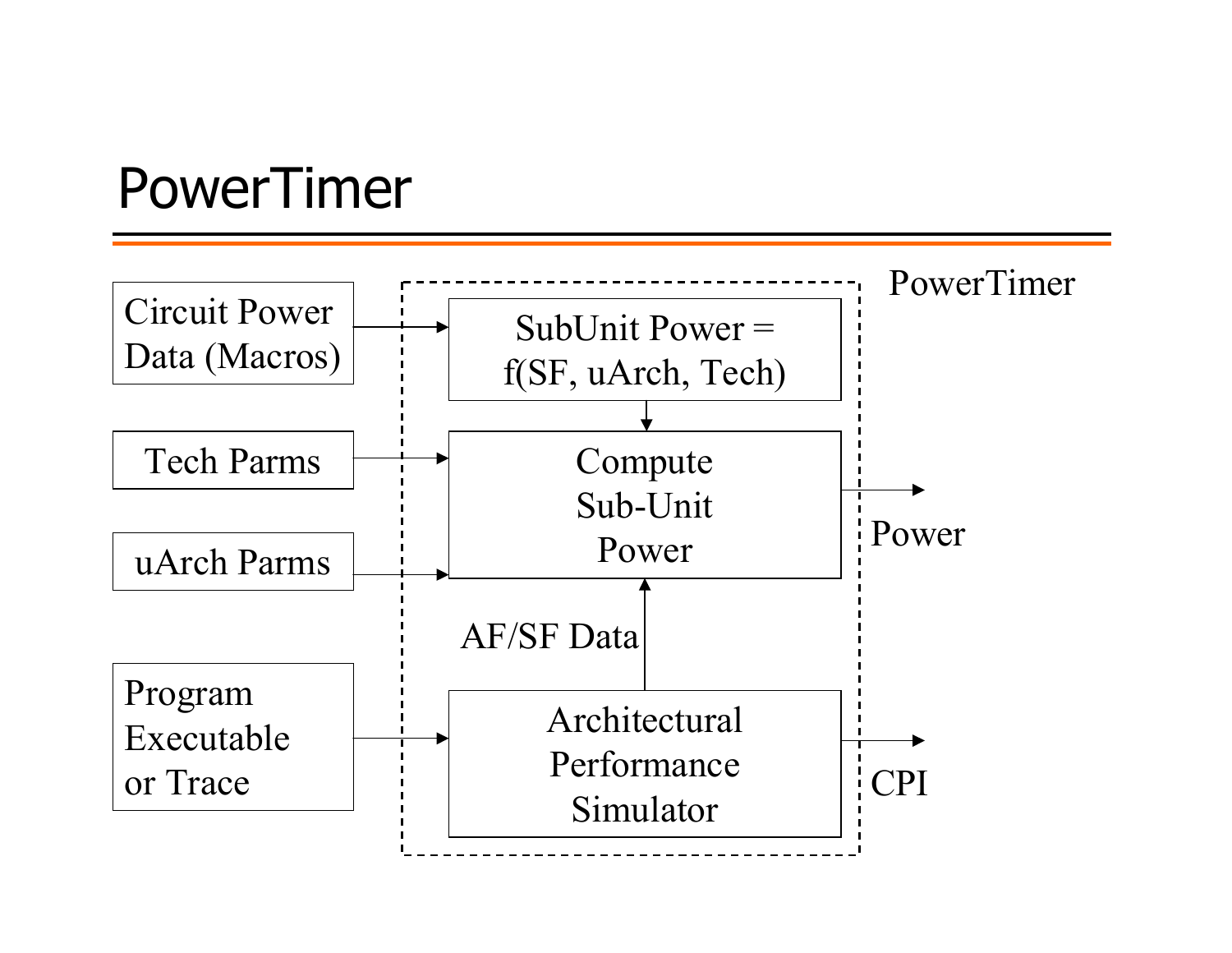## PowerTimer: Energy Models

❚ Energy models for uArch structures formed by summation of circuit-level macro dataPower=C1\*SF+HoldPower Macro1Power=C2\*SF+HoldPower Macro2 Power=Cn\*SF+HoldPower MacroNSub-Units (uArch-level Structures) Energy Models **SF** DataPower Estimate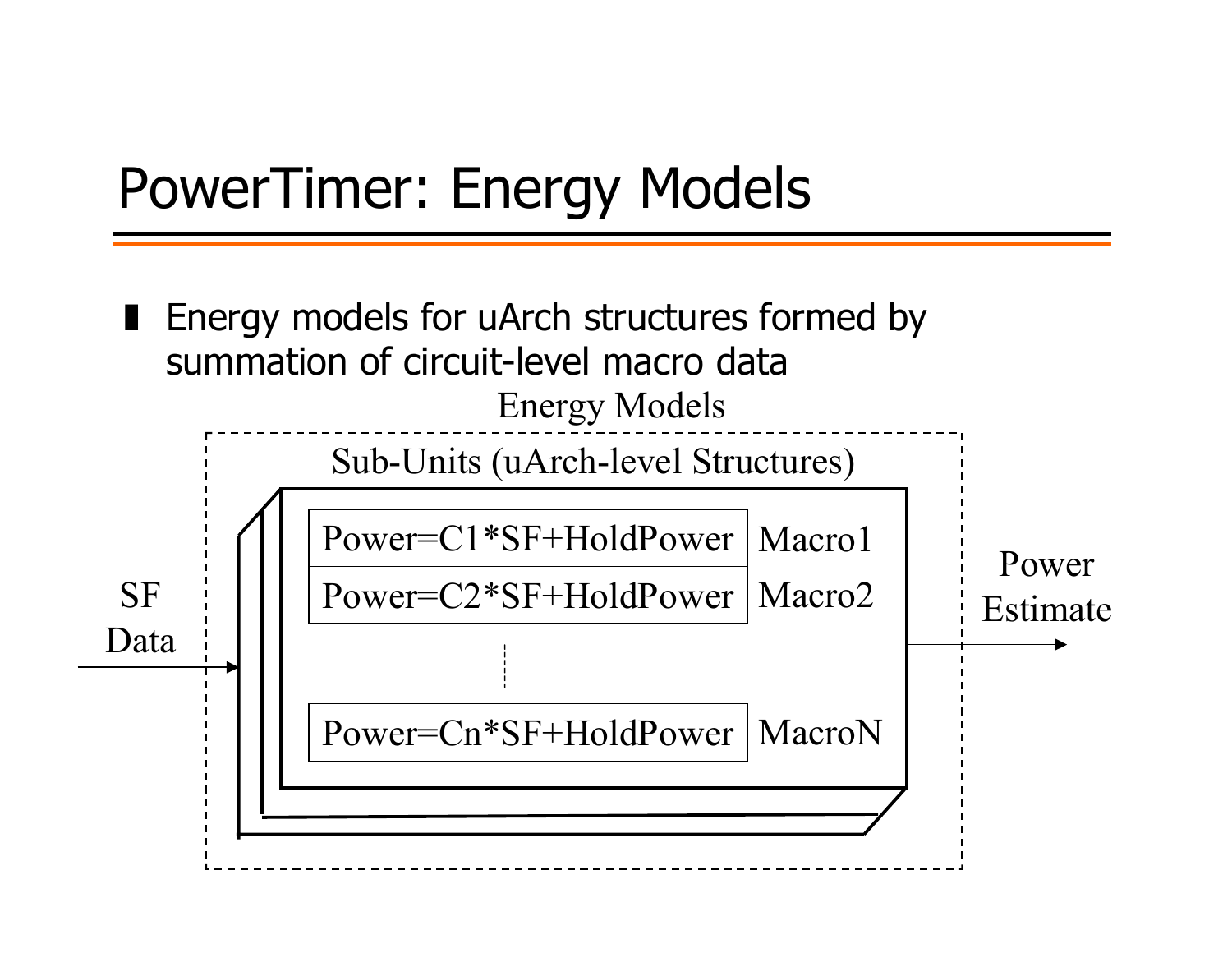#### PowerTimer: Power models f(SF)



At  $0\%$  SF, Power = Clock Power (significant without clock gating)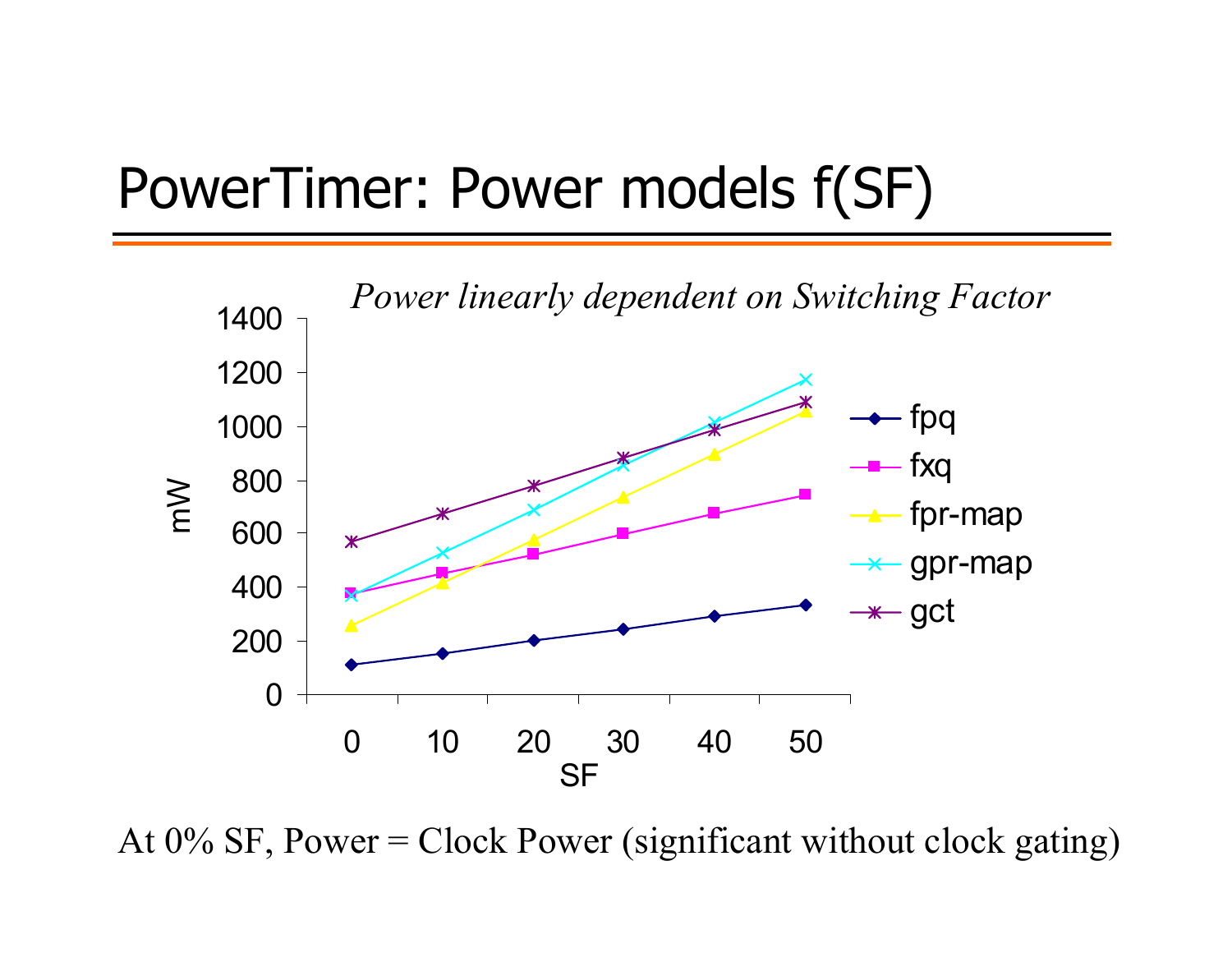# Comparing Arch. Level power models: **Flexibility**

- Flexibility necessary for certain studies
	- **Resource tradeoff analysis**
	- **Modeling different architectures**
- Wattch provides fully-parameterizable power models
	- Within this methodology, circuit design styles could also be studied
- PowerTimer scales power models in a user-defined manner for individual sub-units
	- ❙ Constrained to structures and circuit-styles currently in the library
- SimplePower provides parameterizable cache structures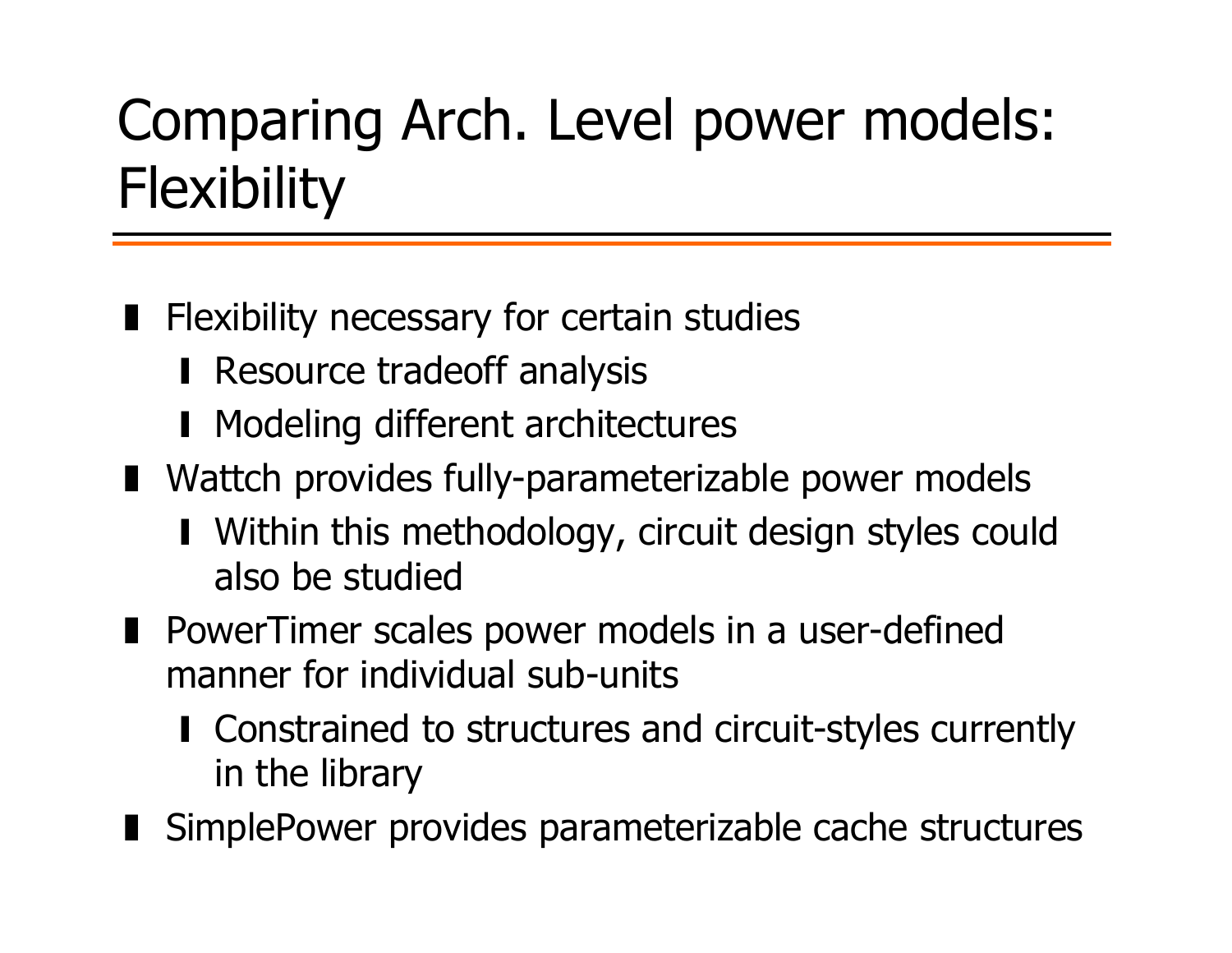## Comparing Arch. Level power models: Speed

- Performance simulation is slow enough!
- Wattch's per-cycle power estimates: roughly 30% overhead
	- **I** Post-processing (per-program power estimates) would be much faster (minimal overhead)
- PowerTimer has no overhead (currently all postprocessed based on already existing stats)
- SimplePower has significant performance overhead because of table-lookups, etc.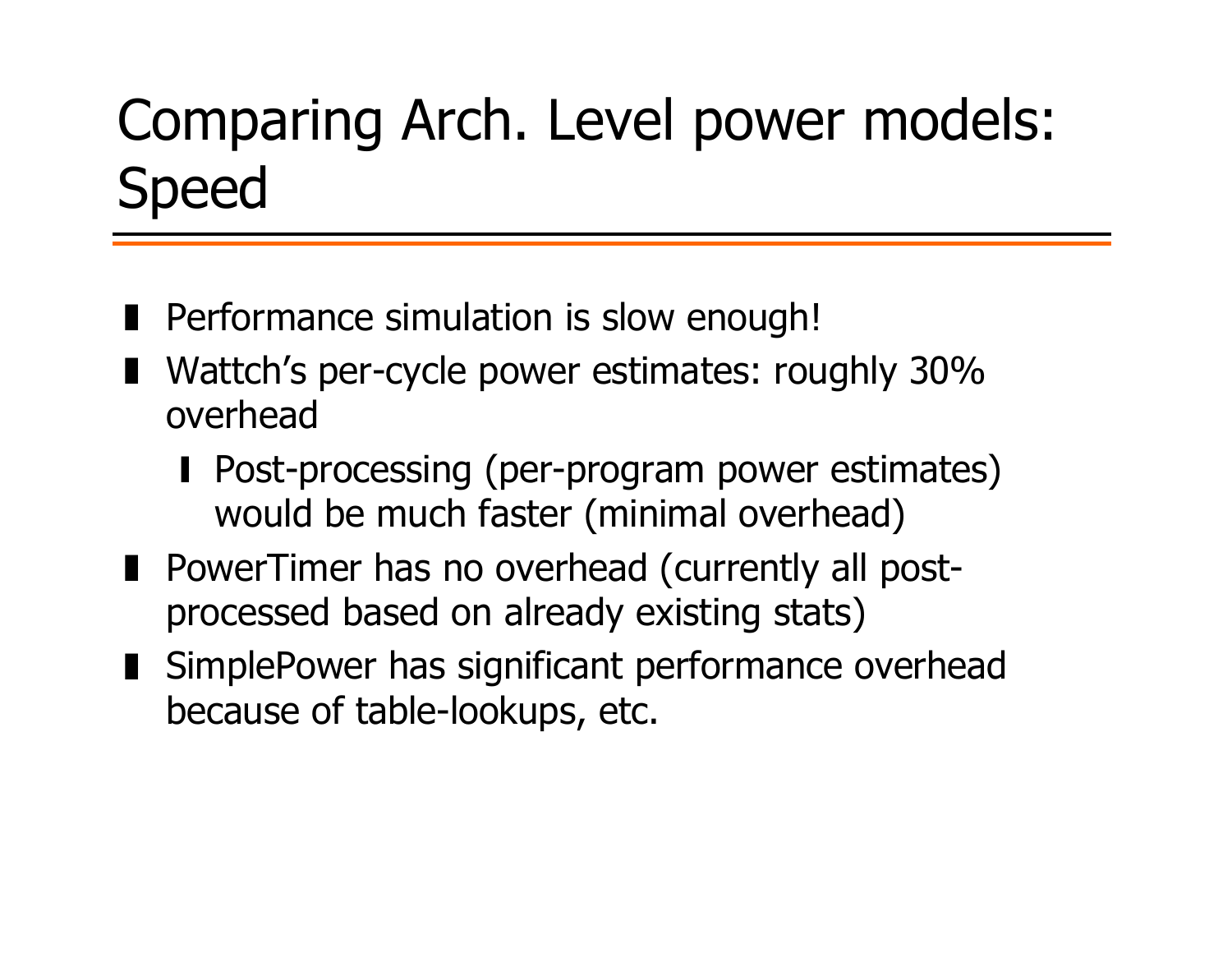# Comparing Arch. Level power models: **Accuracy**

- Wattch provides excellent *relative* accuracy
	- Underestimates full chip power (some units not modeled, etc)
- PowerTimer models based on circuit-level power analysis
	- ❙ Inaccuracy is introduced in SF/AF and scaling assumptions
- SimplePower should provide high accuracy
	- Static core (only caches are parameterized)
	- ❙Detailed table lookups ensure accuracy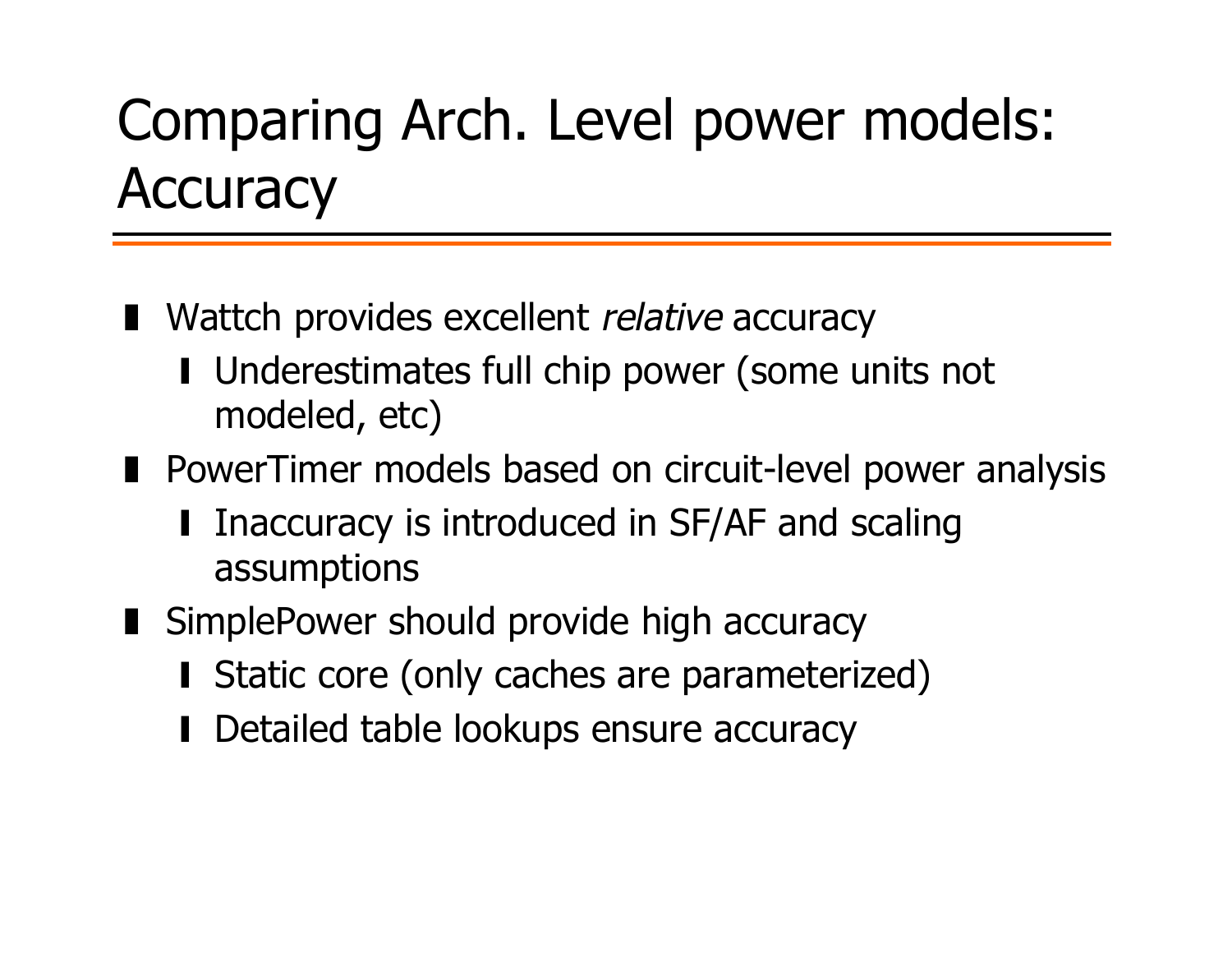#### Demo #1: 15-20 minutes

■ Demonstration of IBM PowerTimer with web interface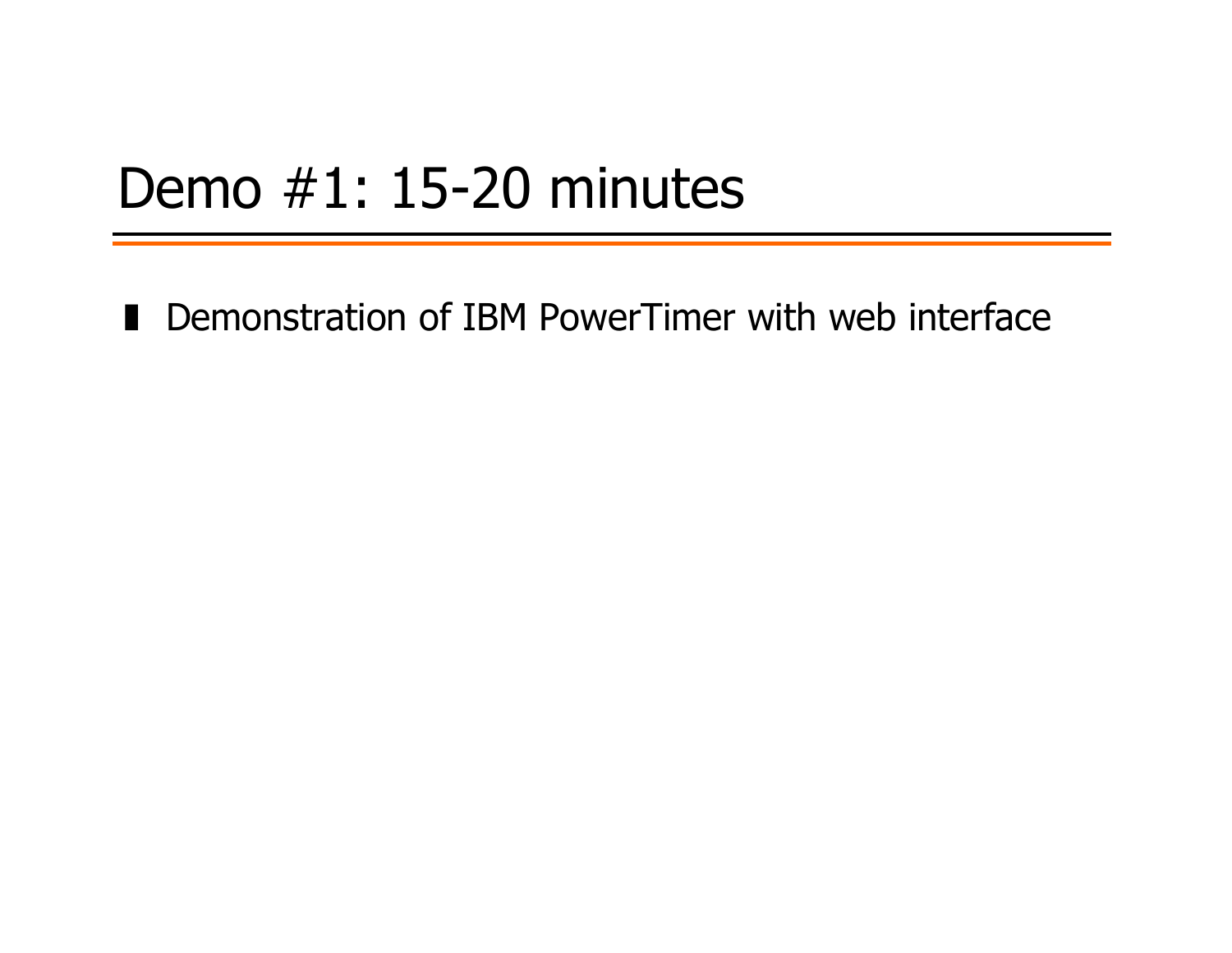#### Break #1: 5-10 minutes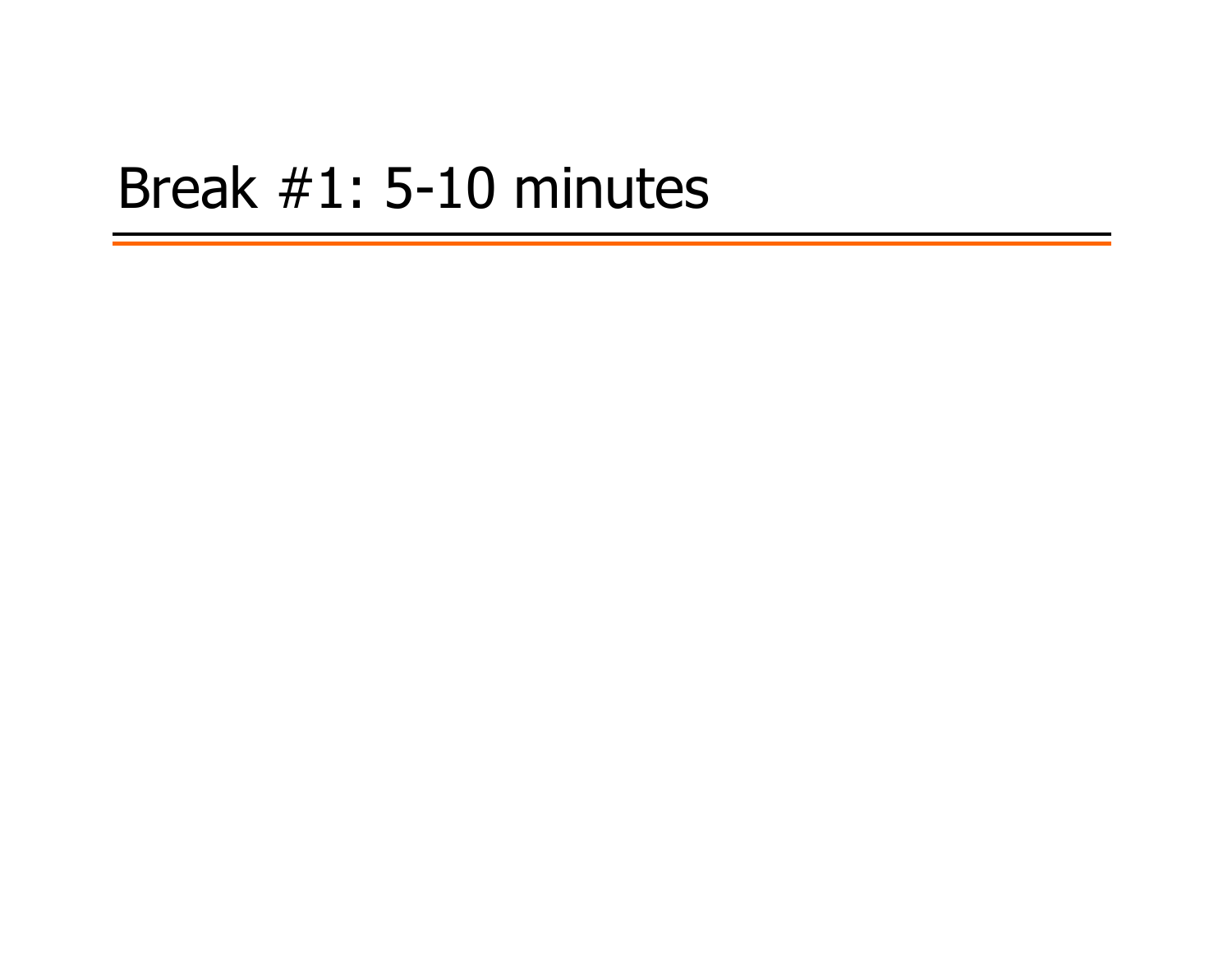# Measuring power (vs. modeling it)

- First part of talk discussed power modeling.
- What about power measurement?
- Challenges:
	- Difficult to get enough motherboard information to measure the power you want to.
	- Even harder (ie impossible) to break down on-chip power into a pie chart of different contributers
	- Difficult to ascribe power peaks and valleys to particular software behavior or program constructs.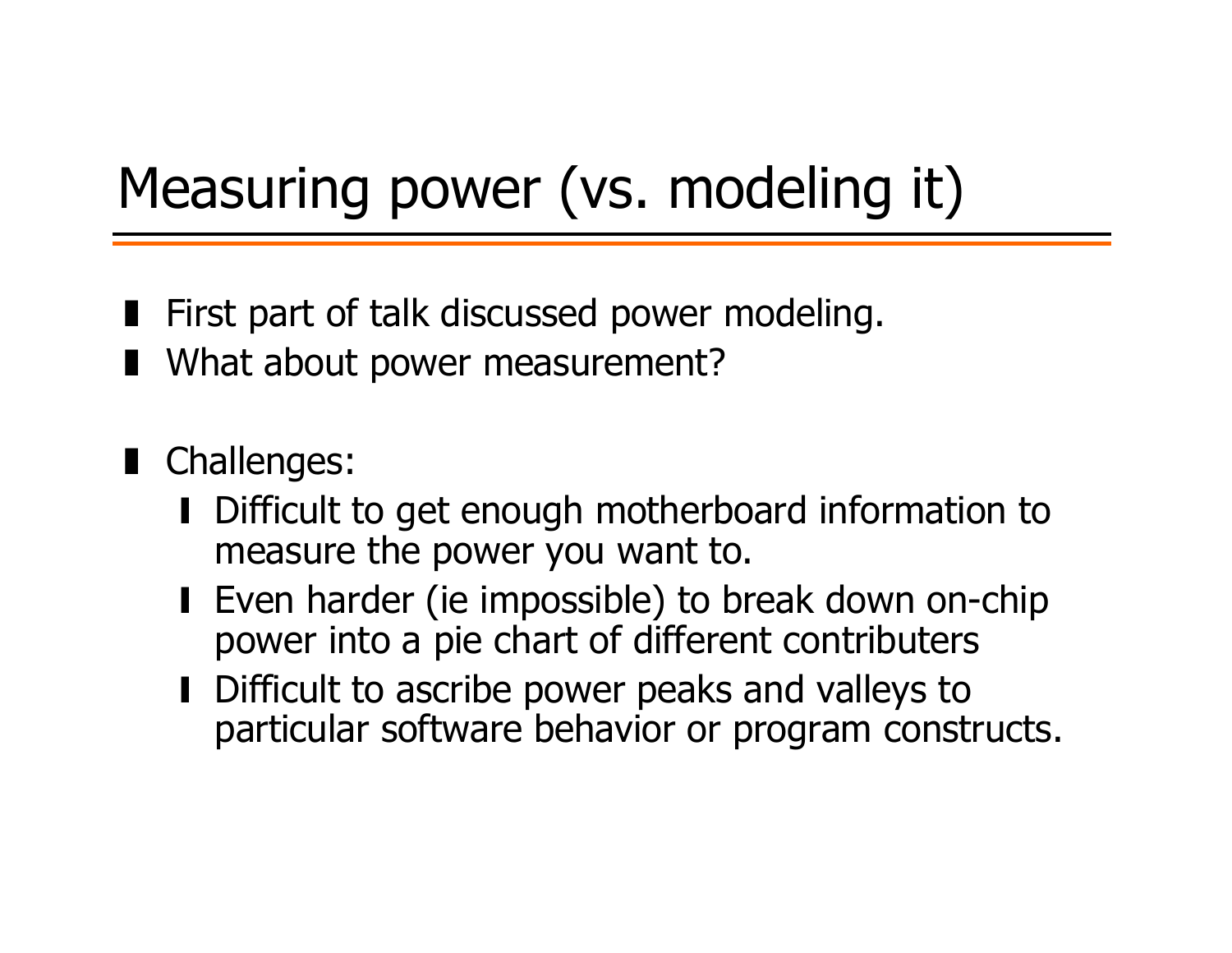## A few typical meter-based setups #1: Voltage-drops with transceivers …



- Power = Vsupply \* Vsense/Rsense
- Itsy Study:
	- ❙ 0.02Ω Rsense
	- 5000 Samples/sec
	- ❙ Estimated Error: ±0.005Watts (~1W measured)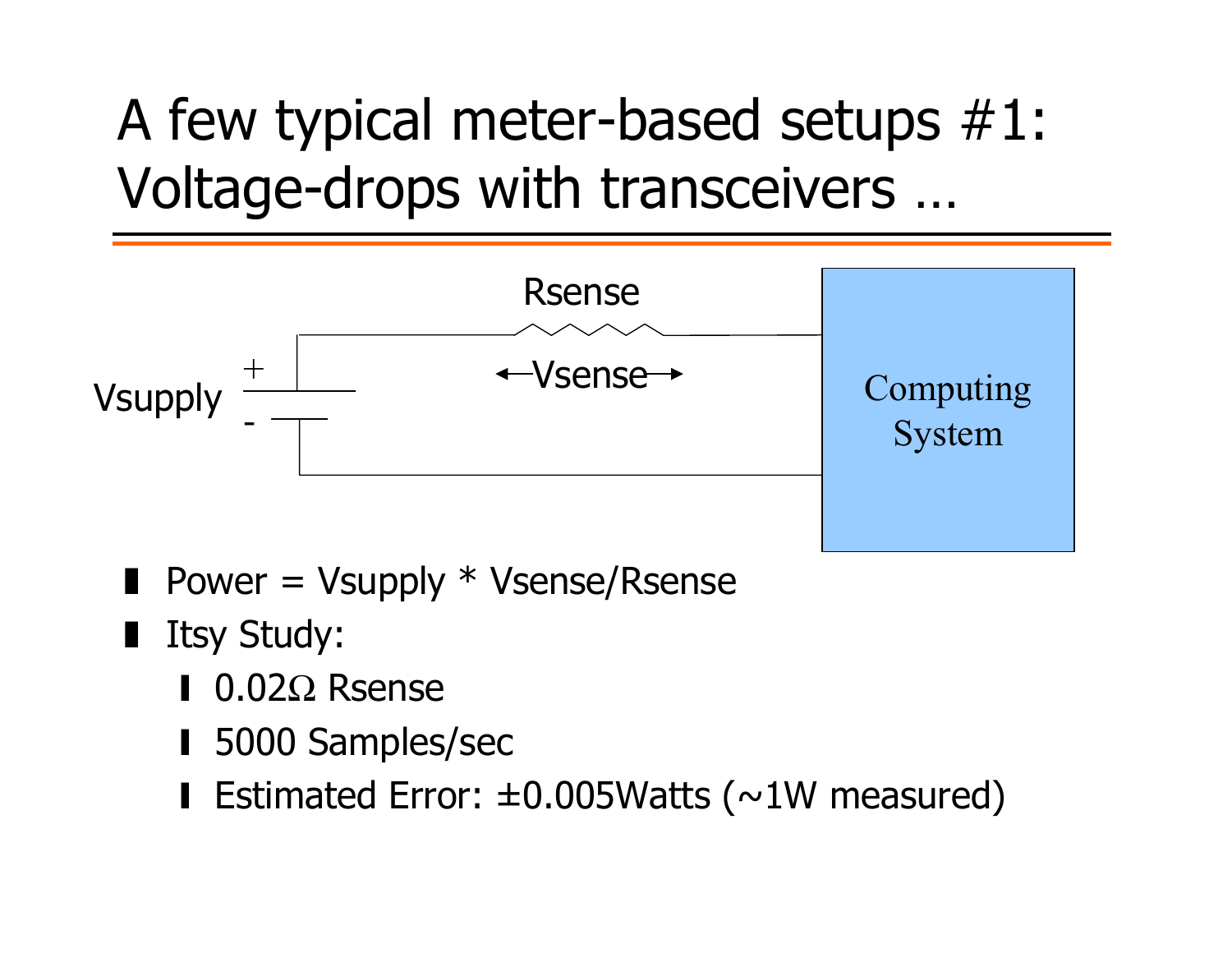# Typical setups #2: Ammeter on incoming power supply lines



- $\blacksquare$  Power = Vsupply  $*$  Iammeter
- Our equipment:
	- HP 34401 Multimeter
	- GPIB card in linux PC to do sampling...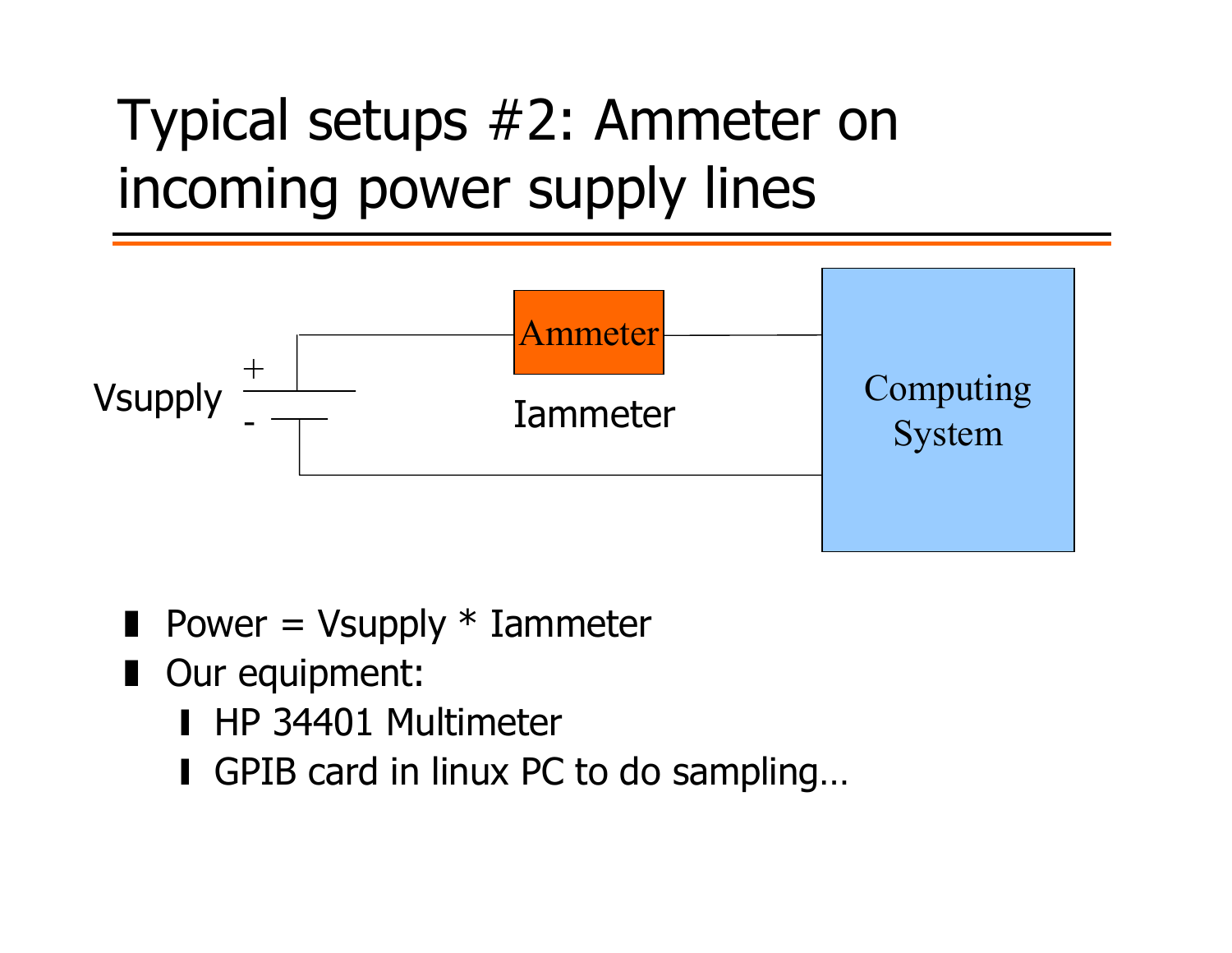## Limitations to meter-based Approaches

- Can only measure what actually exists
- ❚Difficult to ascribe power to particular parts of the code
- Difficult to get very fine-grained readings due to powersupply capacitors etc.
- Difficult to "pie chart" power into which units are dissipating it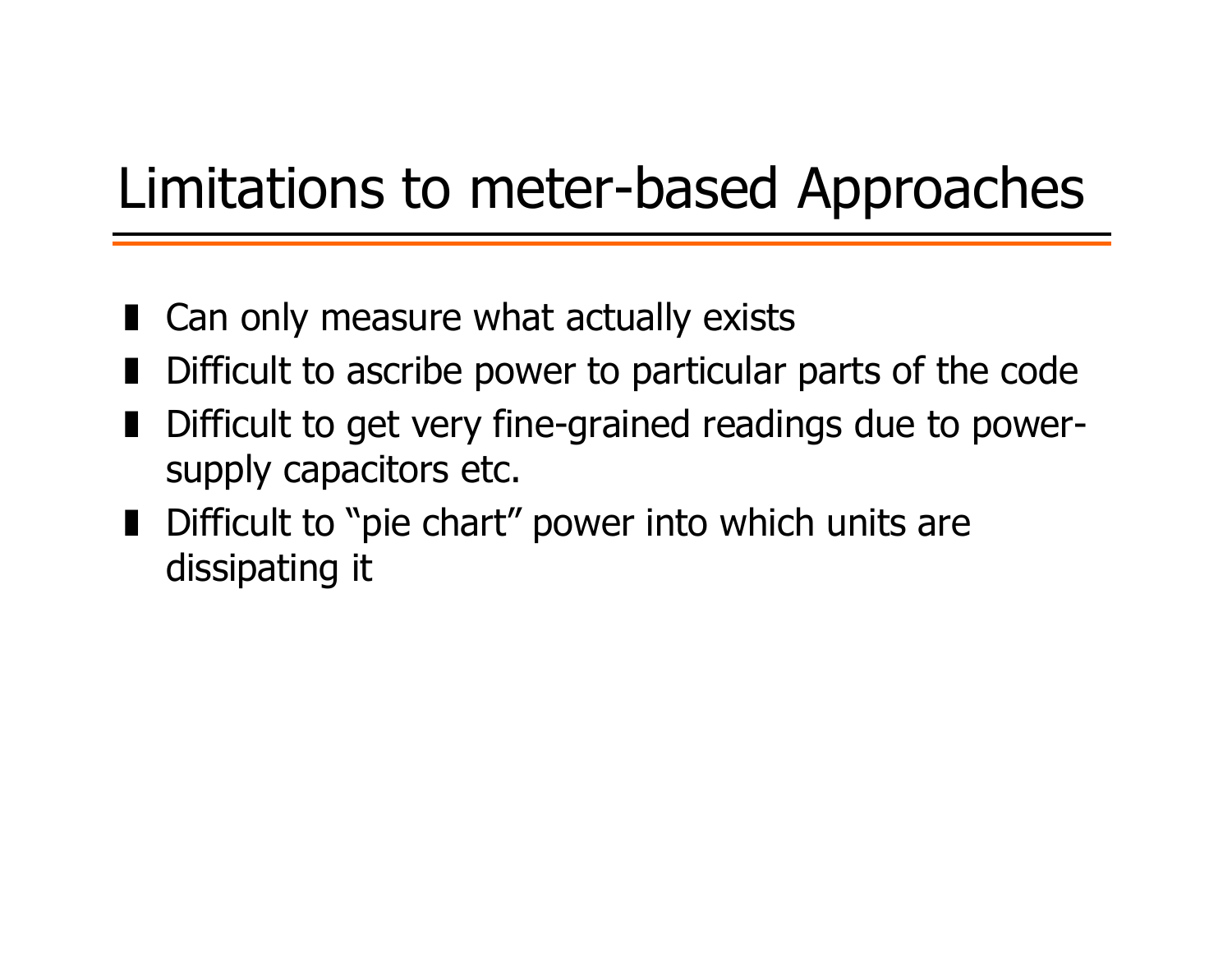## Monitoring power on existing CPUs: Counter-Based



- Say you wish to measure power consumption for a program running on an existing CPU?
	- Surprisingly difficult to do
	- Ammeter on power cord is difficult to synchronize with application runtimes
- Say you want to produce a pie chart of measured power dissipation per-unit for this program running an existing CPU<sub>2</sub>
	- ❙ Nearly impossible to do directly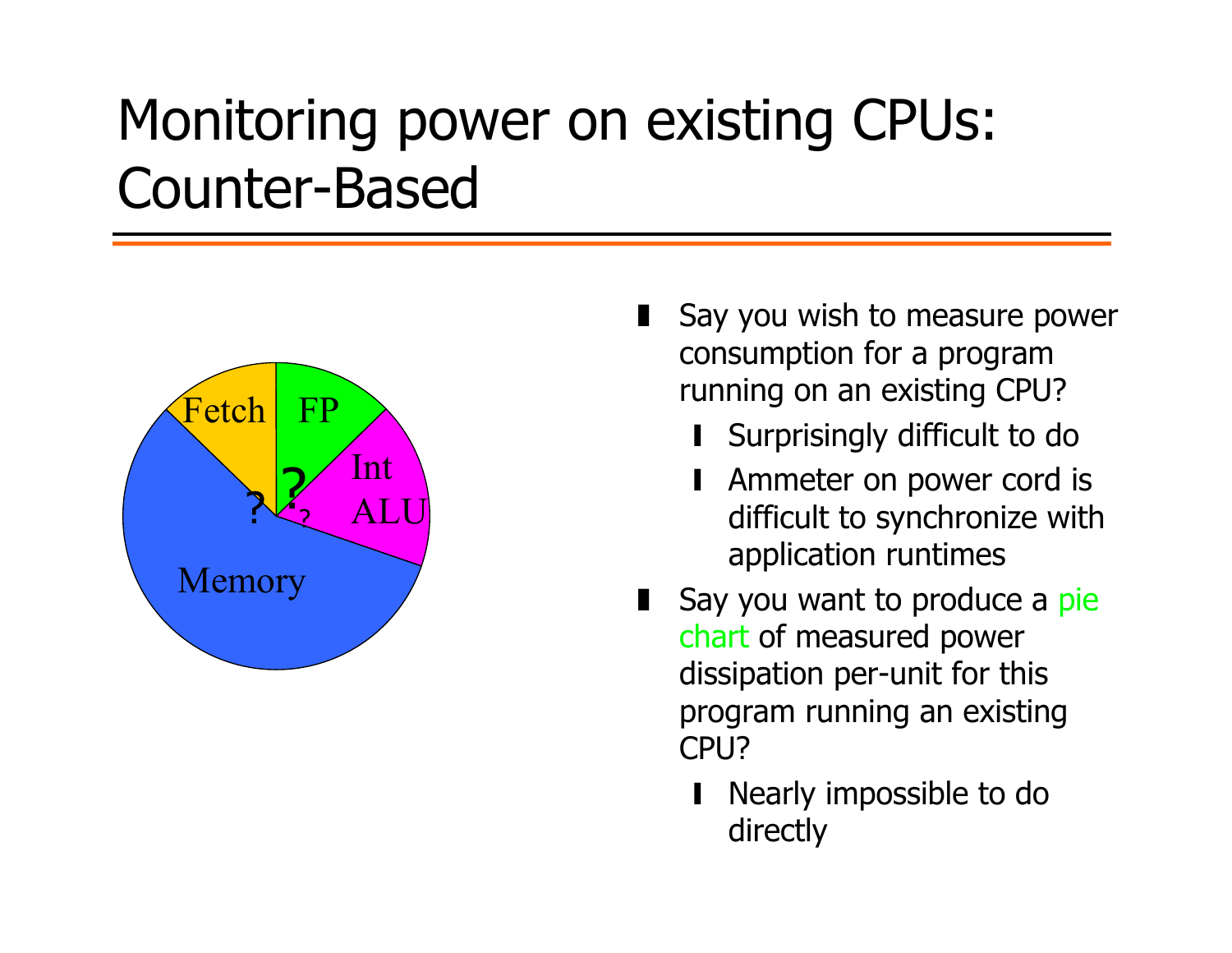## CASTLE: Measuring Power Data from Event Counts

Basic idea:

- Most (all?) high-end CPUs have a bank of hardware performance counters
- Performance counters track a variety of program events
	- **Cache misses**
	- **Branch mispredicts…**
- If these events are also the main power dissipators, then we can hope these counters can also help power measurement
- Estimate power by weighting and superimposing event counts appropriately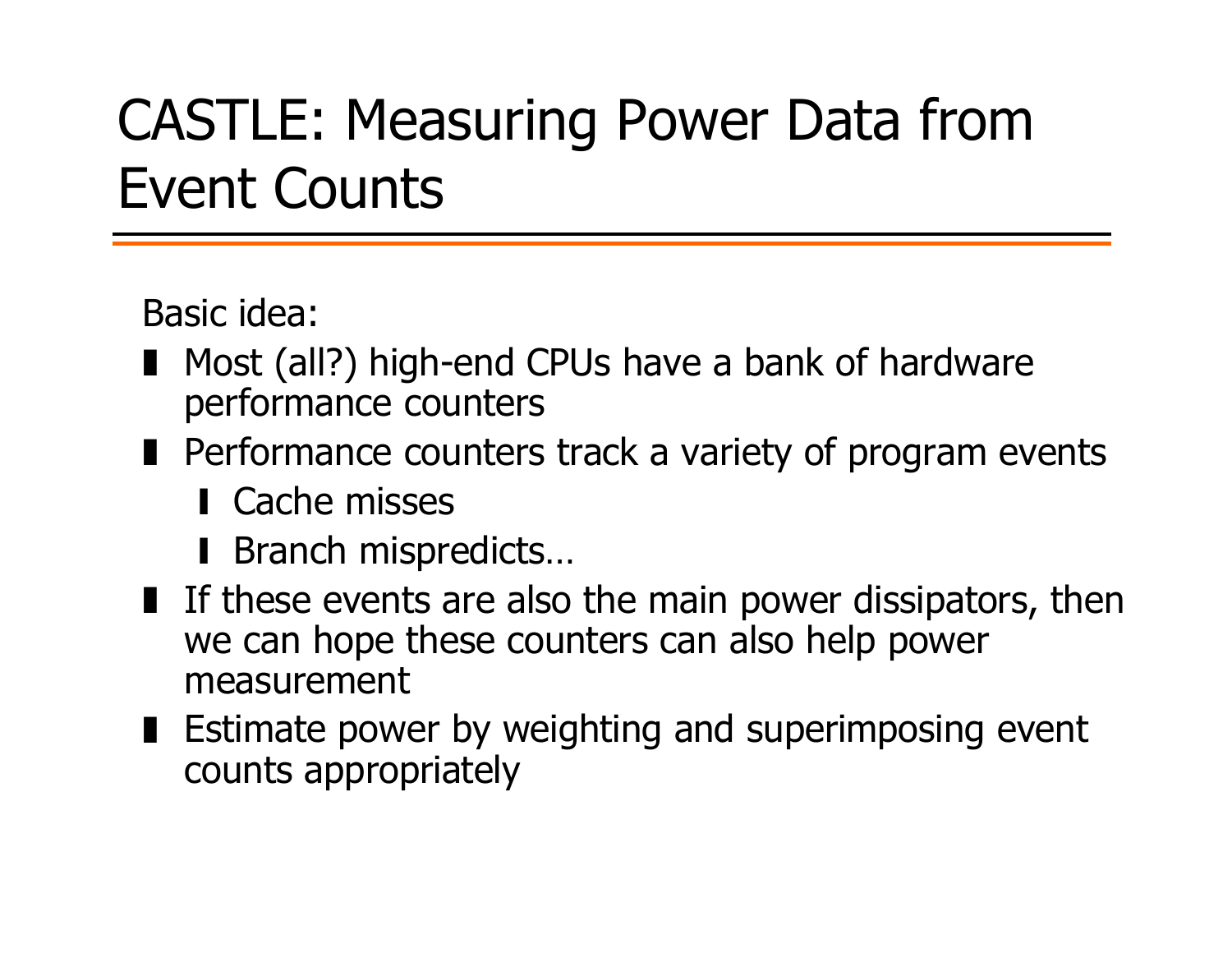## CASTLE: Details & Methodology



- Gather M counts for N training applications
- Compute weights using least-squares error
- **I** Use these weights (W<sub>1</sub>-W<sub>M</sub>) to estimate power on other apps
- Consider accuracy of power estimates compared to other power measurements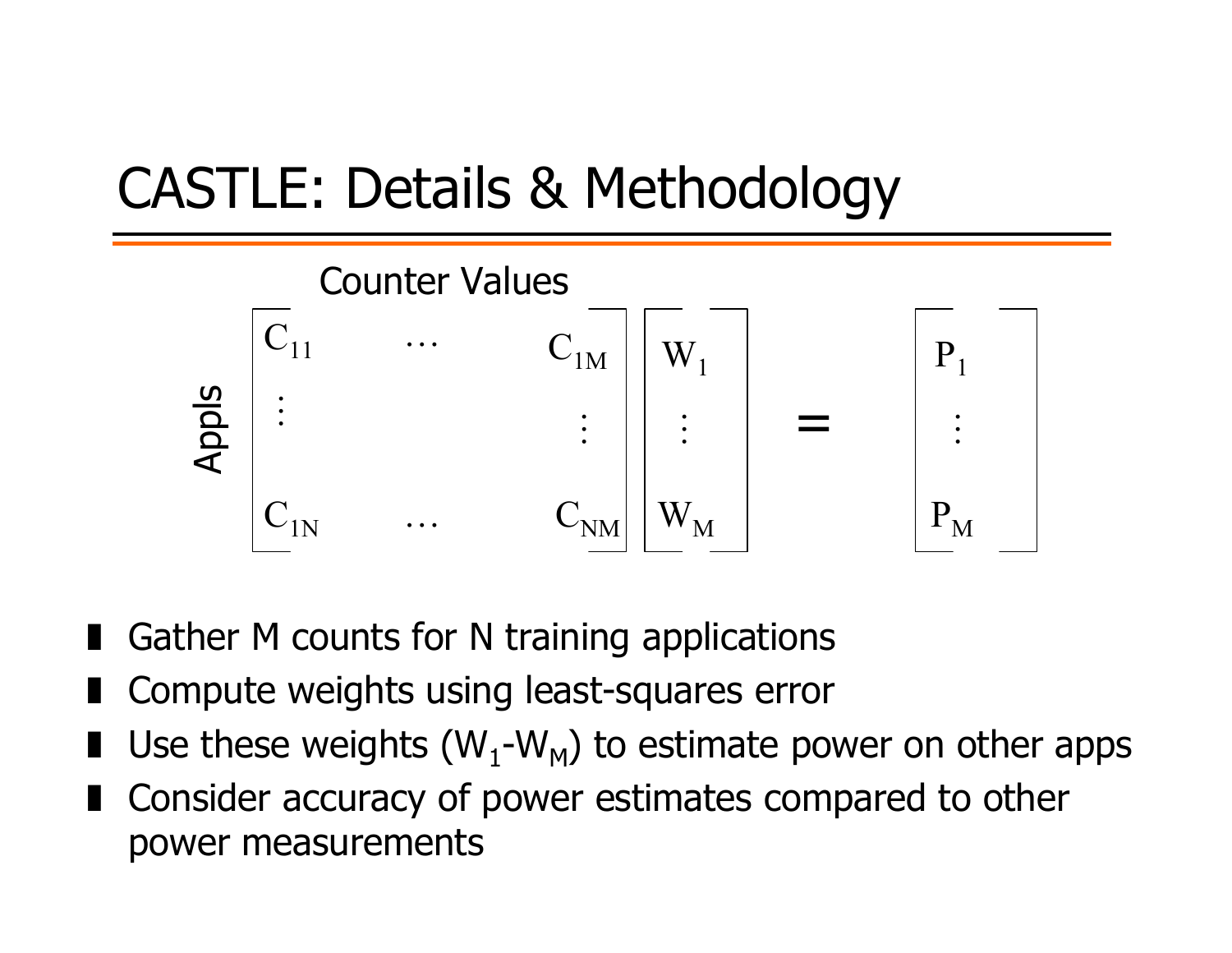## Example & Results

| <b>Benchmark</b> | <b>Estimation Error</b><br>(9/0) |
|------------------|----------------------------------|
| go               | 2.36                             |
| m88ksim          | $-2.31$                          |
| gcc              | 1.49                             |
| compress         | 4.49                             |
| li               | 1.04                             |
| ijpeg            | 4.03                             |
| perl             | $-7.94$                          |
| vortex           | $-6.36$                          |

■ For each of M benchmarks in suite:

- $\blacksquare$  use counters from M-1 other benchmarks
- **■** determine weights using least-squares estimation
- ❙ Then apply weights to this benchmark
- ❙ Compare calculated power to that given by a Wattch simulation
- **■** A benchmark is never used in the calculation of its own weights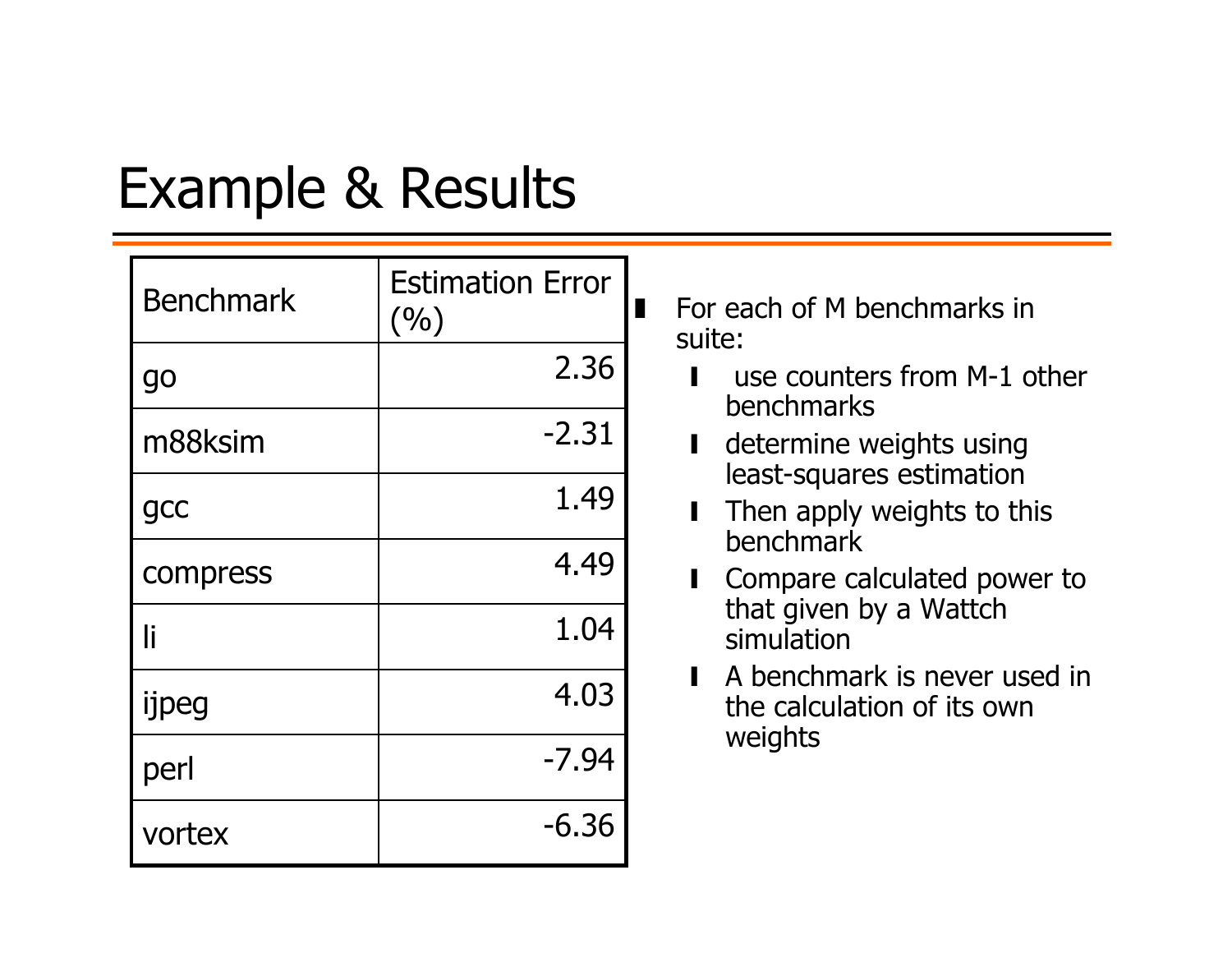## CASTLE: Further work & issues

- ❚ Accuracy/Methodology
	- ❙How many "training" applications?
	- ❙ Different training methods for different application domains
		- ❘I If so, which weights to choose?
- Portability issues
	- ❙**I** Different CPUs have different event counters
		- >200 on IBM Power architecture
		- ❘~50 on Intel Pentium
		- ❘Few on Alpha
		- ❘Varies from implementation to implementation
		- Still working on seeing which counts are key ones, which counts are extraneous
	- Also different models for time required to read counters
		- Polling vs. interrupt…
		- Overhead…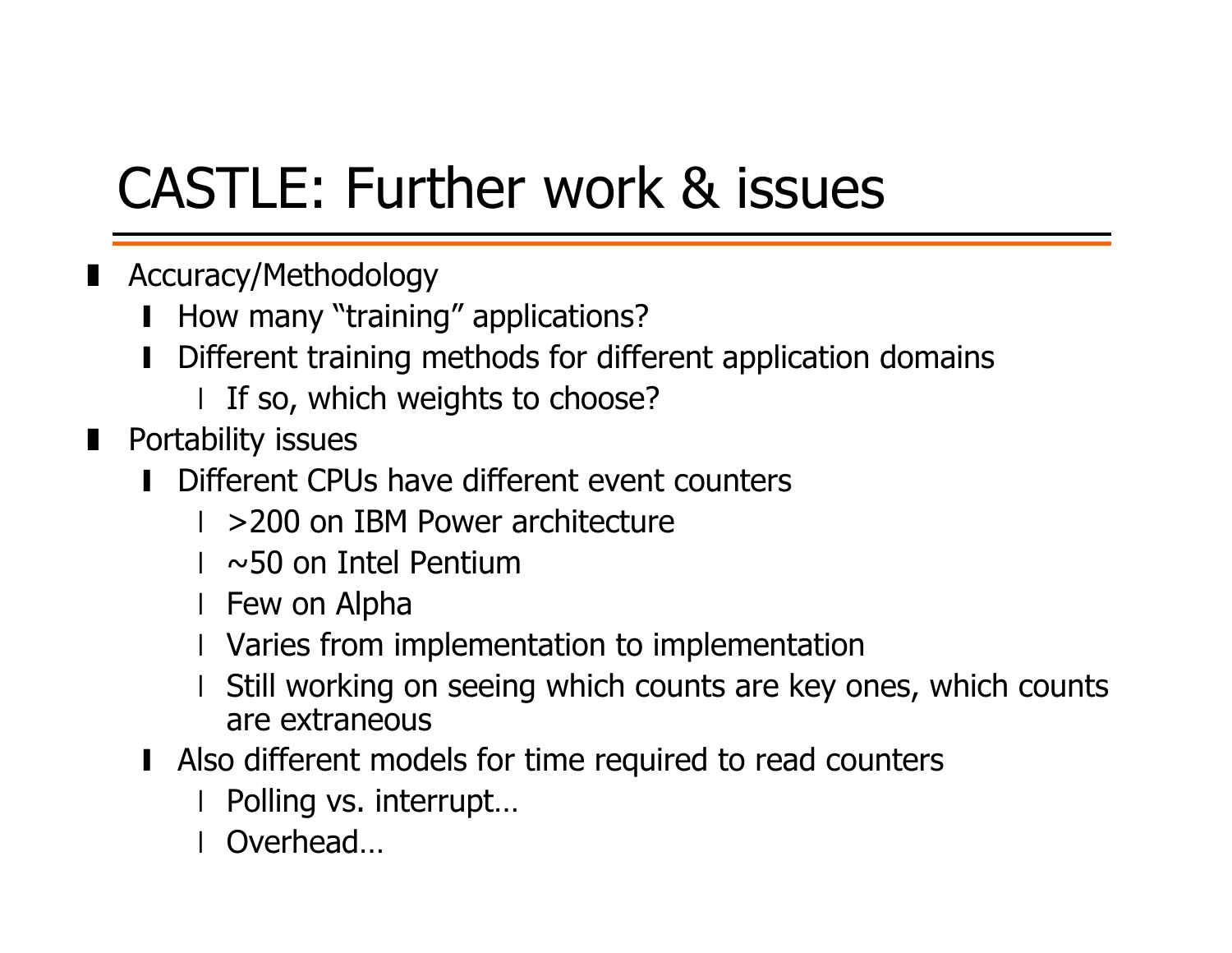## Other Measurement Techniques

- Thermal sensors
	- [Sanchez et al. 1995]
	- PowerPC includes thermal sensor and allows for realtime responses to thermal emergencies.
		- ❘Eg. Reduce instruction fetch rate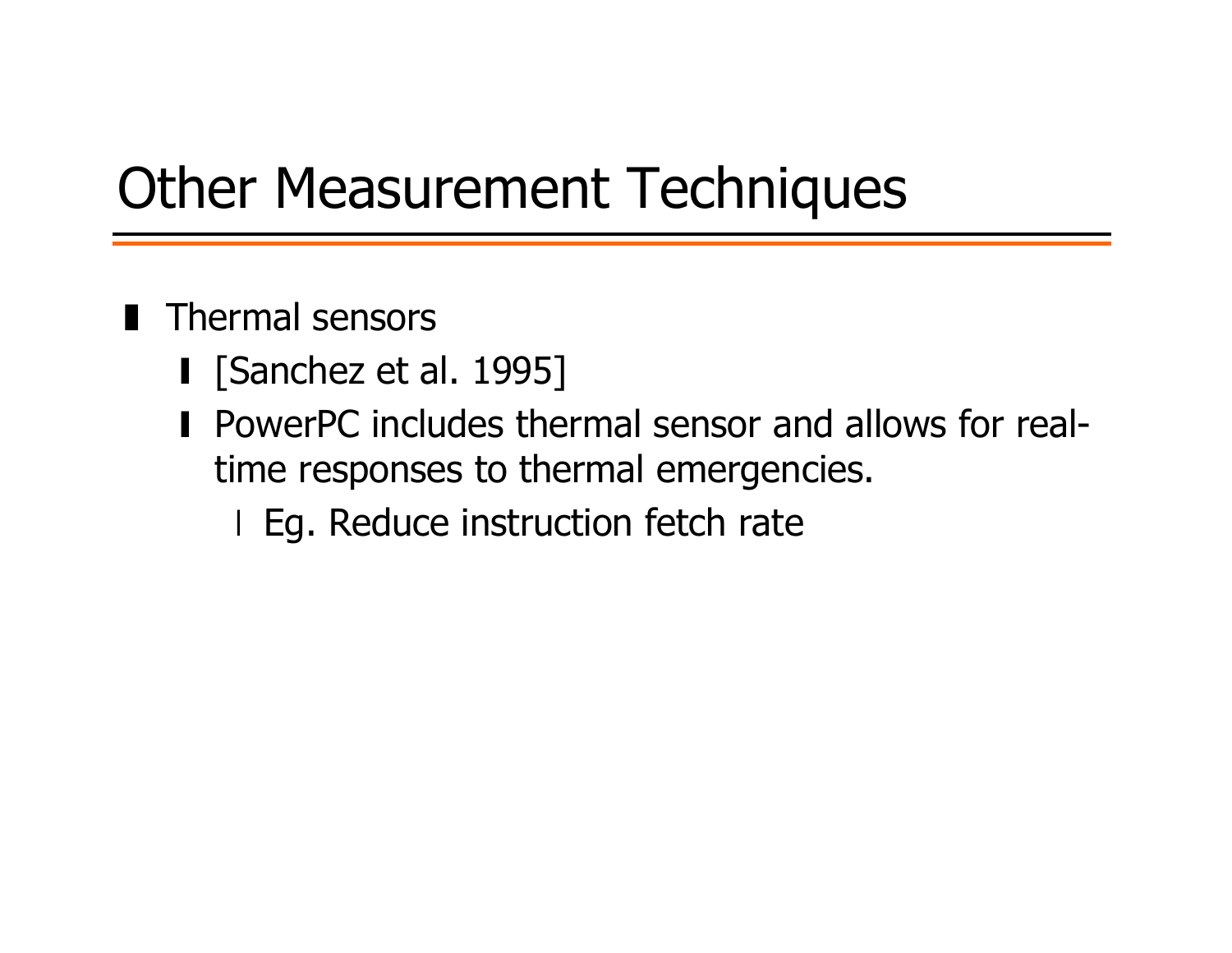#### Break #2 (5 minutes)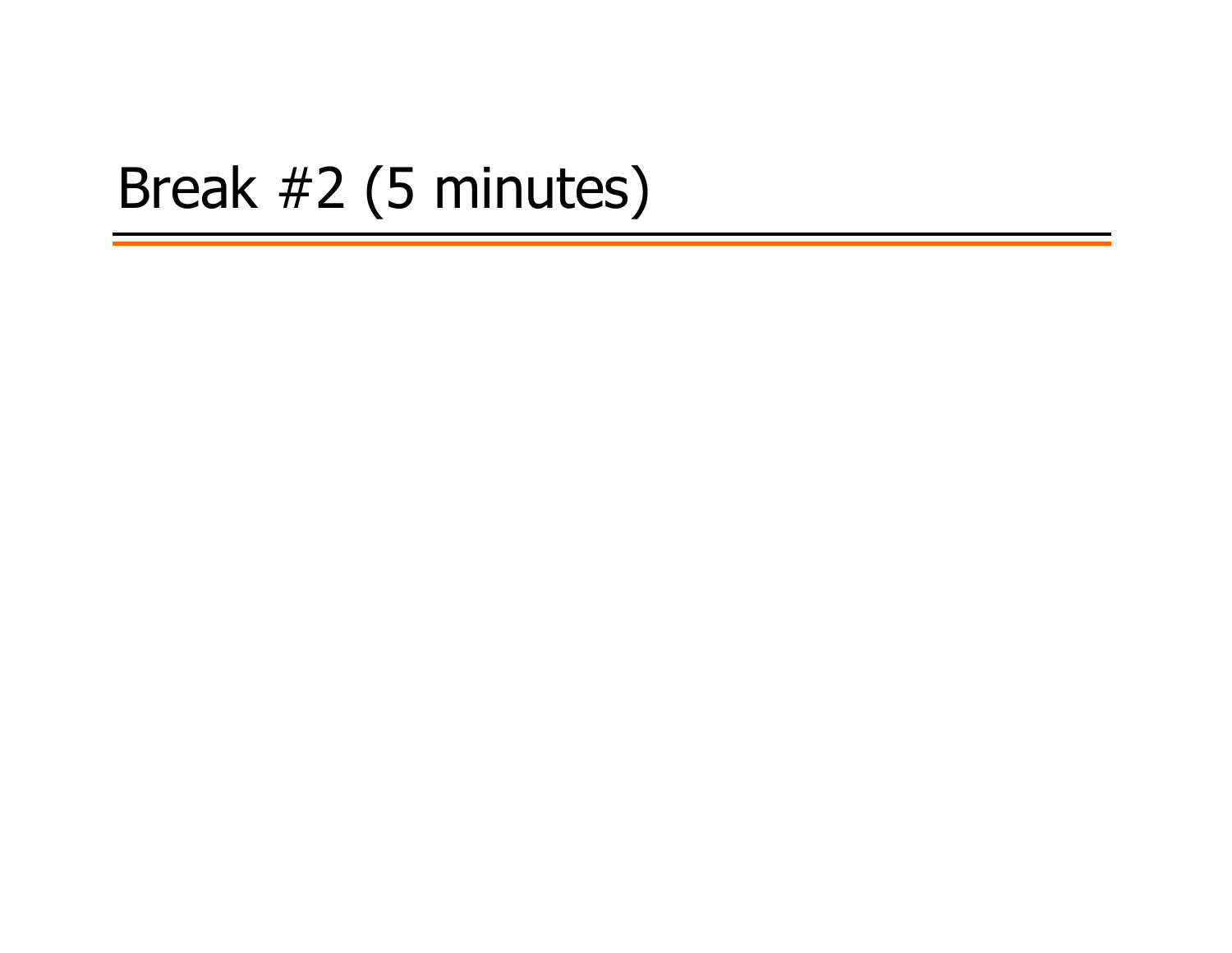# Comparing different measurement/modeling techniques

- Choice of technique depends on experiment to be done
- Measuring different software on unchanging platform
	- **Real platform probably better**
- Measuring impact of hardware design changes
	- Need simulations, since real hardware doesn't exist...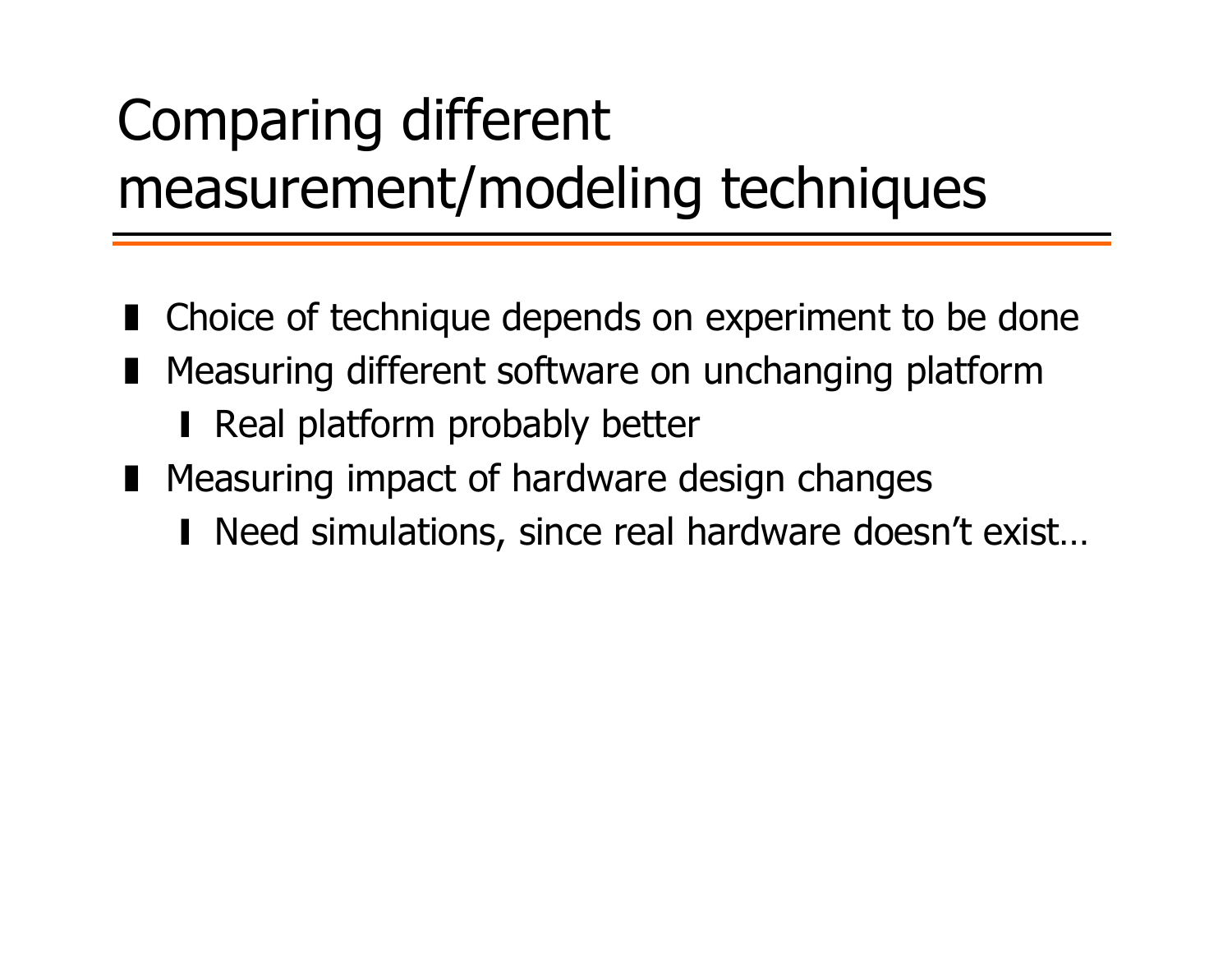#### Validation



Input Validation: making sure that the input, e.g. trace, is representative of the workloads of interest Model Validation: ensuring that the model itself is accurate Output Validation: interpreting the results correctly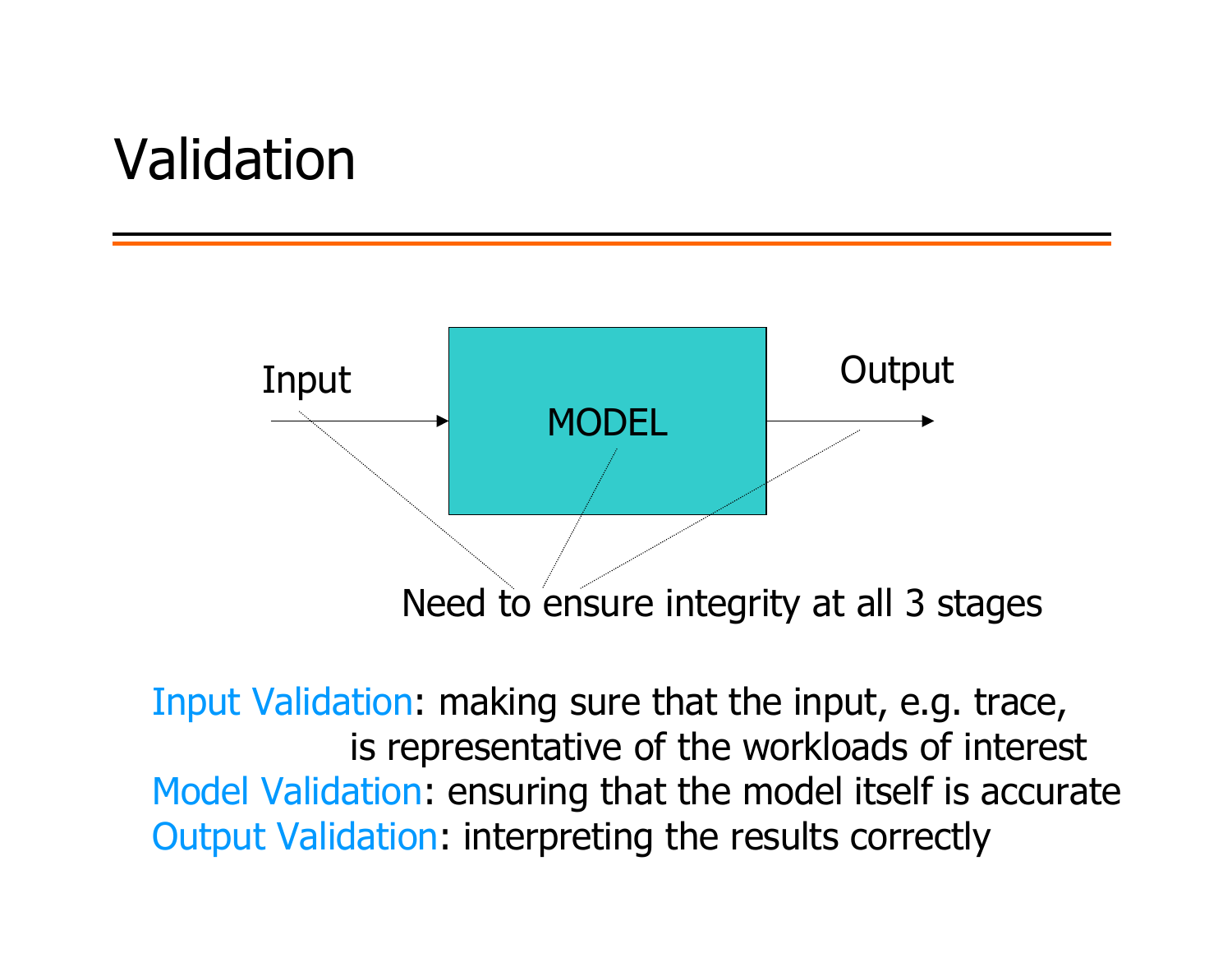Model Validation

• Main challenge: **defining a specification reference**

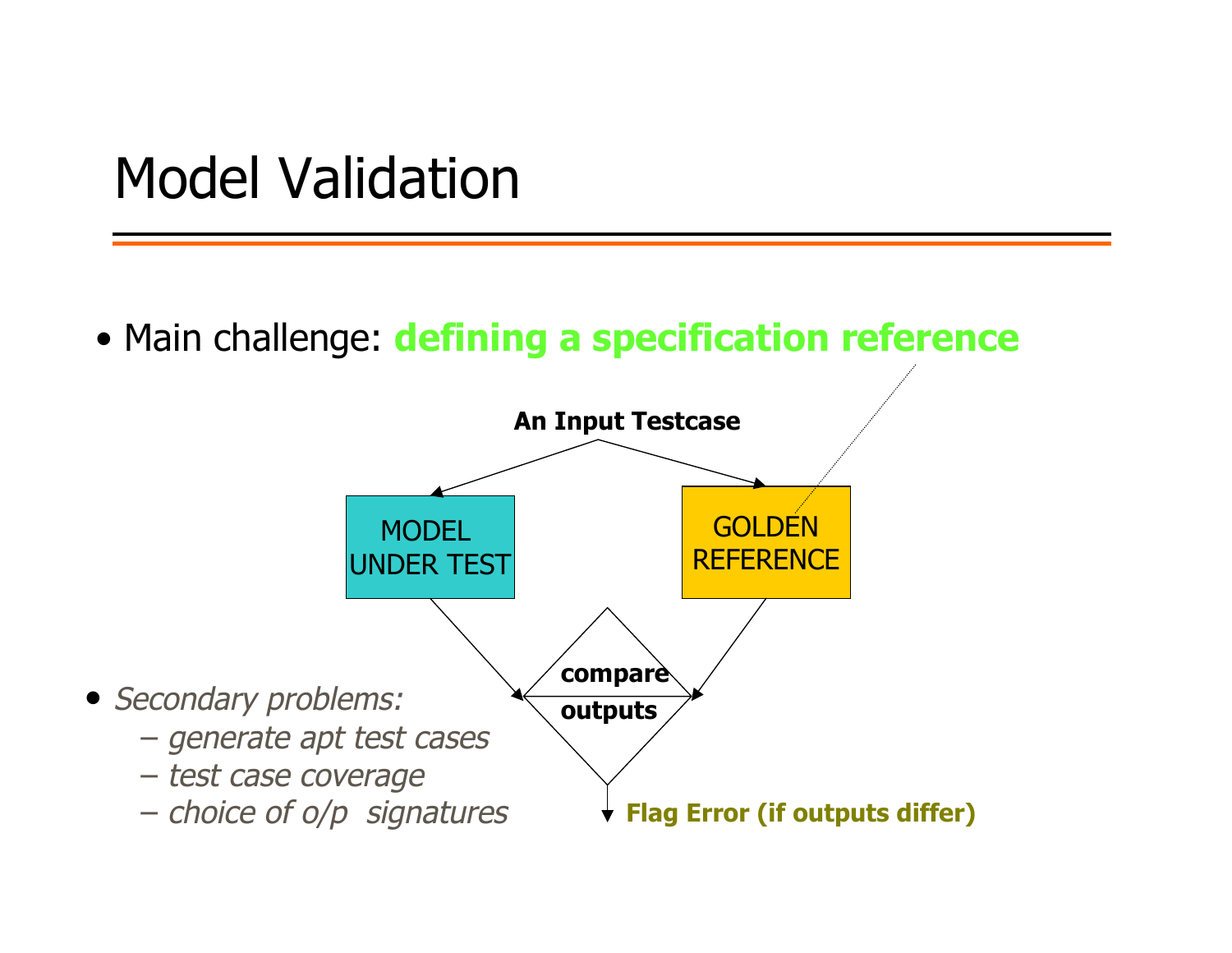## Comparing Apples to Apples

- Like technologies
- ❚Similar architectures
- Circuit styles
- Clocking styles
- Industry details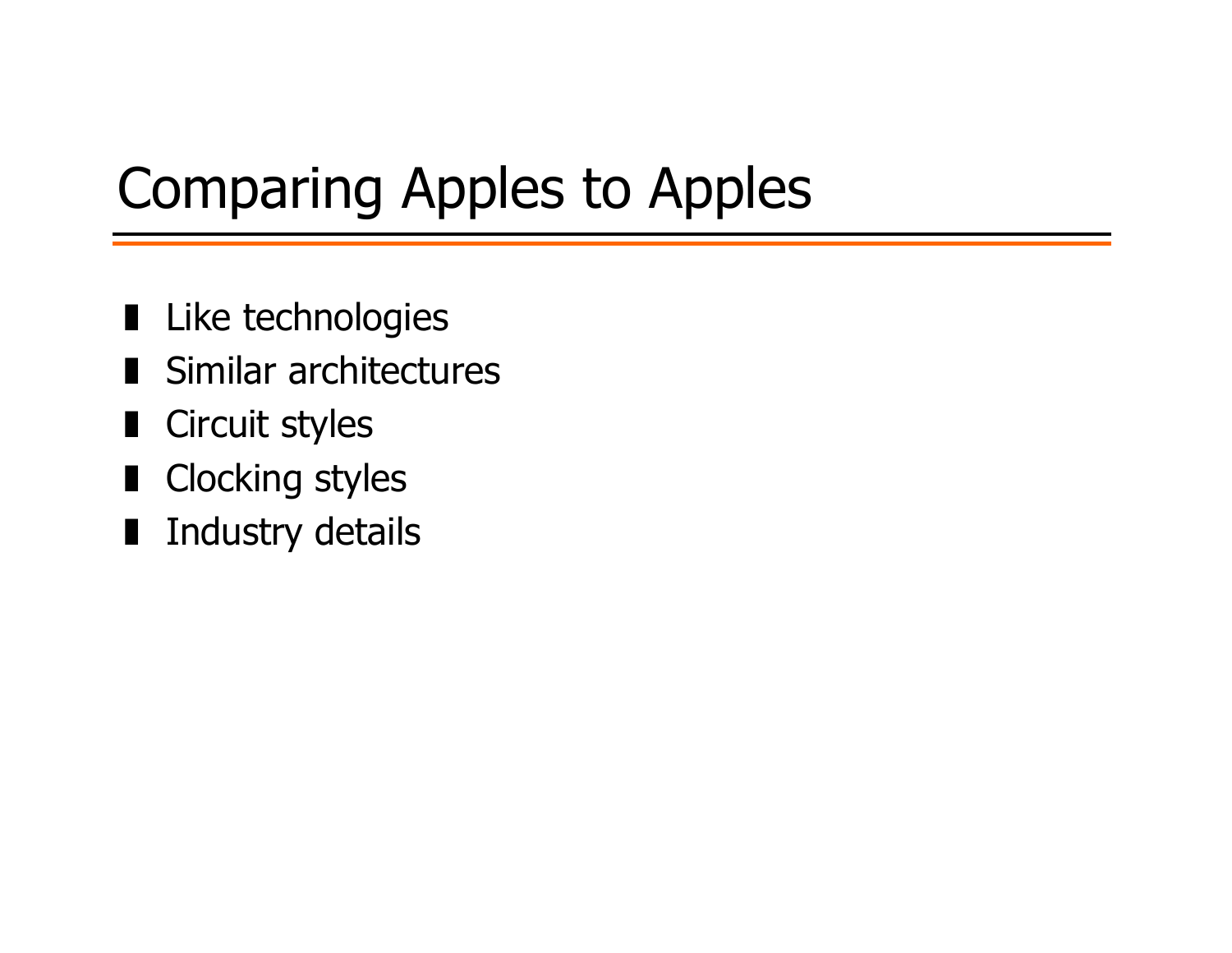## Technology Trends: Overview

- Lots of upcoming trends will have impact on models:
	- ❙ Leakage / dual Vt
	- Clock rate increases
	- Chip area increases
	- ❙ Embedded DRAM
	- Localized thermal modeling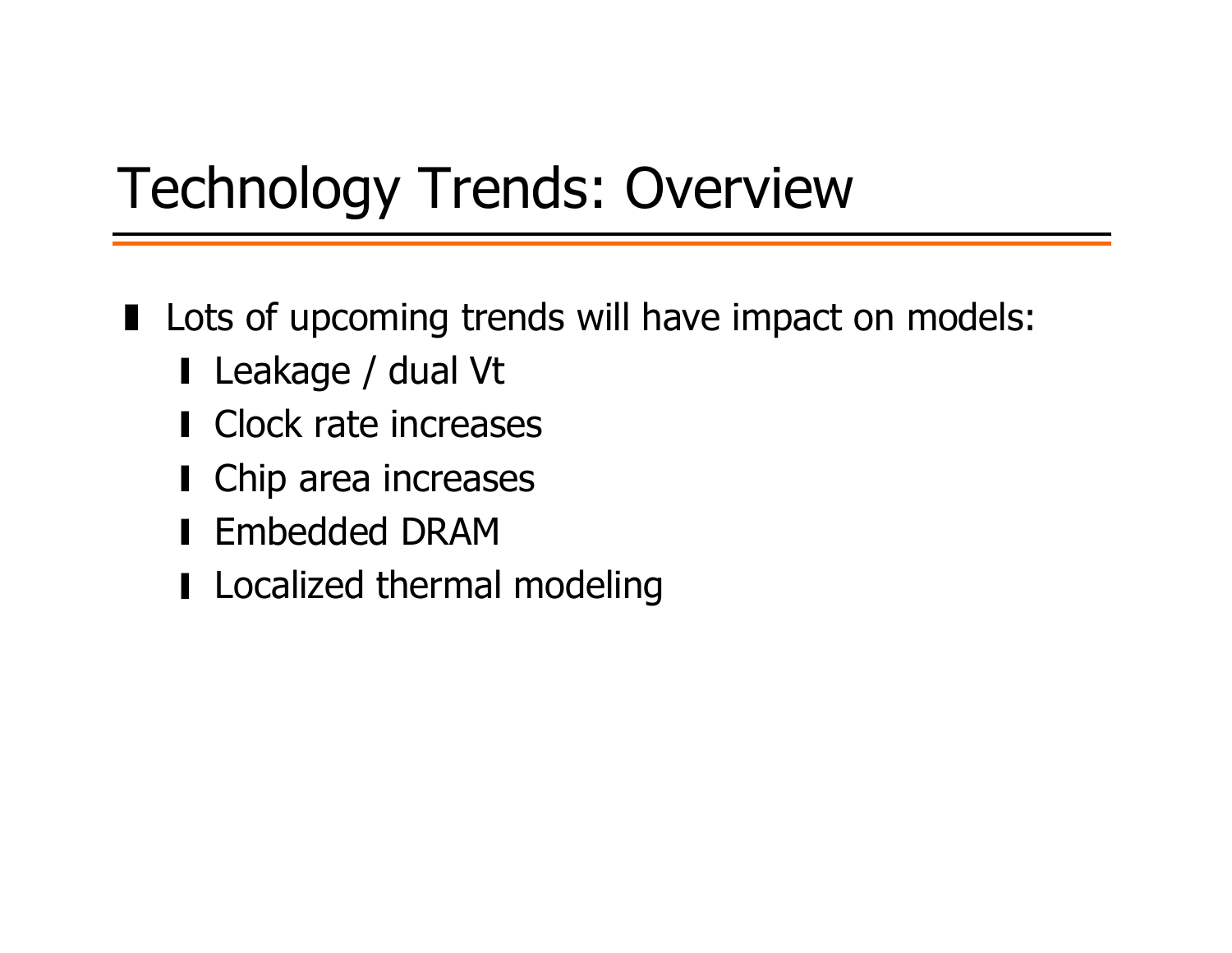#### Bounding Perf and Power

- Lower and upper bounds on expected model outputs can serve as a viable "spec", in lieu of an exact reference
- Even a single set of bounds (upper or lower) is useful

| <b>Test Case</b> | <b>Performance Bounds</b> |  |  |                                     | <b>Utilization/Power Bounds</b> |             |  |  |
|------------------|---------------------------|--|--|-------------------------------------|---------------------------------|-------------|--|--|
| <b>Number</b>    |                           |  |  | Cpi (ub) Cpi (lb) $T$ (ub) $T$ (lb) | <b>Upper bound</b>              | Lower bound |  |  |
| TC.1             |                           |  |  |                                     |                                 |             |  |  |
| TC.2             |                           |  |  |                                     |                                 |             |  |  |
|                  |                           |  |  |                                     |                                 |             |  |  |
|                  |                           |  |  |                                     |                                 |             |  |  |
| TC.n             |                           |  |  |                                     |                                 |             |  |  |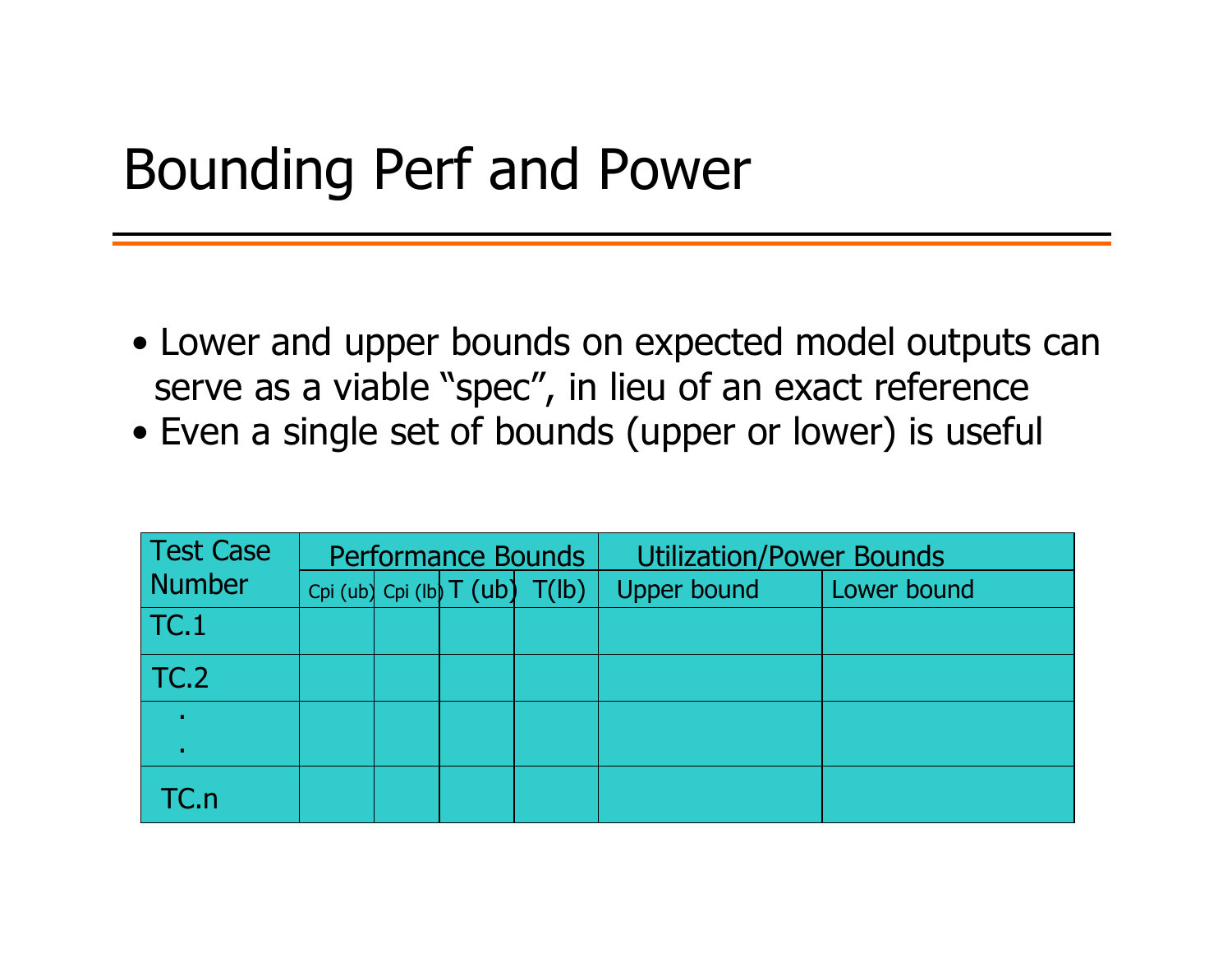### Performance Bounds



**\* IBM Research, Bose et al. 1995 - 2000: applied to perf validation for high-end PPC \* U of Michigan, Davidson et al. 1991 - 1998**

- Dynamic Bounds:
	- – analyze a trace; build a graph; assign node/edge costs; process graph to compute net cost (time)

(e.g. Wellman96, Iyengar et al., HPCA-96)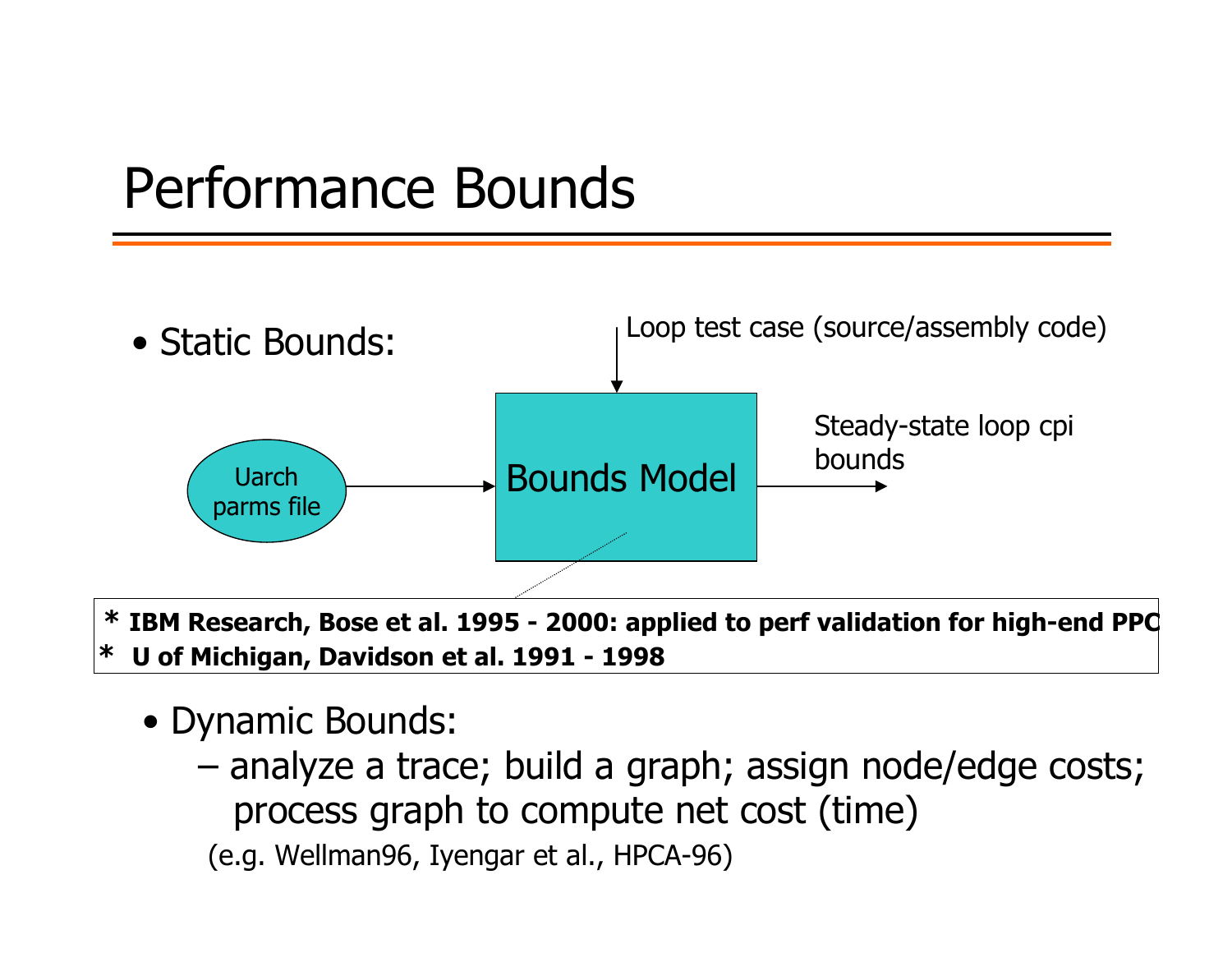#### Static Bounds - Example

| fadd<br><b>Ifdu</b><br>lfdu<br>fadd<br>fadd<br>stfdu<br>bc | loop_top | fp3, $fp1$ , $fp0$<br>fp5, $8(r1)$<br>fp4, $8(r3)$<br>fp4, $fp5$ ,<br>fp1, fp4, fp3<br>fp1, $8(r2)$ | fp4 |  |
|------------------------------------------------------------|----------|-----------------------------------------------------------------------------------------------------|-----|--|
|                                                            |          |                                                                                                     |     |  |

Consider an in-order-issuesuper scalar machine:

- disp\_bw = iss\_bw = compl\_bw = 4
- fetch\_bw = 8
- l\_ports = ls\_units = 2
- $\bullet$  s\_ports =  $1$
- fp\_units = 2

N = number of instructions/iteration = 7

• Steady-state loop cpi performance is determined by the narrowest (smallest bandwidth) pipe

above example: CPIter = 2; cpi = 2/7 = 0.286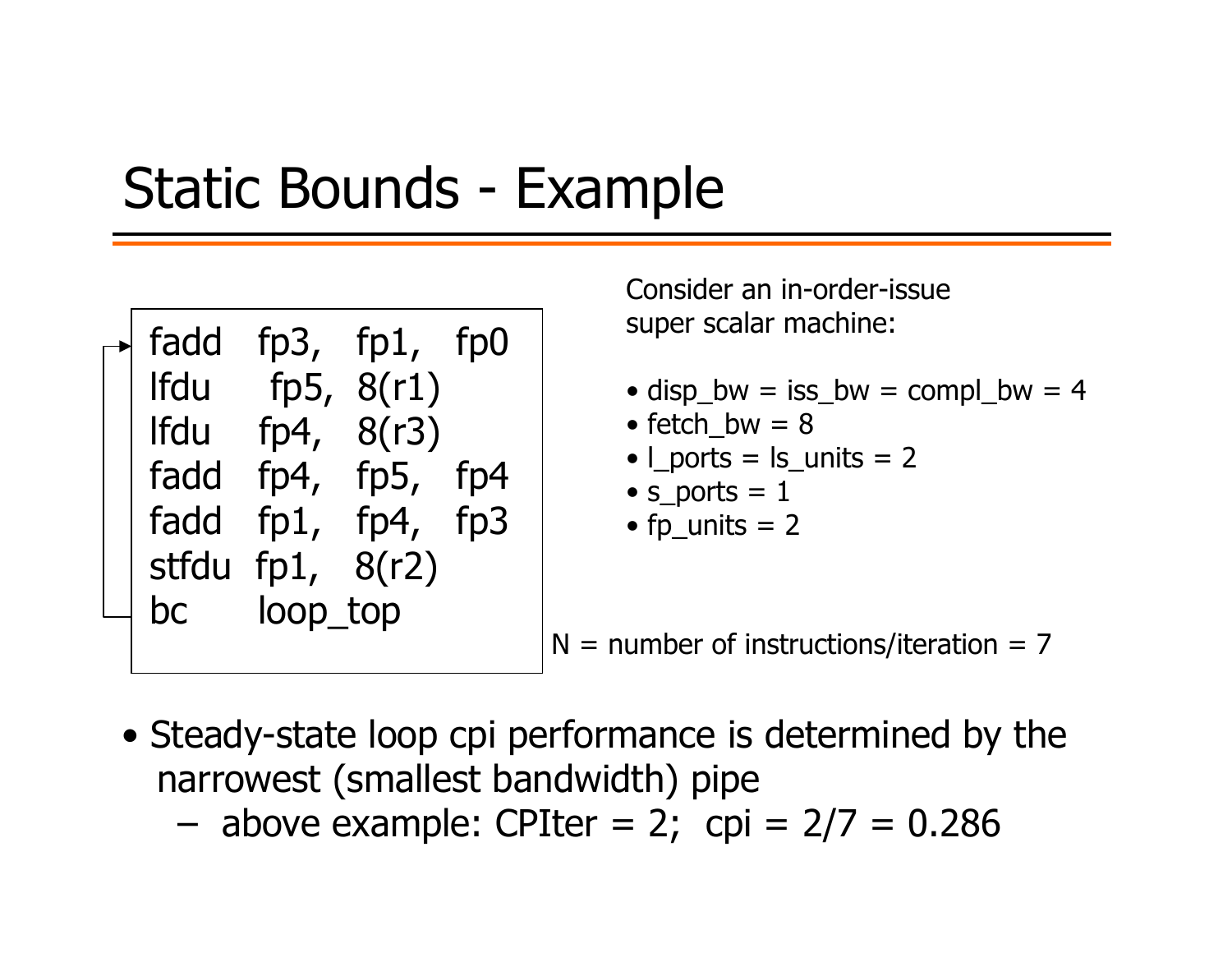#### Power-Performance Bounds



(see: Brooks, Bose et al. IEEE Micro, Nov/Dec 2000)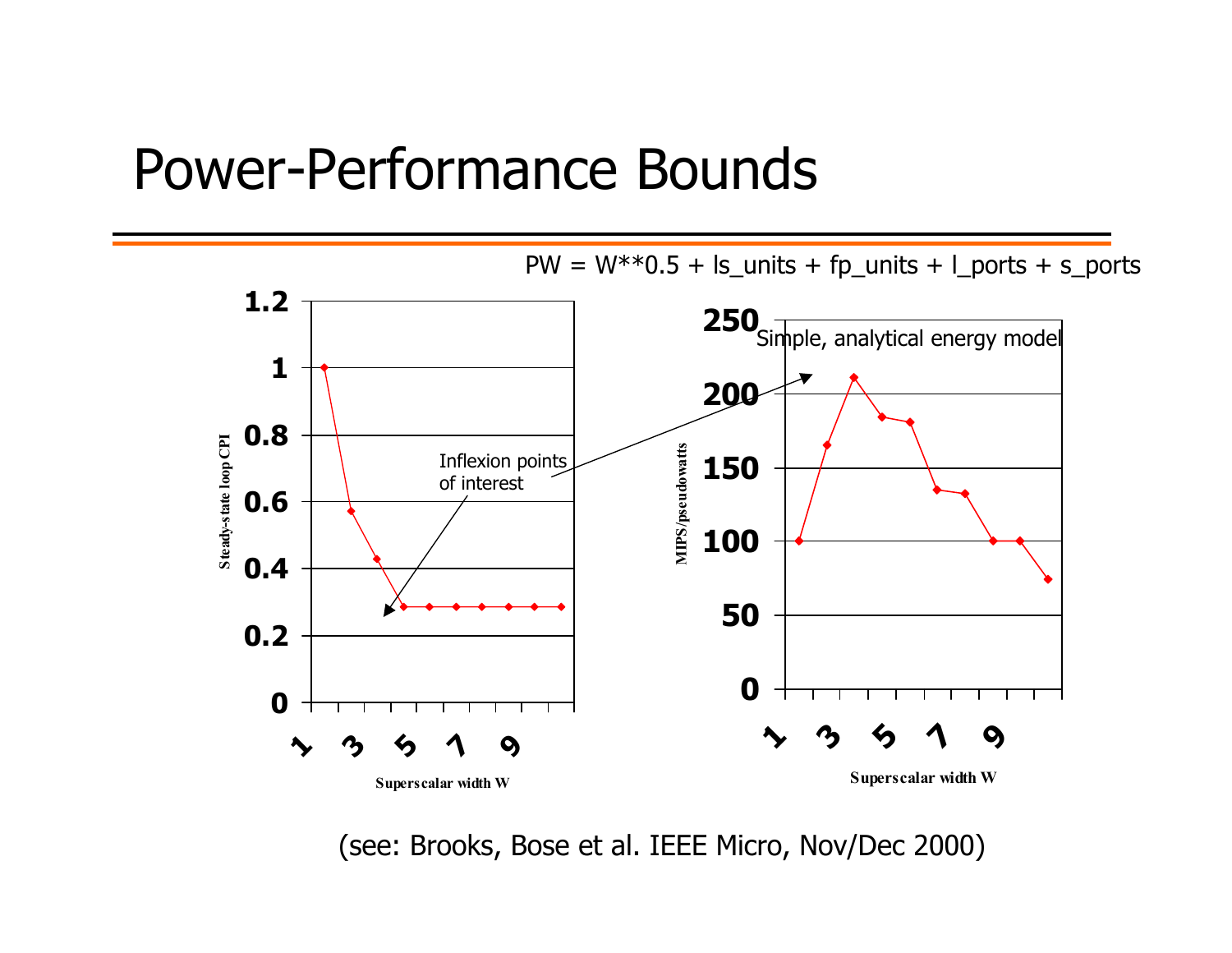#### Resource Utilization Profile

| <b>CYCLE</b> | CBUF LSQ |                  | $ LSU0 LSU1 $ FPQ |     |                | FPU0        | FPU1 | CO             | C1               | C <sub>3</sub> | <b>PSQ</b> |
|--------------|----------|------------------|-------------------|-----|----------------|-------------|------|----------------|------------------|----------------|------------|
| N            | 0.53     | $\overline{0}$   | $\mathbf{1}$      | 0.5 | $\overline{0}$ | $\mathbf 1$ | 0.6  | $\mathbf{1}$   | $\mathbf{1}$     | $\overline{0}$ | 0.13       |
| $N+1$        | 0.53     | $\Omega$         | $\mathbf 1$       | 0.5 | $\overline{0}$ | $\mathbf 1$ | 0.4  | $\overline{0}$ | $\boldsymbol{0}$ | 1              | 0.13       |
| $N+2$        | 0.53     | $\boldsymbol{0}$ | $\mathbf{1}$      | 0.5 | $\overline{0}$ | $\mathbf 1$ | 0.6  | $\mathbf{1}$   | $\mathbf{1}$     | $\overline{0}$ | 0.13       |
| $N+3$        | 0.53     | $\overline{0}$   | $\mathbf{1}$      | 0.5 | $\bf{0}$       | 1           | 0.4  | $\overline{0}$ | $\overline{0}$   | 1              | 0.13       |
| $N+4$        | 0.53     | $\bf{0}$         | $\mathbf{1}$      | 0.5 | $\overline{0}$ | 1           | 0.6  | $\mathbf 1$    | 1                | $\overline{0}$ | 0.13       |

**(W = 4 super scalar machine)**

(Analytical predictions of average, steady-state utilizations: validated via simulation) Utilization profile can be used to predict unit-wise energy usage bounds/estimates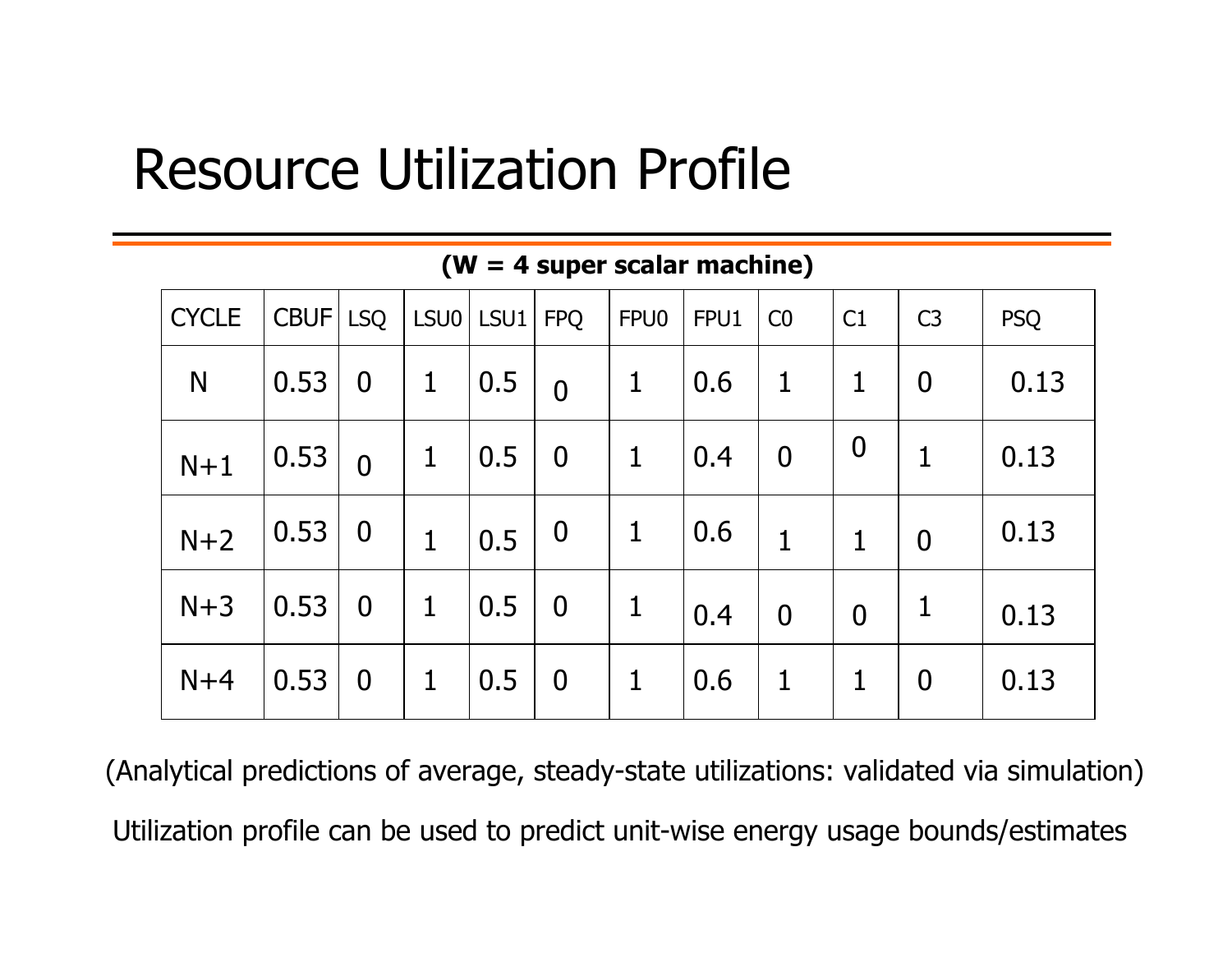### Absolute vs. Relative Accuracy



In real-life, early-stage design tradeoff studies, relative accuracy is more important than absolute accuracy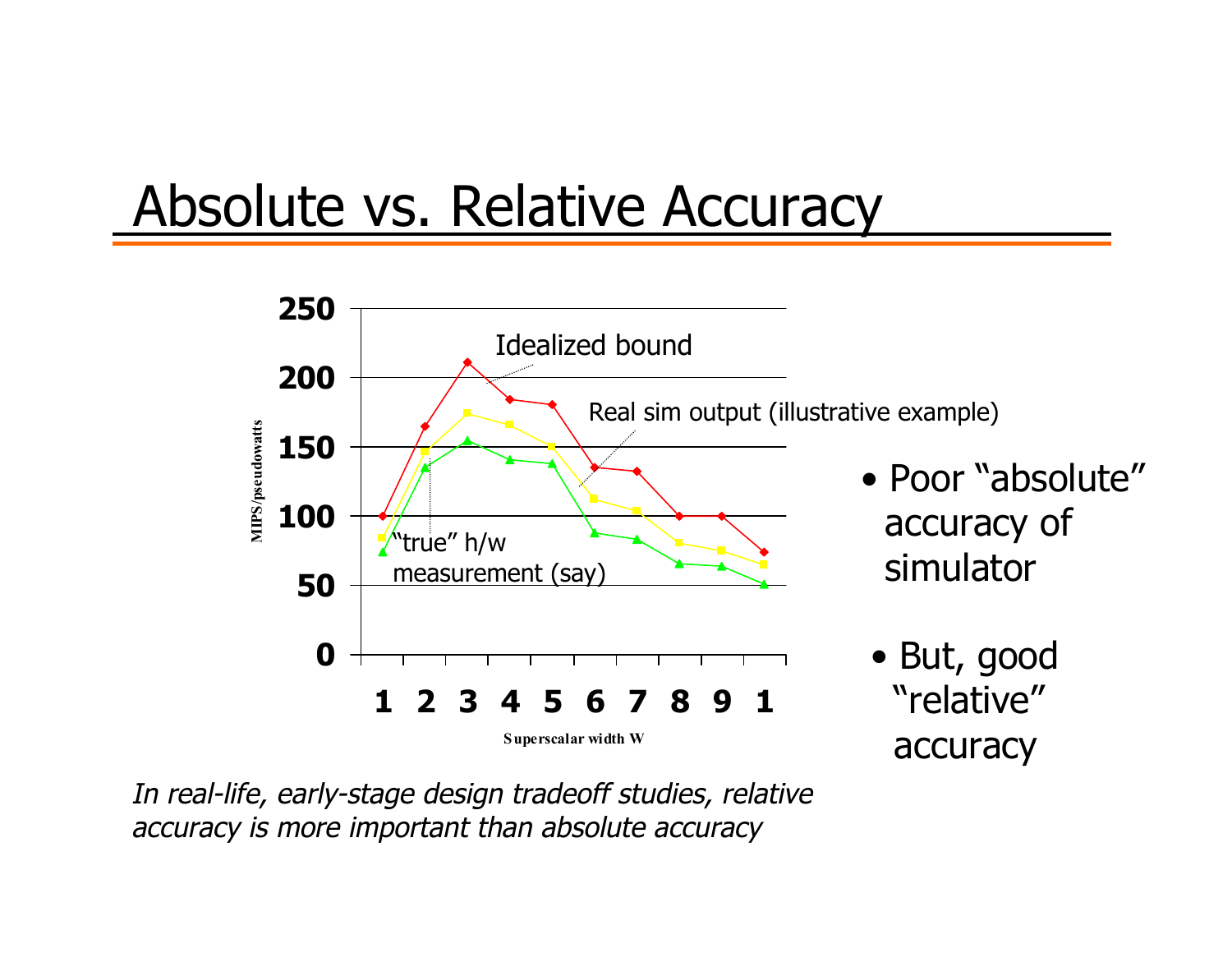Abstraction via Separable Components

The issue of absolute vs. relative accuracy is raised in any modeling scenario: be it "performance-only", "power" or "power-performance."

Consider a commonly used performance modeling abstraction:



Cache miss rate, MR (misses/instr)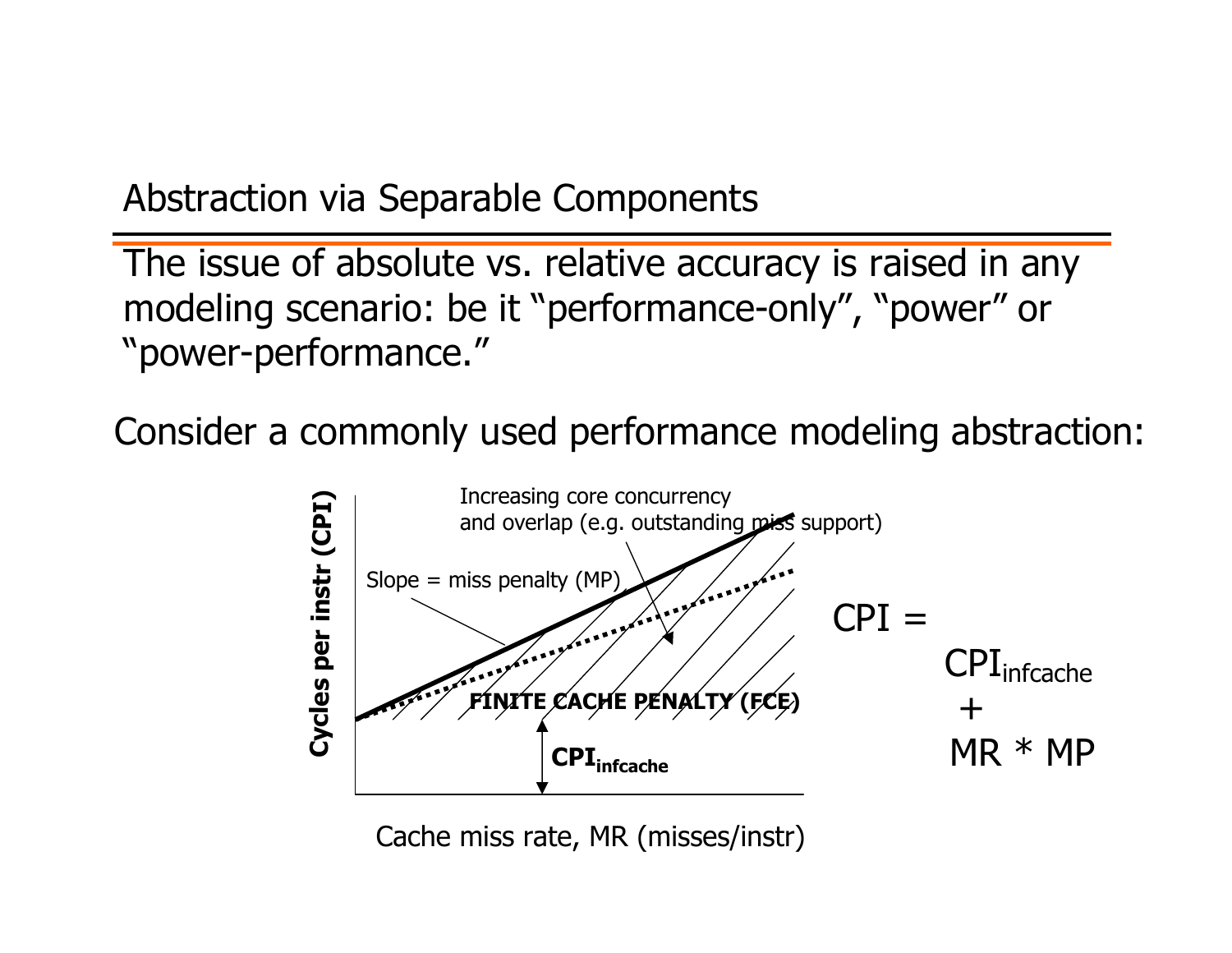#### Experimental Setup

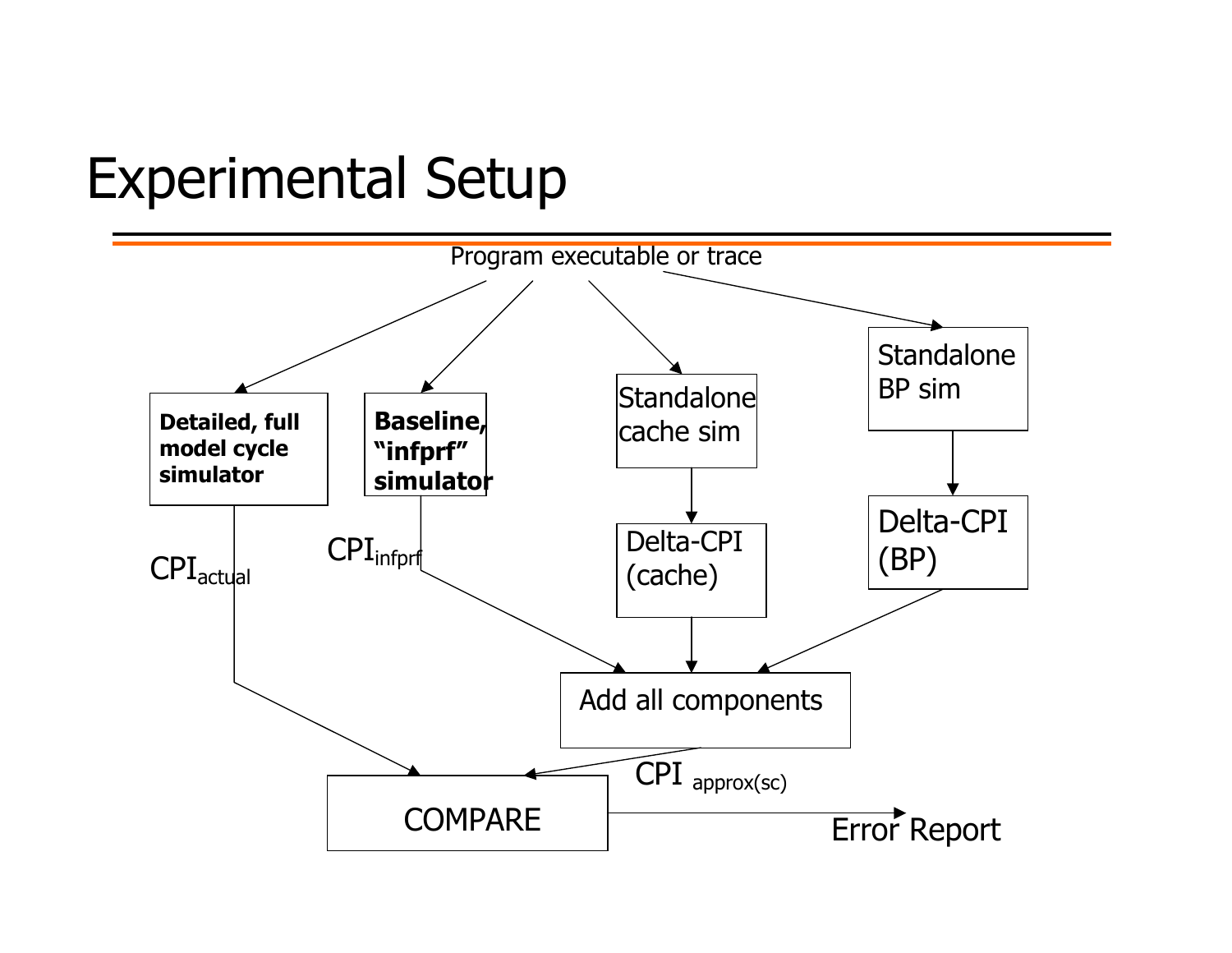#### Experimental Results (example)



TRUE-CPI curve: generated using PowerPC research, high-end simulator at IBM (Turandot simulator: see IEEE Micro, vol. 19, pp. 9-14, May/June 1999)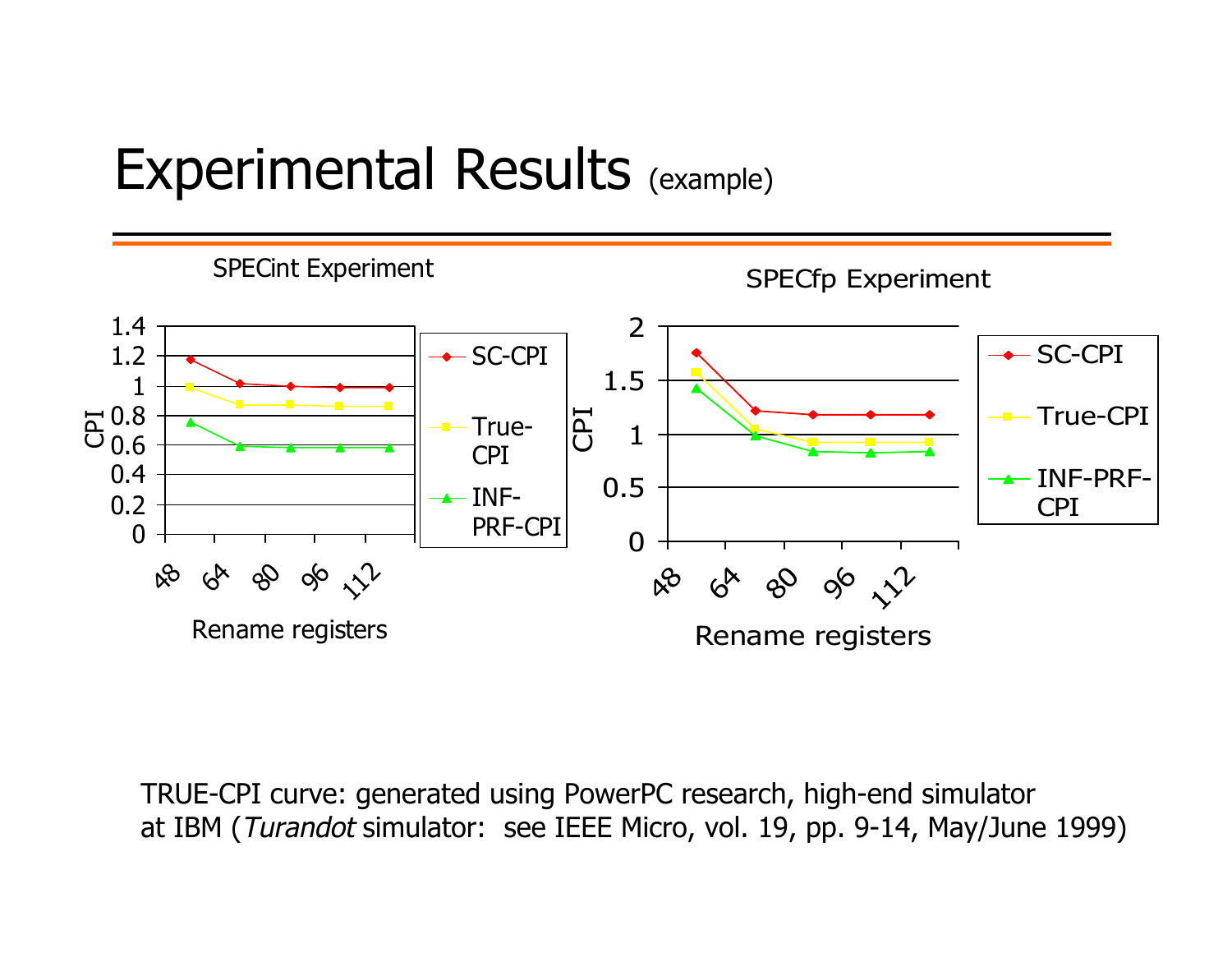#### Accuracy Conclusions

- Separable components model (for performance, and probably for related power-performance estimates): > good for relative accuracy in most scenarios
	- > absolute accuracy depends on workload characteristics
- Detailed experiments and analysis in:

#### Brooks, Martonosi and Bose (2001):

"Abstraction via separable components: an empirical study of absolute and relative accuracy in processor performance modeling," IBM Research Report, Jan, 2001 (submitted for external publication)

- Power-performance model validation and accuracy analysis:
	- > work in progress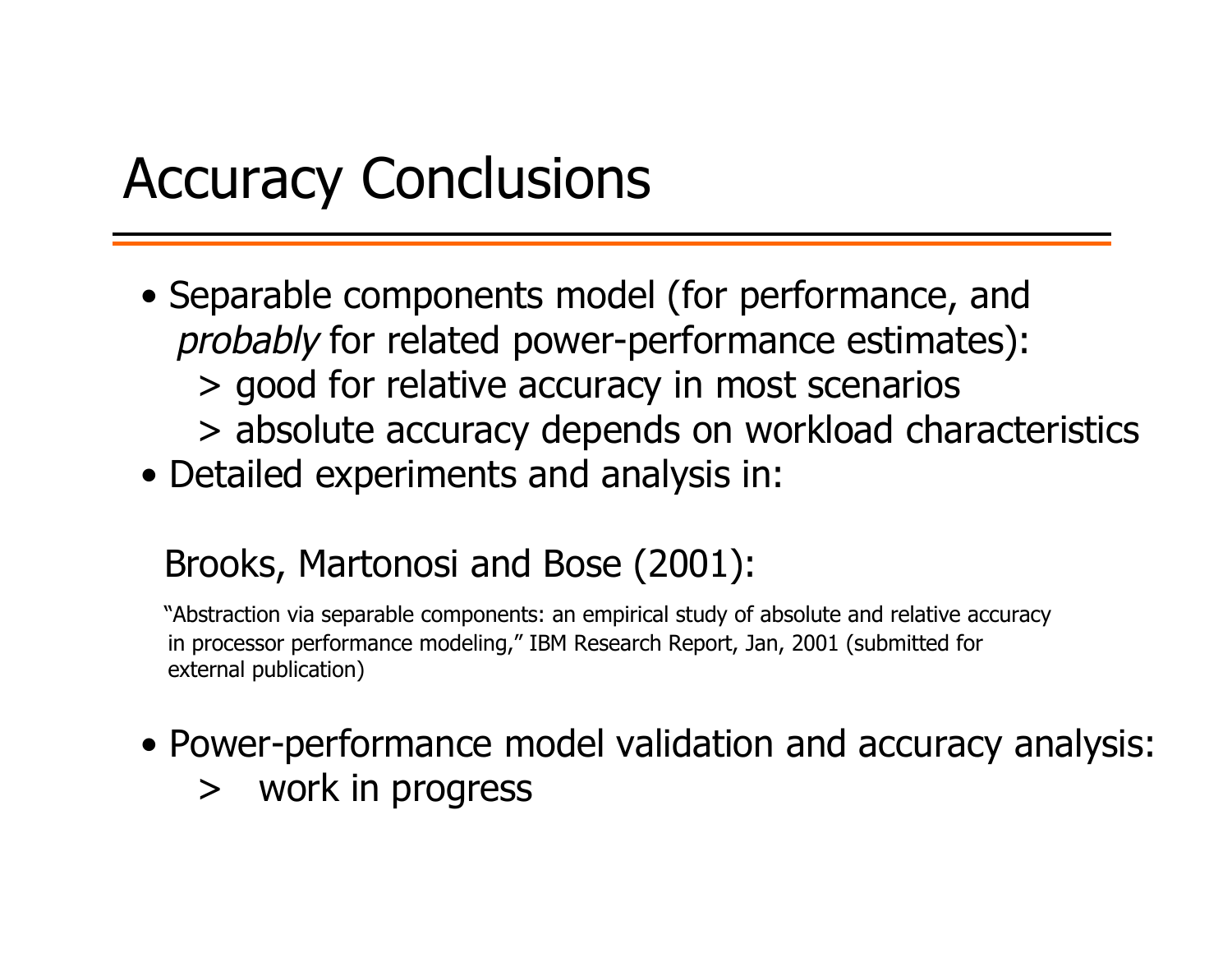## Leakage Power: Models and Trends

- ❚ Currently: leakage power is roughly 2-5% of CPU chip's power dissipation
- Future: without further action, leakage power expected to increase exponentially in future chip generations
- The reason?
	- **I** Supply Voltage  $\downarrow$  to save power =>
	- $\blacksquare$  => Threshold voltages  $\downarrow$  to maintain performance
	- $\blacksquare$  => Leakage current  $\uparrow$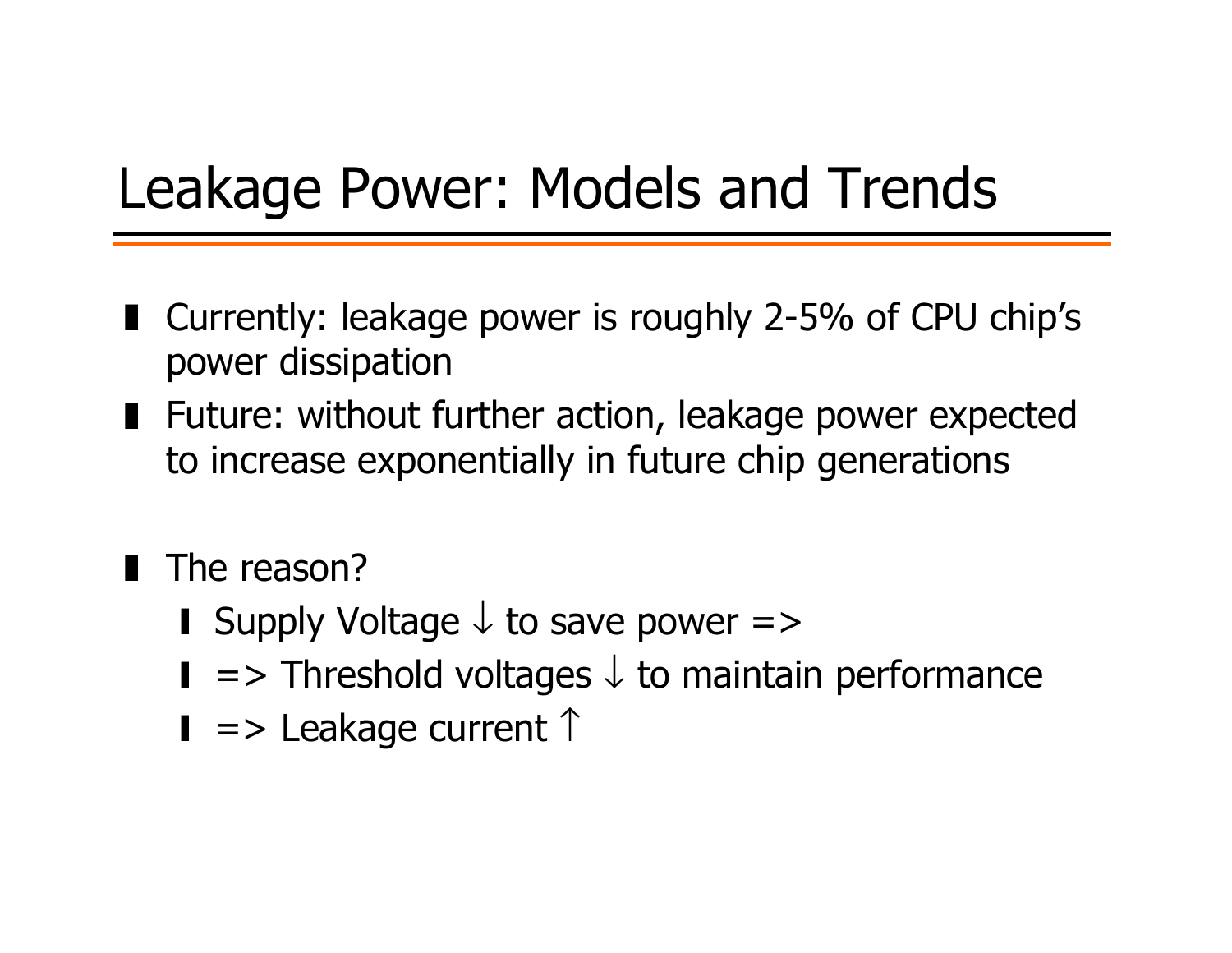## Other technology trends and needs

## ❚Need:

- ❙ Good models for leakage current
- Ways of handling chips with more than one Vt
- Models that link power and thermal characteristics